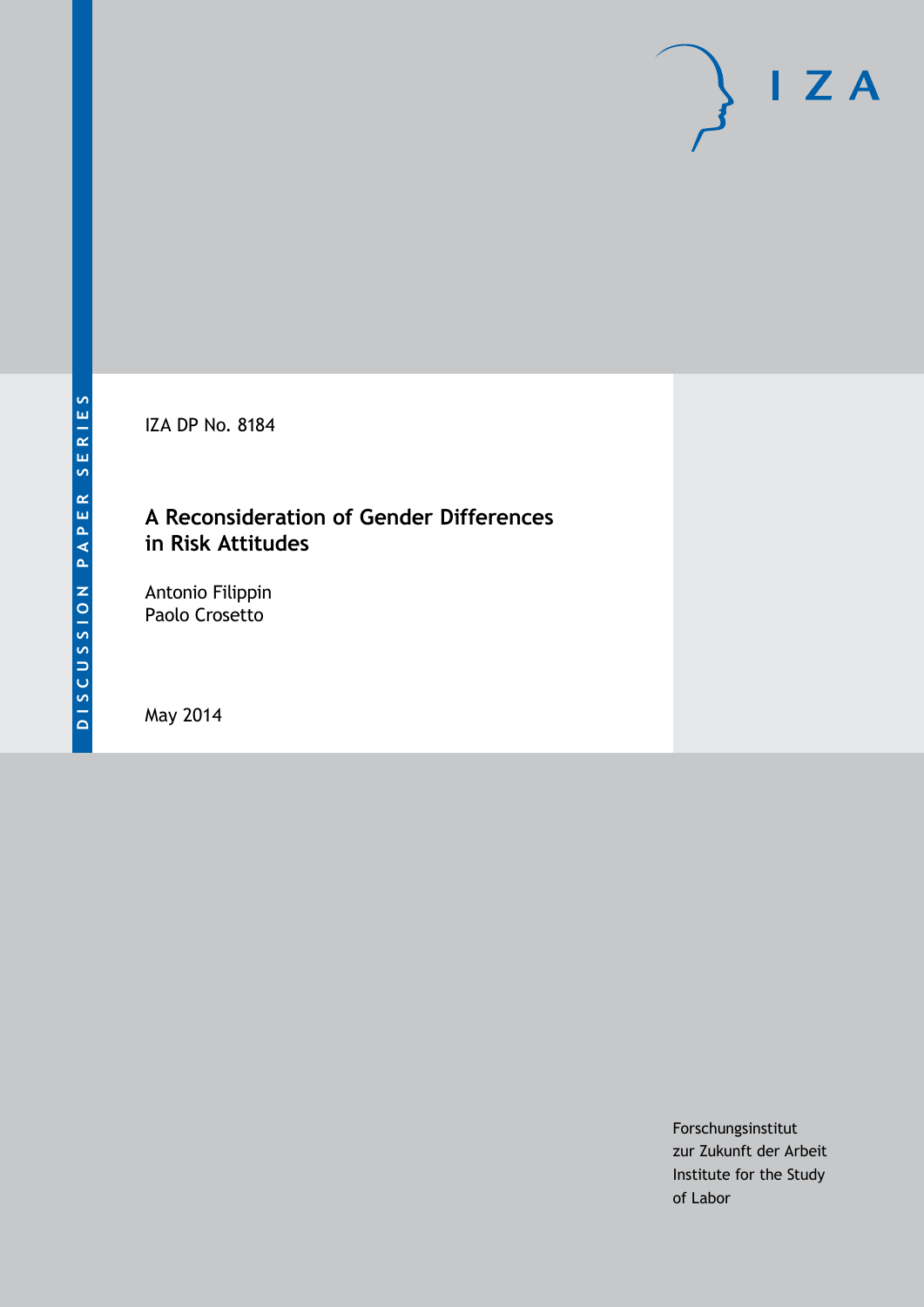# **A Reconsideration of Gender Differences in Risk Attitudes**

### **Antonio Filippin**

*University of Milan and IZA*

### **Paolo Crosetto**

*INRA, UMR 1215 GAEL, University of Grenoble*

Discussion Paper No. 8184 May 2014

IZA

P.O. Box 7240 53072 Bonn Germany

Phone: +49-228-3894-0 Fax: +49-228-3894-180 E-mail: [iza@iza.org](mailto:iza@iza.org)

Any opinions expressed here are those of the author(s) and not those of IZA. Research published in this series may include views on policy, but the institute itself takes no institutional policy positions. The IZA research network is committed to the IZA Guiding Principles of Research Integrity.

The Institute for the Study of Labor (IZA) in Bonn is a local and virtual international research center and a place of communication between science, politics and business. IZA is an independent nonprofit organization supported by Deutsche Post Foundation. The center is associated with the University of Bonn and offers a stimulating research environment through its international network, workshops and conferences, data service, project support, research visits and doctoral program. IZA engages in (i) original and internationally competitive research in all fields of labor economics, (ii) development of policy concepts, and (iii) dissemination of research results and concepts to the interested public.

<span id="page-1-0"></span>IZA Discussion Papers often represent preliminary work and are circulated to encourage discussion. Citation of such a paper should account for its provisional character. A revised version may be available directly from the author.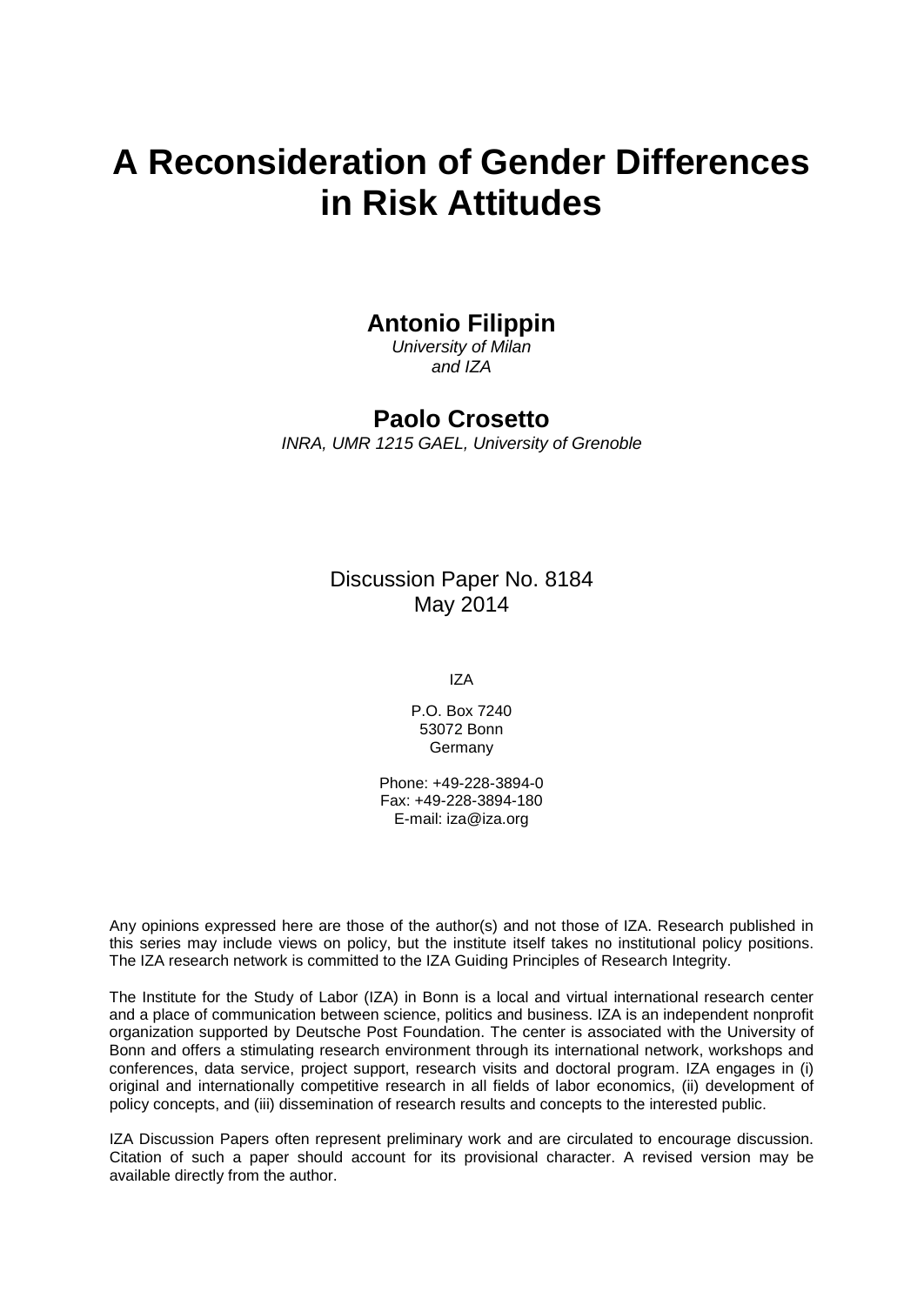IZA Discussion Paper No. 8184 May 2014

# **ABSTRACT**

# **A Reconsideration of Gender Differences in Risk Attitudes[\\*](#page-1-0)**

This paper reconsiders the wide agreement that females are more risk averse than males providing a leap forward in its understanding. Thoroughly surveying the experimental literature we first find that gender differences are less ubiquitous than usually depicted. Gathering the microdata of an even larger sample of Holt and Laury replications we boost the statistical power of the test and show that the magnitude of gender differences, although significant, is economically unimportant. We conclude that gender differences systematically correlate with the features of the elicitation method used and in particular the availability of a safe option and fixed probabilities.

JEL Classification: C81, C91, D81

Keywords: gender, risk, survey

Corresponding author:

Antonio Filippin University of Milan Department of Economics Via Conservatorio 7 20122 Milano Italy E-mail: [antonio.filippin@unimi.it](mailto:antonio.filippin@unimi.it)

We are grateful to the Max Planck Institute of Economics (Jena) for financial and logistic support and to Janna Heider for excellent research assistance. We would like to thank all the authors that kindly contributed their data, the members of the ESA mailing list for useful references, Ainhoa Aparicio Fenoll, Tore Ellingsen, Andrea Ichino, and the participants to the IMEBE 2013 Conference in Madrid, the 2013 BEELAB workshop in Florence, the 2013 ESA World Conference in Zurich, the 2013 SIE Conference in Bologna and the MPI 2013 Autumn Workshp in Jena for useful suggestions. All remaining errors are ours.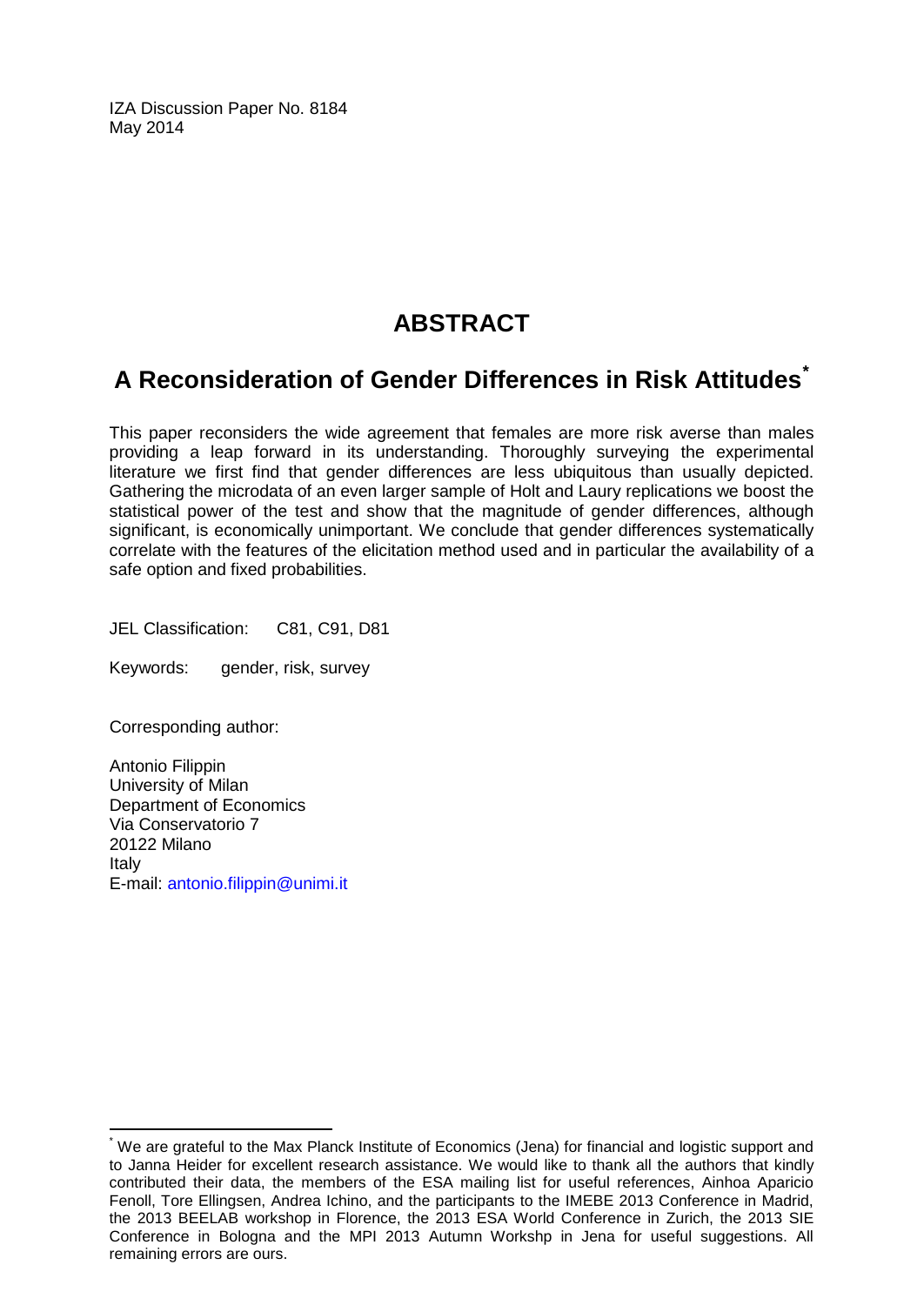#### **1. Introduction**

Gender differences in risk preferences are often seen as a stylized fact in the economics and psychology literature. Most of the studies and meta-analyses find that women display a more prudent behavior than men when confronted with decisions under risk. In economics, for instance, surveys made by Eckel and Grossman (2008c) and Croson and Gneezy (2009) find mostly supporting evidence and investigate the robustness of this result along several dimensions, such as the characteristics of the subject pool, the strength of incentives, the gain *vs.* loss domain, the abstract *vs.* contextual framework. These surveys, though, are based on a relatively small sample of studies (16 and 10, respectively, 3 of which in common) given the variety of designs covered. As noted by Charness and Gneezy (2012), the differences in the methods used to measure the preferences can act as an additional source of heterogeneity. Consequently, Charness and Gneezy (2012) focus on a single elicitation method, the Investment Game, and find strong evidence that females are less willing to take risk. In psychology, Byrnes et al. (1999) provide a meta-analysis including 150 studies, using a broad definition of risk, from smoking to driving to gambling, and analyzing self-reported, incentivized, as well as observed choices. The study finds that males take more risks than females in most of the risk categories, even though the magnitude of the effect is usually small, seldom significant, and some studies find contrary evidence.

Although there is a wide agreement that females are more risk averse than males, we believe that the evidence supporting this view cannot be considered conclusive for two reasons. First, there are important branches of the literature still largely unexplored. For instance, the Holt and Laury (2002) (henceforth, HL) task has never been the subject of a comprehensive analysis by gender, despite being by far the most popular elicitation method in economics according to the number of citations. Second, no attempt has been made yet to investigate whether and how the elicitation methods play a role in shaping the observed results, over and above possibly increasing the variance in the results. Risk attitudes are a latent construct that can only be indirectly and imperfectly measured: their measurement is by construction a combination of the latent preferences *and* the measurement error induced by the tool used to elicit them. Whether, to what extent, and in which direction the observed results are driven by the characteristics of the elicitation task adopted is an interesting and yet unexplored question.

The goal of this paper is to try to fill these gaps. We first provide a thorough survey of the literature concerning several elicitation methods finding mixed results. In particular we focus on the unexplored HL task, finding that only twenty papers provide enough information to be included in the survey out of more than five hundreds studies that cite Holt and Laury (2002). This is due to the fact that the HL procedure is widely used as a companion task in experimental sessions in which the core treatments deal with other topics involving uncertainty. As a consequence, only a small fraction of contributions explicitly report about gender differences. We hence move beyond a simple meta-analysis to carry out a wide-range investigation based on the largest possible set of microdata, generated by directly asking for data the authors of all the 94 published HL replications.

We collected the data of 54 published studies, more than half of the universe of replications, corresponding to almost eight thousand subjects. This sample increases dramatically the information available through published results, both by increasing the number of studies analyzed and by making them directly comparable. Besides shedding some light on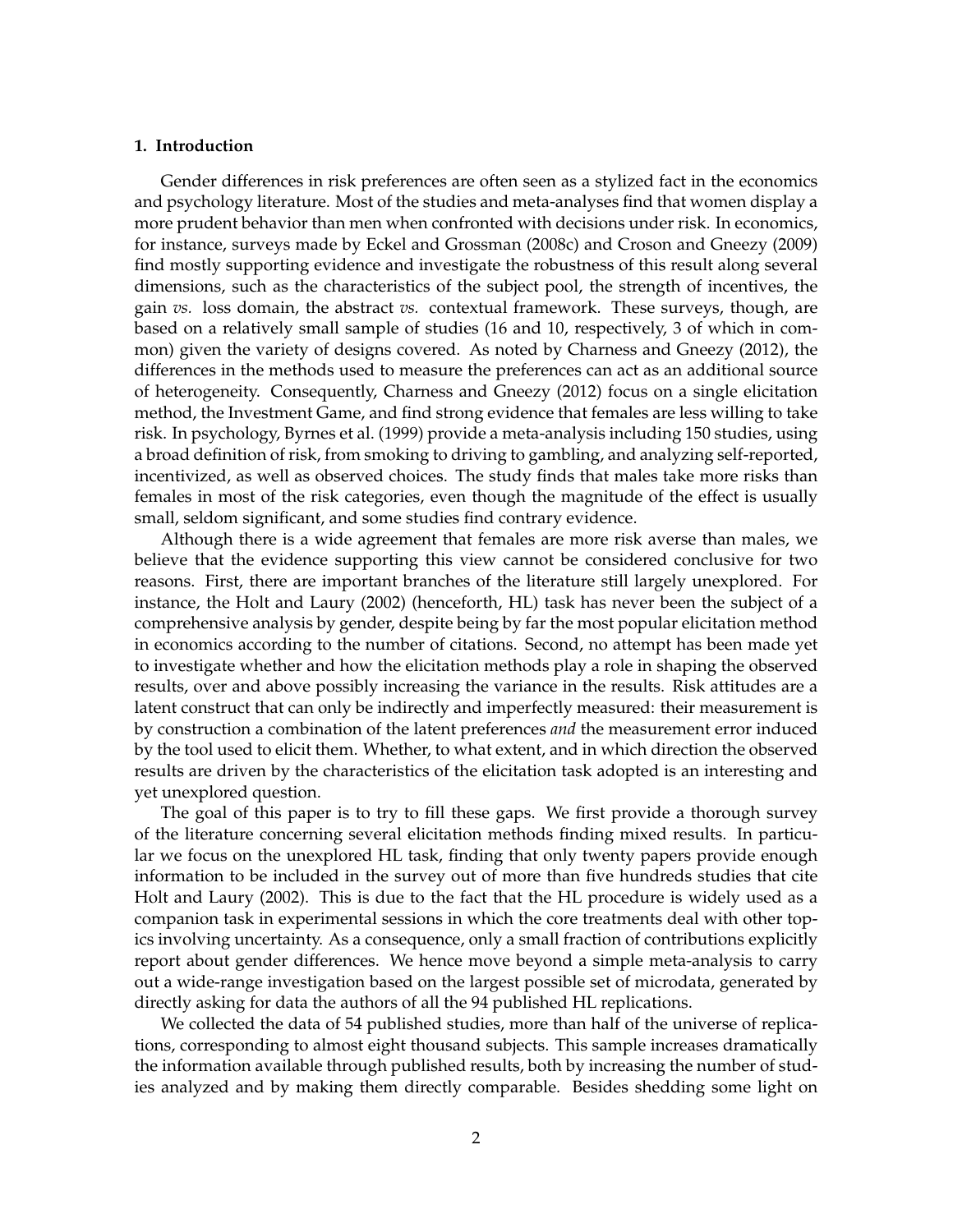behavior in the HL task in general, this considerably large set of microdata allows us to provide conclusive evidence about gender differences using this elicitation method. The striking and consistent result is that a gender gap is the exception rather than the rule in HL replications: men and women display similar behavior, and when a difference can be detected it is usually small to negligible.

The large amount of comparable data also allows us to merge them in order to greatly increase the statistical power of the analysis. Moreover, access to all microdata allows us to exploit the data of subjects making inconsistent choices using a structural model estimated with maximum likelihood. The results on the pooled data show a comeback of significant gender differences, but the magnitude of the effect turns out to be economically unimportant. Differences amount to one sixth of a standard deviation, less than a third of the effect found by other elicitation methods analyzed in this paper (e.g., by Charness and Gneezy, 2012; Eckel and Grossman, 2008b).

Our results indicate that the frequency and the importance of gender differences reflect specific characteristics of the elicitation methods over and above true differences in the underlying (and latent) risk attitudes. Observing a gender gap not only depends on the task being contextual or not (Eckel and Grossman, 2008a), on it having to do with risk or with uncertainty (Wieland and Sarin, 2012), or on the choices being incentivized, self-reported or observed (Byrnes et al., 1999). Even restricting the analysis to the narrow domain of incentivized lottery choice tasks currently used in experimental economics, gender differences depend on the details of the task. We single out two characteristics that jointly correlate with the likelihood of observing gender differences: a) the presence of a safe option within the choice set, and b) the use of lotteries with  $50\% - 50\%$  fixed probabilities in tasks that generate the menu of lotteries changing the amounts at stake.

Our data and to the best of our knowledge also the rest of the literature available do not allow us to further disentangle the effect of each of these two characteristics. More research by means of controlled experiments is needed to identify which of these two features ultimately triggers gender differences as well as the theoretical framework most suitable to capture this phenomenon. Nevertheless, we believe that this paper provides a leap forward in the understanding of gender differences in risk preferences from two points of view. First, it makes clear that, instead of being treated as a fact, gender differences should be analyzed jointly with the characteristics of the task used to elicit risk preferences. Second, it greatly restricts the set of possible determinants.

The outline of the paper is as follows. Section 2 summarizes the state of the art in the literature about gender differences in risk aversion and presents the survey of the few HL published results by gender. Section 3 describes the building and characteristics of the dataset of HL replications we built and use. Section 4 analyzes our dataset, first paper by paper and then pooling the data, using both descriptive statistics and structural modeling allowing for errors in the choices. Section 5 discusses which characteristics of the task could trigger the stark difference in behavior observed, identifying some candidates, and Section 6 concludes.

#### **2. Literature Review**

There are more risk elicitation methods than can be mentioned here. Our ambition is not that of providing an exhaustive survey of the results by gender across the different tasks used to measure risk preferences. In contrast, the goal of this section is to summarize the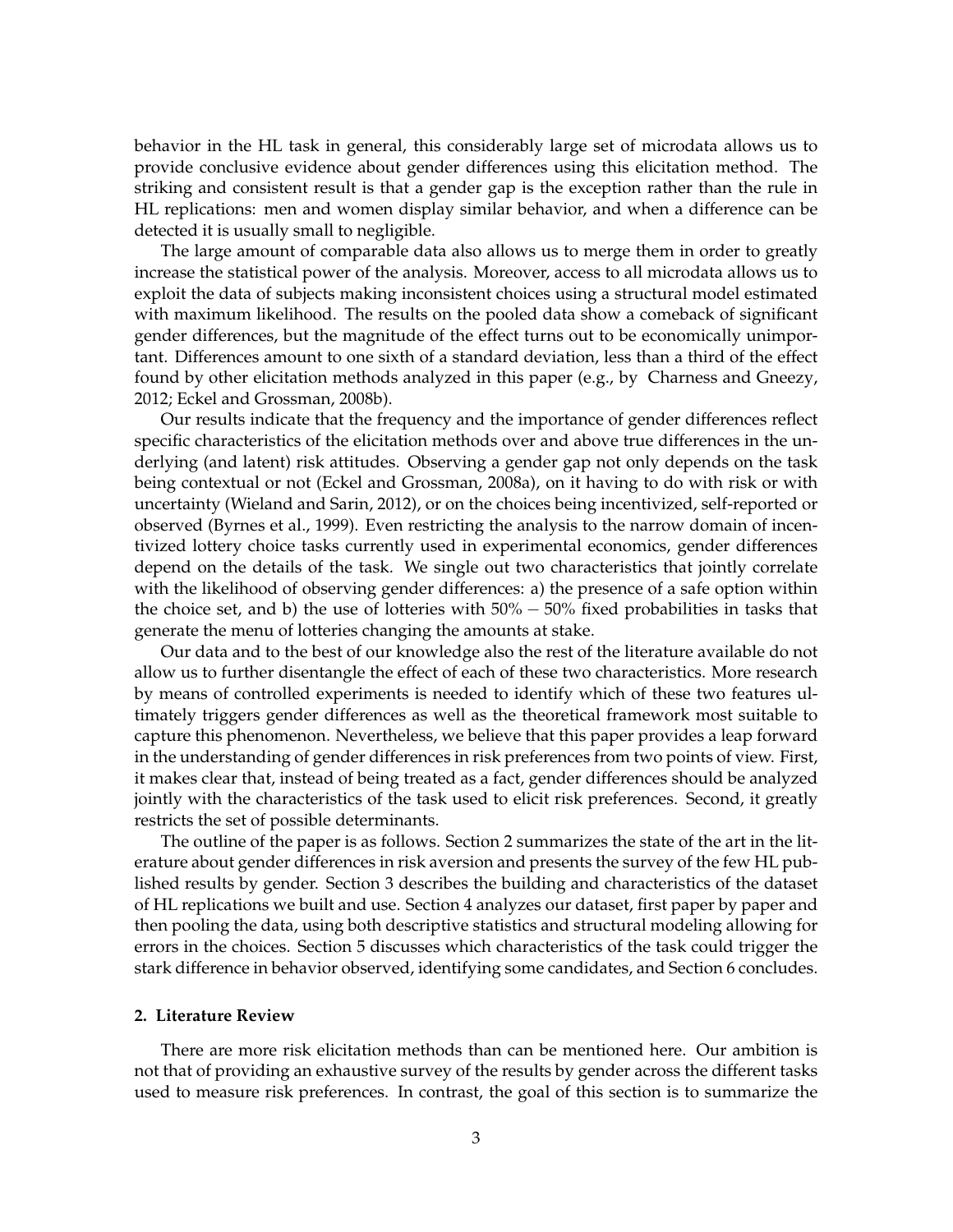state of the art in the risk and gender literature, while at the same time illustrating possible advancements. Consequently, we limit our analysis to three representative and widely used methods: the Investment Game, introduced by Gneezy and Potters (1997) and refined by Charness and Gneezy (2010), an Ordered Lottery Selection task proposed by Eckel and Grossman (2002, 2008b), and the Holt and Laury (2002) task, the most cited and replicated risk elicitation task.

In the Investment Game subjects decide how to allocate a given endowment *E* between a safe account and a risky lottery that yields with 50% probability 2.5 times the amount invested, zero otherwise. The task is framed as an investment decision, and a risk neutral subject should invest all of her endowment, since the marginal return of the risky option is greater than one.

In the Eckel and Grossman (henceforth EG) task subjects make a single choice, picking one out of an ordered set of lotteries. This method has been first introduced in the literature to specifically measure risk preferences by Binswanger (1981). In the EG implementation subjects are faced with 5 lotteries characterized by a linearly increasing expected value as well as greater standard deviation (see Table 1). The task is not framed, and a risk neutral subject should choose lottery 5, since it has the highest expected value.

|   | Choice | Probability | Outcome |
|---|--------|-------------|---------|
| 1 | A      | 50%         | 16\$    |
|   | B      | 50%         | 16\$    |
| 2 | A      | 50%         | 24\$    |
|   | B      | 50%         | 12\$    |
| 3 | A      | 50%         | 32\$    |
|   | B      | 50%         | 8\$     |
| 4 | A      | 50%         | 40\$    |
|   | B      | 50%         | 4\$     |
| 5 | A      | 50%         | 48 \$   |
|   | B      | 50%         | 0\$     |

Table 1: The 5 lotteries of the orginal Eckel and Grossman (2002) paper

The Holt and Laury (2002) (henceforth, HL) risk elicitation method constitutes the most widely known implementation of a multiple price list format applied to risk. The subjects face a series of choices between pairs of lotteries, with one lottery safer (i.e., with lower variance) than the other. At the end of the experiment, one row is randomly chosen for payment, and the chosen lottery is played to determine the payoff. The lottery pairs are ordered by increasing expected value. The set of possible outcomes is common to every choice, and the increase in expected value across rows is obtained by increasing the probability of the 'good' event (see Table 2).

The subjects make a choice for each pair of lotteries, switching at some point from the safe to the risky option as the probability of the good outcome increases. The switching point captures their degree of risk aversion. A risk-neutral subject should start with Option A, and switch to B from the fifth choice on. The higher the number of safe choices, the stronger the degree of risk aversion. Never choosing the risky option or switching from B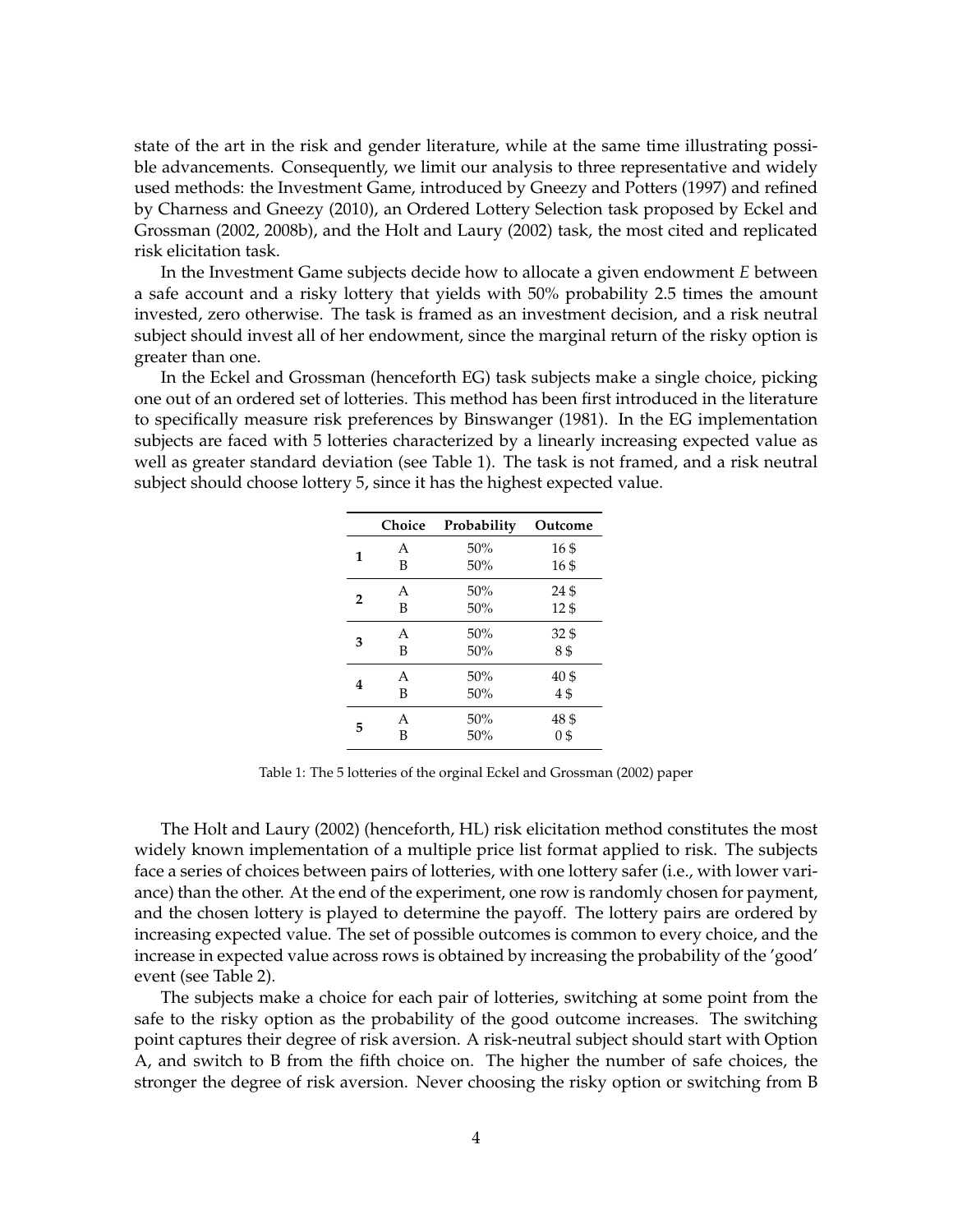| <b>Option A</b> |       |                |      |                    |       | <b>Option B</b> |      |          |  |  |  |
|-----------------|-------|----------------|------|--------------------|-------|-----------------|------|----------|--|--|--|
| 1               | 1/10  | 2\$            | 9/10 | 1.6 <sub>5</sub>   | 1/10  | $3.85\$         | 9/10 | $0.1$ \$ |  |  |  |
| $\overline{2}$  | 2/10  | 2\$            | 8/10 | $1.6\$             | 2/10  | $3.85\$         | 8/10 | $0.1$ \$ |  |  |  |
| 3               | 3/10  | 2\$            | 7/10 | $1.6\$             | 3/10  | $3.85\$         | 7/10 | $0.1$ \$ |  |  |  |
| 4               | 4/10  | 2 <sub>5</sub> | 6/10 | $1.6\,\mathrm{\$}$ | 4/10  | $3.85$ \$       | 6/10 | $0.1$ \$ |  |  |  |
| 5               | 5/10  | 2 <sub>0</sub> | 5/10 | $1.6\,\mathrm{\$}$ | 5/10  | $3.85\$         | 5/10 | $0.1$ \$ |  |  |  |
| 6               | 6/10  | 2 <sub>0</sub> | 4/10 | $1.6\$             | 6/10  | $3.85\$         | 4/10 | $0.1$ \$ |  |  |  |
| 7               | 7/10  | 2\$            | 3/10 | $1.6\$             | 7/10  | $3.85\$         | 3/10 | $0.1$ \$ |  |  |  |
| 8               | 8/10  | 2 <sub>5</sub> | 2/10 | $1.6\,\mathrm{\$}$ | 8/10  | $3.85$ \$       | 2/10 | $0.1$ \$ |  |  |  |
| 9               | 9/10  | 2 <sub>5</sub> | 1/10 | $1.6\,\mathrm{\$}$ | 9/10  | $3.85$ \$       | 1/10 | $0.1$ \$ |  |  |  |
| 10              | 10/10 | 2 <sub>5</sub> | 0/10 | 1.6 \$             | 10/10 | $3.85\$         | 0/10 | $0.1$ \$ |  |  |  |

Table 2: The 10 lotteries of the original Holt and Laury (2002) paper

to A are not infrequent and are regarded as inconsistent choices when modeling the choices without including a stochastic component.

That female are more risk averse than males is often deemed a stylized fact in the economic literature, as emphasized by many papers. This finding is confirmed by some surveys (Croson and Gneezy, 2009; Eckel and Grossman, 2008a), which also stress how some characteristics of the experiments make gender differences more likely to appear. Gender differences may depend on the context, e.g., they are usually not found in contextual experiments (Eckel and Grossman, 2008a; Schubert et al., 1999). Among the risk elicitation tasks analyzed in this paper, this state of the art is well captured by both the Gneezy and Potters (1997) and the Eckel and Grossman (2002) tasks. Both tasks have been already analyzed in the literature from a gender perspective, across different studies and with different subject pools. Females have been shown to consistently display a significantly more prudent average behavior.

Charness and Gneezy (2012) report that in the Investment Game the gender gap is rather systematic and quite sizable. Their findings have been critically reviewed by Nelson (2013), and found to be less significant and robust than reported. Even after Nelson's reconsideration, males invest more than females in most of the experiments analyzed, and such a difference is most of the time about  $10 - 15%$  of the initial endowment (Charness and Genicot, 2009; Charness and Gneezy, 2004, 2010; Dreber and Hoffman, 2007; Dreber et al., 2010; Ertac and Gurdal, 2012; Fellner and Sutter, 2009; Gong and Yang, 2012; Langer and Weber, 2004). Significant differences, but lower than 10% in size, appear in Haigh and List (2005), Bellemare et al. (2005), and Crosetto and Filippin (2013b), while Gneezy et al. (2009) is the only contribution in which a gender gap does not appear. Such a result is robust to the context (lab vs. field) in which data have been gathered as well as to many other features like the amount of money at stake, the geographical location, the type of subjects (students vs. professionals), etc.

Similar findings emerge with the Eckel and Grossman (2002) task, with sizable gender differences appearing both in the experiment presenting the task as well as in later replications (Arya et al., 2012; Ball et al., 2010; Crosetto and Filippin, 2013b; Dave et al., 2010; Eckel et al., 2009, 2011; Grossman and Eckel, 2009). Wik et al. (2004) find a gender gap among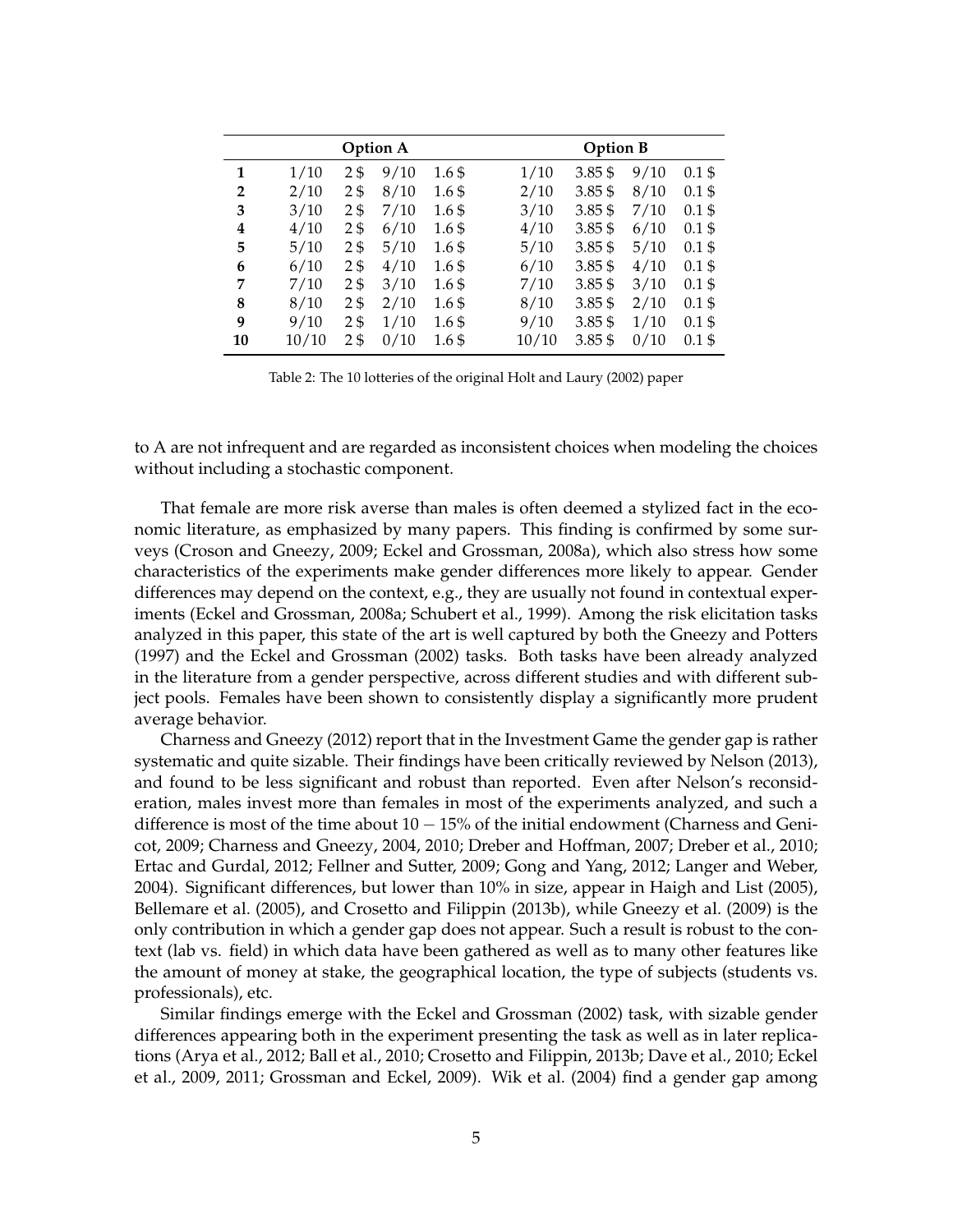peasant households in Zambia. Cleave et al. (2010) find a gender gap in a wide sample but not in a subsample that participated to later experiments, but it is, to the best of our knowledge, the only exception.

The results obtained using these two elicitation methods are clear-cut: Females undoubtedly display, on average, a significantly more prudent behavior. The question is, however, whether these two tasks simply capture a regularity that holds in general, or whether instead the observed results are a function of some characteristics of these two elicitation methods. Absent any strong difference in the underlying latent construct, what looks like a robust result could instead be driven by the elicitation method. If this is the case, results should not be replicated at all or would be replicated to a clearly different extent using a sufficiently different elicitation method.

The perfect example is provided by Holt and Laury (2002), which is the most popular risk elicitation method in the literature, but whose replications have never been systematically analyzed along a gender dimension. A survey of the literature reveals that gender differences are only rarely found. Already in the original Holt and Laury (2002) article a gender gap appears only in the low stake but not in the high stake treatment. Despite the fact that more than five hundred published papers cite Holt and Laury  $(2002)$ , only 20 of them report the breakdown of results by gender. Out of these 20, only 3 report significant gender differences, 2 provide mixed evidence as in the original contribution, while 15 find no difference.

The three papers finding a significant gender difference are Agnew et al. (2008) using an unmodified low stake HL task, Dave et al. (2010), using the 20X high stake HL treatment, and Brañas-Garza and Rustichini (2011), implementing a non-incentivized version with 9 choices.

The two contributions reporting mixed results find a significant effect only for a subsample, or only through one and not all statistical methods. In Chen et al. (2013) significant gender differences do not emerge in the unconditional distribution of choices, but choices become significantly different (at 10%) when controlling for other observable characteristics (age, race, academic major and number of siblings). Menon and Perali (2009) on the other hand find, within one study, females to be significantly more risk averse in one sample and significantly less risk averse in another.

The list of contributions in which the behavior of males and females does not differ significantly is longer, starting with the first replication of the original task (Harrison et al., 2005). The list includes Anderson and Freeborn (2010); Carlsson et al. (2012) in the field, and Andersen et al. (2006); Baker et al. (2008); Chakravarty et al. (2011); Drichoutis and Koundouri (2012); Eckel and Wilson (2004); Ehmke et al. (2010); Harrison et al. (2013); Houser et al. (2010); Mueller and Schwieren (2012); Ponti and Carbone (2009); Viscusi et al. (2011) and Masclet et al. (2009) in the lab.

Summarizing, the frequency of significant gender differences sharply changes according to the elicitation method used. The results obtained with EG task and the Investment Game

<sup>1</sup>According to the database Scopus, queried on January 2013, 528 articles cited Holt and Laury (2002). See below section 3 for details about these papers.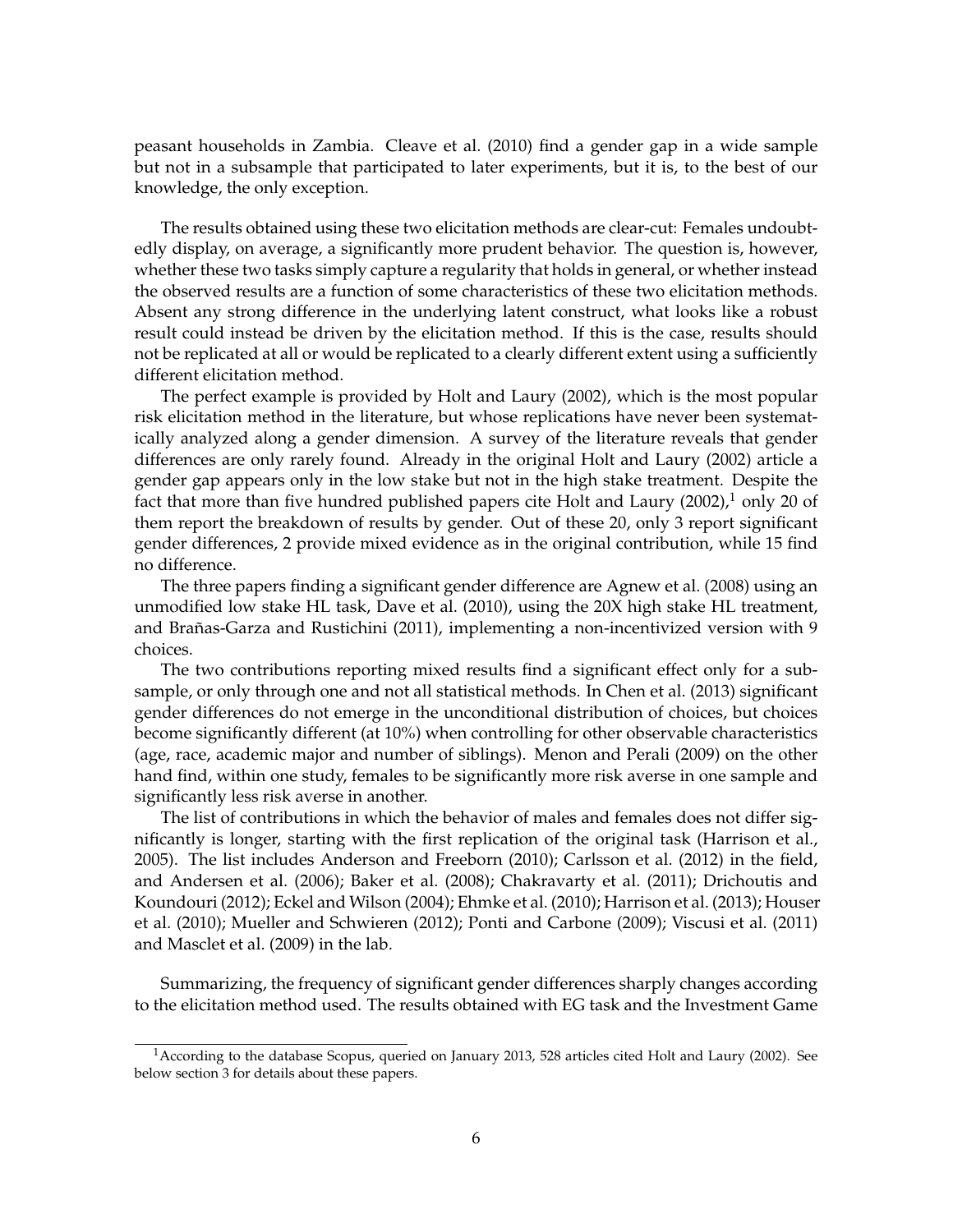display systematic gaps, while the HL task results tend to support the view that males and females are characterized by similar risk attitudes.<sup>2</sup>

This instability of results supports the view that a latent construct like risk attitudes can only be indirectly measured and what is observed heavily depends on the characteristics of the risk elicitation procedure used. Applied to differences of risk preferences along a gender perspective, this argument implies that the stylized fact describing females as more risk averse than males could be less solid than what it appears at first glance and definitely requires further investigation.

The evidence in this section is based on the contributions that replicate the HL task and that either provide direct information about gender differences or contain the statistical information necessary to derive them. Such evidence cannot be regarded as conclusive, however, due to both the size of the available sample and to problems of comparability, as explained below. For this reason, we prefer not to base our claims on a meta-analysis only. In the next section we provide a comprehensive analysis of the HL task based on a large sample of microdata of all the articles that replicated the HL task.

#### **3. The Dataset**

In this section we build and analyze data from a large sample of HL replications, also including the articles that directly replicate a version of the HL task without reporting gender results.

The reason is manifold. First, this allows us to increase the size and the representativeness of the sample analyzed. As seen above, few papers replicating HL report results about gender differences. While in principle this fact could be a result of selective reporting, no evidence of outcome reporting bias is found in the HL replications, and the likely explanation for the low reporting rate is the fact that the task is performed only as a control, and therefore gender differences in risk preferences are of little interest to the authors (for details see Crosetto et al., 2013).

Second, this allows us to reduce to a common metric a large body of potentially heterogeneous literature. Comments about gender differences are not always accompanied by quantitative results. When results are published, they take different and not comparable forms, such as parametric or non-parametric tests of equality in mean or median, or coefficients in multivariate regressions. Moreover, inconsistent choices are treated in different ways and constitute an additional source of heterogeneity.

Therefore, we decided that instead of putting forward a meta-analysis of the published results it was worth trying to collect the microdata of all the replications of the HL task in order to gather an unbiased sample containing the largest possible number of comparable data points.

The result is a large dataset, covering 63 papers, three times as many papers as the ones covered by the simple survey of the literature of Section 2, and twice as many as all the previous survey papers in the experimental economics literature combined.

<sup>&</sup>lt;sup>2</sup>The same pattern of findings is replicated using a homogeneous pool of subjects by Crosetto and Filippin (2013b).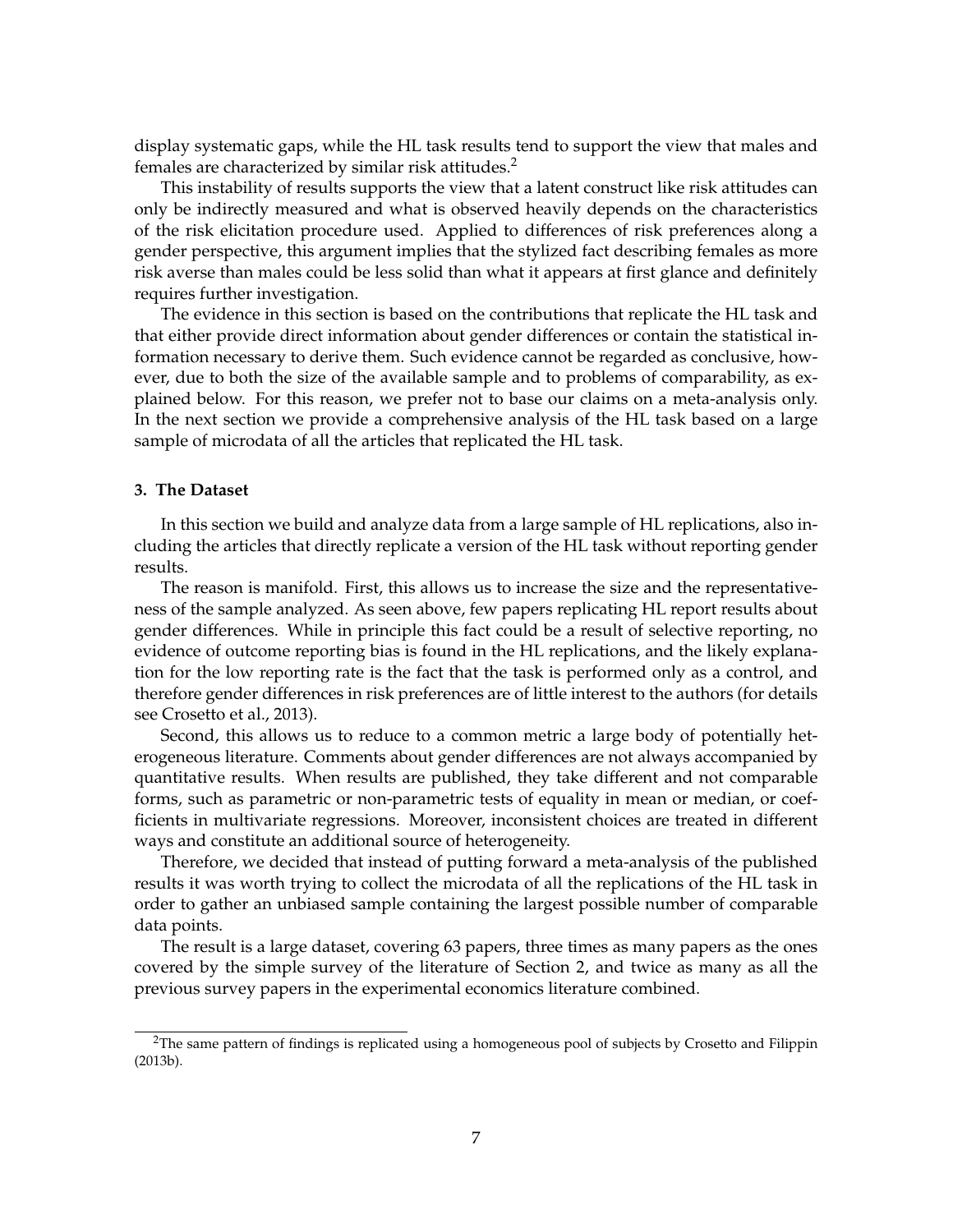#### *3.1. Getting the data*

For published papers we queried the Scopus bibliographic database, tracking all papers that cited the original Holt and Laury (2002) study. We ran our query on January 31st, 2013. The query resulted in 529 papers: the original Holt and Laury (2002) and 528 papers citing it. As far as unpublished works are concerned, we came across some studies at the conferences we attended while others were signaled to us by the Economics Science Association discussion group. This resulted in the identification of 26 additional contributions, that we treat separately.

We examined closely all the 555 papers in the resulting pool to check whether the authors had replicated the HL experiment, in its original version or with some small variations of the design, or had simply cited the paper. Among the experimental replications, we restrict the range of possible departures from the original HL that we include in the dataset. We regard as comparable the multiple choice lists in which the amount at stake is held constant while the increase in the expected value of the lotteries is obtained through a higher probability of the good outcome.<sup>3</sup> Within these boundaries a multiple price list can take many different forms. For instance, we consider tasks in which the number of choices is different than 10, or in which the amounts at stake differ as compared to the original Holt and Laury (2002).

The results of this exercise are detailed in Table 3. We could not access, either in electronic or in paper form, 48 studies. Out of the remaining contributions, we found 118 published and 17 unpublished studies replicating the HL mechanism as described above, while 21 further papers, 16 published and 5 unpublished, used a modified version of HL, involving a safe amount instead of the safe lottery. These papers are analyzed separately in Section 5.

We directly contacted the authors of all the replicating papers, asking them for a set of summary statistics and significance tests, or, if possible, to share with us their microdata. We sent a first email (in two batches, on March 15th and March 28th, 2013) to the corresponding authors, and two reminders (on July 7th and on September 17th, 2013, the latter to all authors of the papers) to those not having answered previous messages.

Whenever the same dataset was used in two or more studies we counted it only once, including the other references in the 'Duplicate dataset' category. 16 studies could not be used, either because they involved a single-gender sample, or because the gender of the subjects was not recorded. Subtracting these particular cases leads to a universe of 111 HL replications, 94 published and 17 unpublished, suitable for gender analysis.

Altogether, for more than half of the relevant papers we could get either the microdata or exhaustive summary statistics. Our final dataset includes data from 54 published and 9 unpublished papers, for a total of  $8713$  subjects.<sup>4</sup>

 $^3$ In order to keep our search within tractable limits we do not include the so-called Outcome Scale version of a multiple price lists in which an increasing safe amount is compared with a fixed 50/50 lottery, or, in general, any task in which outcomes change and probability are fixed (see, among others, Abdellaoui et al., 2011; Andersson et al., 2013; Dohmen and Falk, 2011; Dohmen et al., 2010, 2011; Eriksen et al., 2011; Falk et al., 2006; Masatlioglu et al., 2012; Sapienza et al., 2009; Sutter et al., 2013)

<sup>4</sup>The number of contributions replicating HL among those currently classified as 'no response' is very likely to be lower than the 48 (40 published and 8 not published) reported in Table 3. In fact, processing the data we collected, it turned out that in about the 30% of the cases we had to exclude the paper from the sample, because of a sufficient different design from the original HL or because of missing gender information. Assuming a similar distribution in the residual category, this implies that we can reasonably expect the real number of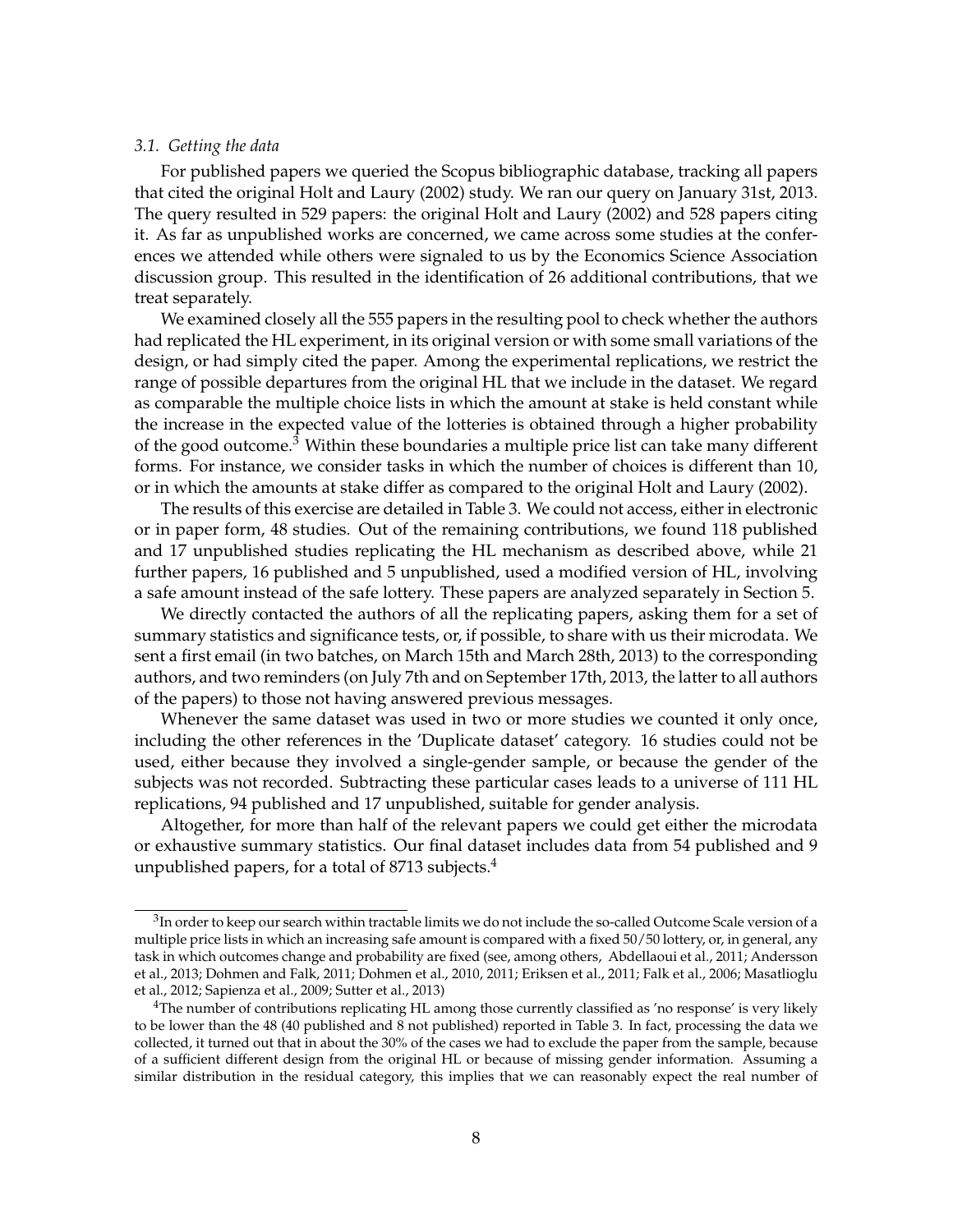| Articles citing Holt and Laury (2002) as of Jan 31st, 2013 | Published<br>529 | Not published<br>26 |
|------------------------------------------------------------|------------------|---------------------|
| Not accessible                                             | 48               |                     |
| Not replicating Holt and Laury (2002)                      | 347              | 4                   |
| Using an HL version with a safe option                     | 16               | 5                   |
| <b>Replicating Holt and Laury (2002)</b>                   | 118              | 17                  |
| of which:                                                  |                  |                     |
| Duplicate dataset                                          | 8                | 0                   |
| Not keeping track of gender or single gender               | 16               | $\mathbf{0}$        |
| Universe of reference                                      | 94               | 17                  |
| of which:                                                  |                  |                     |
| No response or data not shared                             | 40               | 8                   |
| <b>Final dataset</b>                                       | 54               | 9                   |
| of which:                                                  |                  |                     |
| Microdata (shared or available online)                     | 48               | 6                   |
| Summary statistics (shared or published)                   | 6                | 3                   |

Table 3: Building the dataset of HL replications

#### *3.2. Building a homogeneous dataset*

The datasets received differ along several dimensions, from the purpose and the design of the experiment to the exact format of the multiple price list. Moreover, datasets differ in terms of which control variables are recorded, and in the way in which 'inconsistent' choices (multiple switchers, dominated choices) are treated.

Although we try to follow the common sense rule of keeping all the information available, making datasets comparable requires to take decisions that inherently encompass a degree of arbitrariness. The decisions and assumptions we made in building the dataset are detailed in this subsection.

#### *3.2.1. Design of the replications*

In case of a within-subject design in which the subjects completed more than one HL price list under different conditions (e.g. alone *vs.* in groups, with different frames, with different amounts at stake) we just kept the data from the first HL table the subjects were exposed to, provided that the task was performed by the subject alone. This reduced the number of observations but ensured a dataset free from order effects or other confounds.<sup>5</sup>

For studies employing a between-subject design, we used all observations. Moreover, when the study included several different treatments concerning the main focus of the paper

missing dataset to be in the order of thirty. This would also imply that the current coverage rate is downward biased, and that it is very likely to be already in the order of two thirds.

 $5R$ epeated observations for each subject are likely characterized by a great instability as shown for instance by Crosetto and Filippin (2013b); Harrison and Swarthout (2012).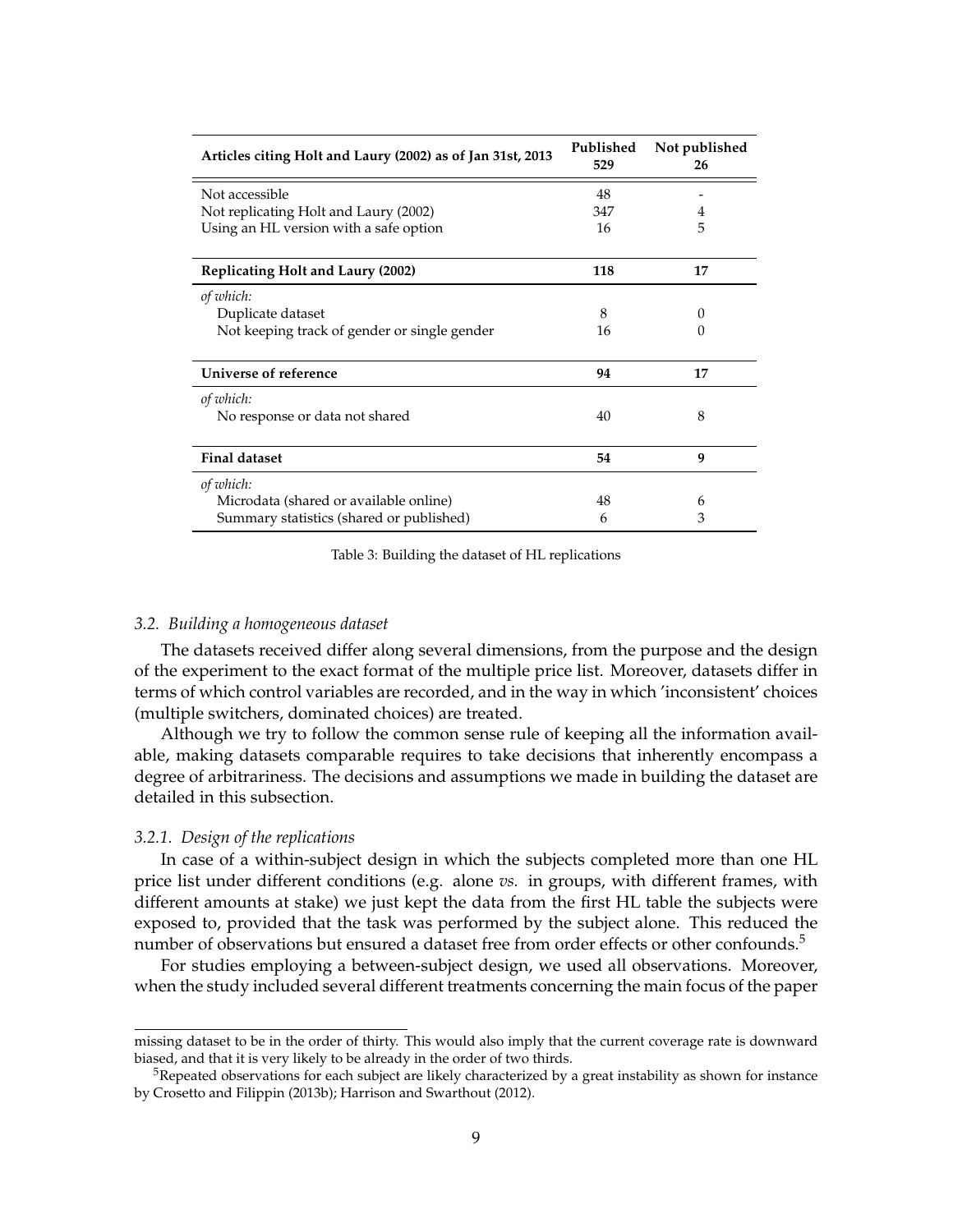but just one HL task – usually used as a control for risk attitudes – we used all data and kept track of the different underlying conditions through the variable treatment. Changes in the HL task administered in the different treatments are infrequent and of marginal importance, but we take them into account in the control variables.

In general the rules described above allowed us to easily reformat the data and include them in the dataset. In some cases, though, the inclusion proved harder and ad-hoc rules necessary.<sup>6</sup>

#### *3.2.2. Level of detail of the data*

Datasets come in basically four formats. We deal with this heterogeneity including the variable detail.

The most complete datasets provide us with data for each and every binary choice the subjects made (detail= 'full'). Other datasets record the number of safe choices of every subject and a dummy variable indicating whether they switched only one or multiple times – this behavior is usually labeled as 'inconsistent' (detail= 'partial'). For these datasets we can reconstruct the binary choices of the consistent (single-switchers) only, while for multiple-switchers we cannot tell which choices were made in which lotteries, and we have to treat their binary choices as missing. Third, five datasets report only the number of individual safe choices, but no information about inconsistent behavior. In order not to lose these observations, by default we assume that the authors sent us data for single-switchers only.<sup>7</sup> Finally, in some cases we only obtained summary statistics of the results, including the average number of safe choices by gender, and the results of statistical tests (detail= 'summary'). In this case we cannot retrieve any information about inconsistent behavior, nor reconstruct the subjects' binary choices.

The breakdown of the number of consistent and inconsistent subjects in our dataset by gender and by detail of the data is provided in Table 4. This Table is the key to identifying the different samples used in different parts of the paper. For instance, while the description of results by paper (Section 4.1) relies upon all the information available, the analysis of microdata (Section 4.2) cannot include 'summary' data, and the structural model estimation allowing for mistakes (Section 4.3) can instead rely upon the 'full' datasets only.

 $6$ For instance, in the case of Andersen et al. (2010), we faced a dataset with three different price lists, between subjects. One of the lists was a standard 'symmetric' one, while the other two where asymmetric ('SkewLow' and 'SkewHigh'). The asymmetric price lists featured 6 choices each, and the choices did not cover the whole probability range. They instead, in the case of 'SkewLow', covered probabilities 0.1, 0.2, 0.3, 0.5, 0.7, and 1. In order to include this paper, we rescaled the choices to 10, assuming continuity of preferences – i.e., a subject in the missing choice 0.6 has been assumed to make the same choice, safe or risky, made in choice 0.5. In case of a gap of two choices and of a different choice in the two observed extremes, we assigned one choice as safe, and one as risky.

<sup>7</sup>The four subjects that are classified as inconsistent for this category in Table 4 are those who choose the safe lottery when the good outcome is certain. As far as the missing information for this category of studies is concerned we know, from correspondence with the authors, that for two of these papers (Rosaz, 2012; Rosaz and Villeval, 2012) the data cover single-switchers only. In the other cases we cannot really tell from the data we have if multiple-switchers were or not included, but results do not change if we exclude these three dataset from the analysis.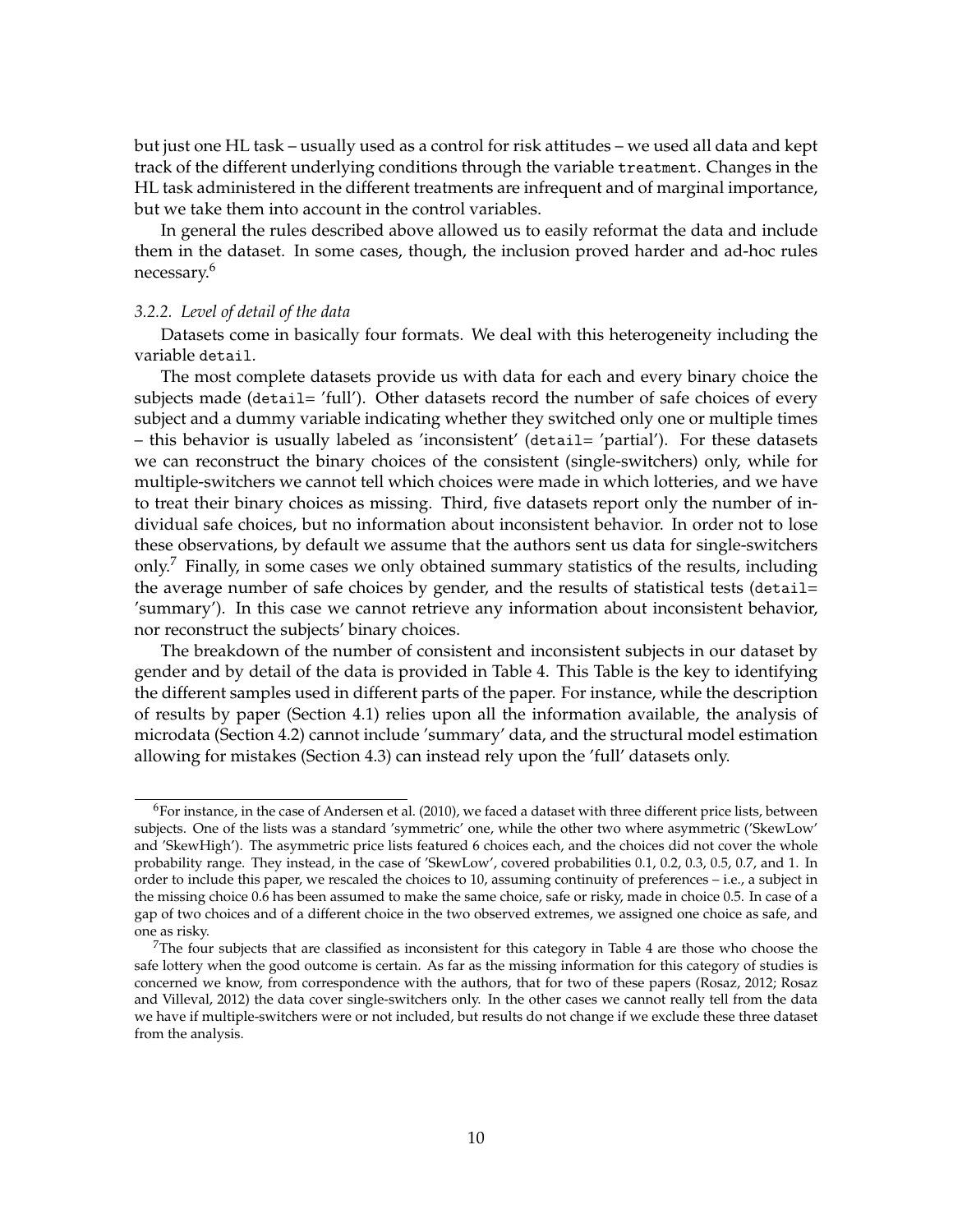|                                       | Detail  | Consistent subjects |         |       |       | Inconsistent subjects |       |  |
|---------------------------------------|---------|---------------------|---------|-------|-------|-----------------------|-------|--|
|                                       |         | Males               | Females | Total | Males | Females               | Total |  |
| Microdata                             | full    | 2119                | 2205    | 4324  | 411   | 502                   | 913   |  |
| # of safe choices + consistency       |         | 504                 | 408     | 912   | 64    | 98                    | 162   |  |
| # of safe choices only                | partial | 375                 | 324     | 699   | 3     |                       | 4     |  |
| Summary statistics (shared/published) | summary | 413                 | 359     | 772   | -     | -                     |       |  |
| <b>Total</b>                          |         | 3411                | 3296    | 6707  | 478   | 601                   | 1079  |  |

Table 4: Subjects in the sample by consistency and type of data. Published papers only.

#### *3.2.3. Variables included in the analysis*

We shrank the number of variables of interest to get a minimum common ground for all papers and avoid having dozens of paper-specific demographics or controls. This meant including in the final dataset only the information concerning:

- the *subjects*. The dataset includes a unique identification number for every participant (subject), his choice in every binary lottery (safechoice) conditional on the completeness of the data received as explained above. This is the information we exploit to build the dependent variable used to proxy the risk attitude of the agents, i.e., the total number of safe choices. $8$  Data also contain a variable summarizing whether the participant made inconsistent choices, and some individual controls such as female and age, though the latter was not always present;
- the *format of the multiple price list*. The papers included in our analysis greatly differ in the specific features of the multiple price list adopted. Examples of such differences are: a) the number of binary choices (numchoices)and consequently the change in the probability of the good outcome from one row to the next, b) the support of the probability spanned ( $[0.1 : 1]$  is the most common version, but  $[0 : 0.7]$  is also rather frequent, and we include other domains as well) and c) the variance of the outcomes. All these features are summarized by the variables Av1 Av2 Bv1 Bv2 , storing the values of lotteries A (safe) and B (risky), expressed in experimental units, and Ap1 Ap2 Bp1 Bp2, storing the probabilities of the four outcomes, for every decision.
- the *procedure of the task*: Whether the subjects' consistency was forced or subjects were free to switch more than once from option A to option B, and whether the decisions were proposed following the increasing likelihood of the good outcome or instead in a randomorder. Regarding the structure of the incentives, we keep track of whether choices were incentivized or hypothetical and of the exchange rate from experimental currency to dollars. By multiplying the amounts seen at screen by the exchange rate we can also compute the realmoney at stake in the experiment as the expected value of the 50/50 lottery A;
- the *characteristics of the experiment*: Some studies focus explicitly on measuring risk preferences directly for different subpopulations and in different contexts, or study

<sup>8</sup>See below for an explanation of how a comparable measure has been built across different versions of the multiple price list.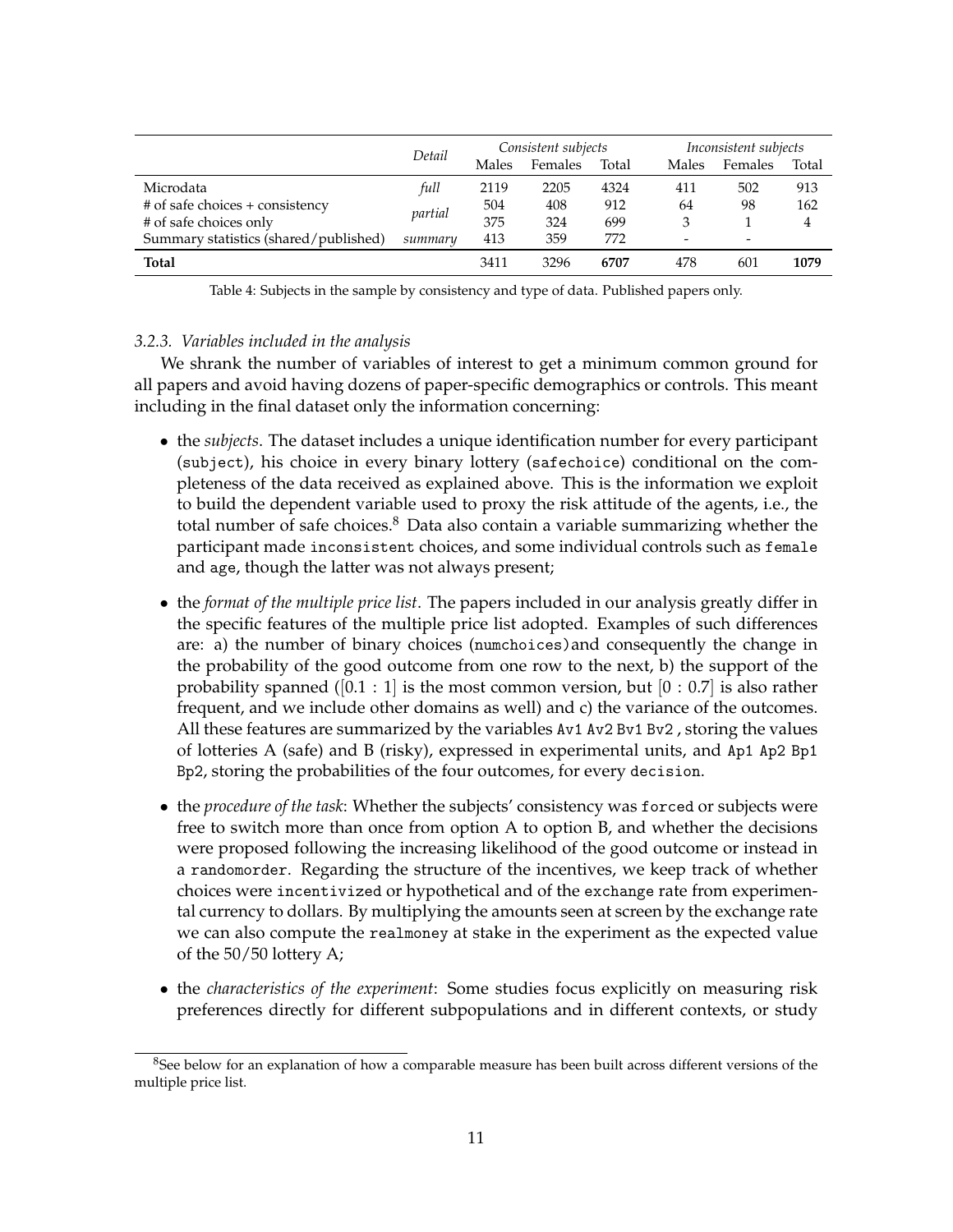the task itself or different versions of it, or else contribute mainly from a theoretical point of view to the understanding of decisions under risk. Other studies focus on other topics, like auctions, strategic games, tournaments, and use the HL task just as a control for risk preferences. We built the variable control to keep track of this difference. Moreover, especially for the papers in which HL was used as a control, we record in the variable treatment the fact that the HL data might have been associated to different treatments in the core part of the experiment.

The summary statistics of the variables included in the dataset, for the cases in which they are informative, are detailed in Table 5.

Many of the features of the multiple price list have to be taken into account in order to obtain a comparable measure of risk aversion across papers. Usually the proxy for risk aversion adopted in the HL task is the number of safe choices. Making 6 safe choices in a classic HL task as that described in Table 2 implies that the subject switches to the risky option when the probability of the good outcome is 0.7. In contrast, making 6 safe choices in the version of the task like that implemented by Harrison et al. (2007) corresponds to switching when the probability of the good outcome is equal to 0.35, due to the fact that in this case there are 20 choices and the change in probability between each row is 5% instead of 10%.

Therefore, we parametrize the number of safe choices to the probability of switching in order to impose a common metric. For instance, in the example above in Harrison et al. (2007) to a subject who switches when the probability of the good outcome is equal to 0.35 we assign a number of safe choices equal to 3.

#### **4. Results**

In this section we analyze our dataset of HL replications from a gender perspective. We first analyze each paper separately, finding that an overwhelming majority of papers do not find any gender difference. We then pool the data, to give details on the risk preferences measured by the HL in general, and how they are affected by characteristics of the task or the subjects.

#### *4.1. Paper by paper*

The first step of the analysis is to consider each paper separately, as done in metaanalyses. In this section we restrict attention to consistent choices (i.e., to subjects switching once and not choosing dominated actions), including both published and unpublished papers to give the vastest overview of the literature possible. For each paper we can compute the mean number of safe choices by gender, as well as the results of a non-parametric Mann-Whitney test, and of Cohen's *d* (Cohen, 1988) as a measure of effect size. Results are detailed in Table 6, and graphically displayed in Figure 1, which includes only the papers for which we have full detail. Figure 1 shows the mean choice by gender and its confidence intervals, as well as the p-value of the Mann-Whitney test. In both the Table and the Figure, unpublished results are reported separately. In Table 6 papers are listed alphabetically, and significant results are highlighted. In Figure 1 papers are sorted according to the strength of their results supporting the stylized fact that women are more risk averse. The upper part of each panel contains the papers in which females are more risk averse than males, sorted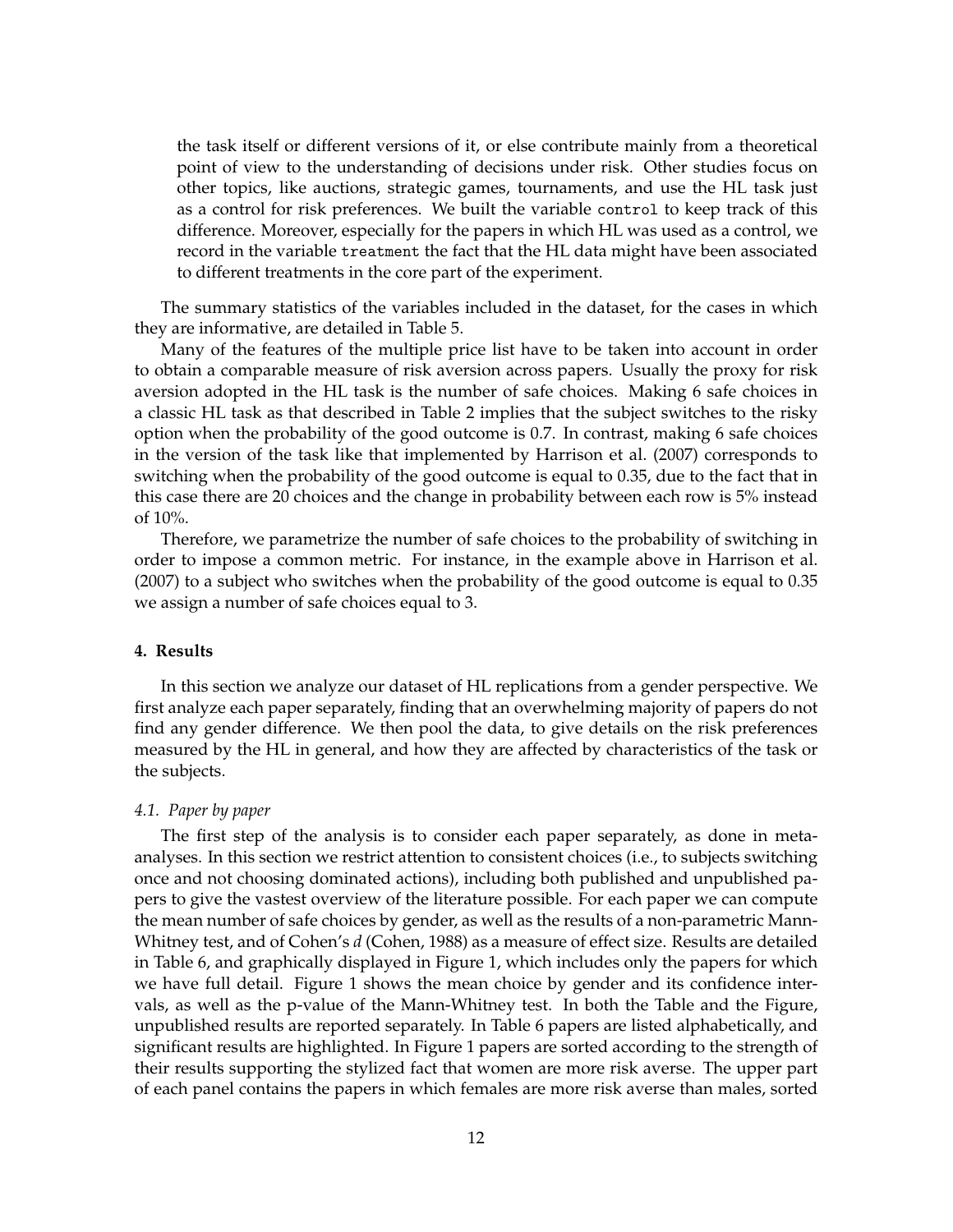| Variable     | <b>Type</b> | Description                                      |                  |                |              |
|--------------|-------------|--------------------------------------------------|------------------|----------------|--------------|
|              |             | Source of data                                   |                  |                |              |
| ID           | integer     | Unique ID for the <i>paper</i>                   |                  |                |              |
| detail       | categorical | See section 3.2.2                                |                  |                |              |
|              |             |                                                  |                  |                |              |
|              |             | Subjects characteristics and choices             |                  |                |              |
|              |             |                                                  | Min              | Mean           | Max          |
| subject      | integer     | Unique ID for each subject in the dataset        |                  |                |              |
| safechoice   | dummy       | 1 if safe lottery A chosen, 0 if risky lottery B | $\boldsymbol{0}$ | 0.573          | $\mathbf{1}$ |
| inconsistent | dummy       | 1 if multiple switches or dominated choices      | $\mathbf{0}$     | 0.149          | 1            |
| female       | dummy       | 1 if female, 0 if male                           | $\boldsymbol{0}$ | 0.499          | $\mathbf{1}$ |
| age          | integer     | Age in years                                     | $\theta$         | 26.12          | 84           |
|              |             | Format of the multiple price list                |                  |                |              |
|              |             |                                                  |                  |                |              |
|              |             |                                                  | Min              | Mode           | Max          |
| decision     | integer     | Decision row number                              |                  |                |              |
| numchoices   | integer     | Number of rows in the HL table                   | 7                | 10             | 20           |
| Av1          | float       | High outcome of (safer) lottery A                | $\mathbf{1}$     | $\overline{2}$ | 125000       |
| Av2          | float       | Low outcome of (safer) lottery A                 | 0.8              | 1.6            | 100000       |
| Bv1          | float       | High outcome of (riskier) lottery B              | 1.90             | 3.85           | 240625       |
| Bv2          | float       | Low outcome of (riskier) lottery B               | 0.05             | 0.1            | 6250         |
| Ap1          | float       | Probability of high outcome of lottery A         |                  |                |              |
| Ap2          | float       | Probability of low outcome of lottery A          |                  |                |              |
| Bp1          | float       | Probability of high outcome of lottery B         |                  |                |              |
| Bp2          | float       | Probability of low outcome of lottery B          |                  |                |              |
|              |             | Procedure of the task                            |                  |                |              |
|              |             |                                                  | Min              | Mean           | Max          |
| forced       | dummy       | 1 if consistency was forced, 0 otherwise         | $\mathbf{0}$     | 0.007          | 1            |
| random       | dummy       | 1 if decisions in random order, 0 otherwise      | $\boldsymbol{0}$ | 0.063          | 1            |
| incentivized | dummy       | 1 if task paid with money, 0 otherwise           | $\mathbf{0}$     | 0.905          | $\mathbf{1}$ |
| exchange     | float       | Exchange rate ECU/\$                             | $\mathbf{1}$     | 37.69          | 2500         |
| realmoney    | float       | Expected value (\$) of Option A $(50\% - 50\%)$  | $\mathbf{0}$     | 25.5           | 274.8        |
|              |             |                                                  |                  |                |              |
|              |             | Characteristics of the experiment                |                  |                |              |
|              |             |                                                  | Min              | Mean           | Max          |
| control      | dummy       | 1 if task used as control, 0 otherwise           | $\theta$         | 0.547          | 1            |
| treatment    | integer     | Treatment in the original paper (not in the HL)  | $\mathbf{1}$     | 1.566          | 13           |

Table 5: Description of the dataset, published and unpublished papers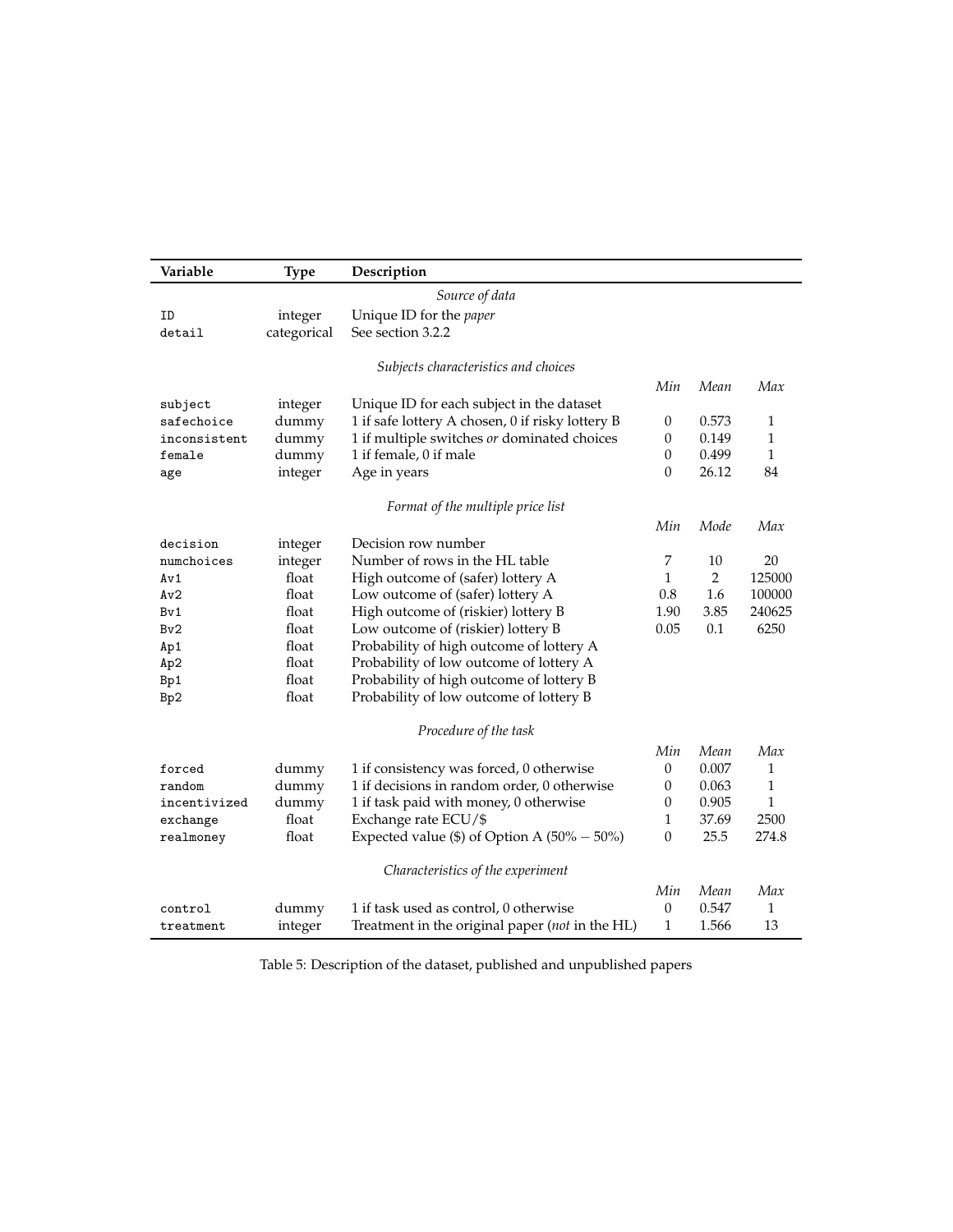by increasing significance. In the lower part of the figure are instead listed the papers (12 published, 2 unpublished) in which the average female is *less* risk averse than the average male, sorted by decreasing significance.

The information provided by the p-values of the test and by Cohen's *d* is complementary. Cohen's *d* is a measure of effect size, independent of the sample size, and it is computed as

$$
d=\frac{\bar{X}_f-\bar{X}_m}{s},
$$

where  $X_m$  is the average male number of safe choices,  $X_f$  is the average female number of safe choices, and *s* is the pooled standard deviation. The *d* is positive if females are more risk averse than males, but is free to be negative, in which case it means that the average female is less risk averse than the average male.

While test statistics tell us if an effect can be said to apply out of sample and to the whole population, effect size statistics tell us how substantial this effect is, irrespective of sample size. Cohen (1988) indicated thresholds for interpreting his *d*: as long as the discussion is related to aggregate differences, 0.2 is a small effect, 0.5 is a medium effect, and from 0.8 on there can be said to be a large effect. If the interpretation wants to be carried over to differences at the individual level – i.e., predicting with high accuracy if a subject is male or female observing his or her risk aversion only – Cohen's *d*s of 2 or more are needed, with a value of 4 meaning almost absolute discriminability (Nelson, 2012).

Applying these thresholds to our data, including both published and unpublished papers, we find that 23 papers find a small effect, and 3 a medium effect. At the same time 5 papers find a small and 1 a medium effect in the opposite direction (i.e., males more risk averse than females). 22 papers find a null effect (Cohen's *d* < 0.2) in either direction.

In 40 published and 6 unpublished papers females report a more prudent average behavior than males, as far as point estimates are concerned. However, this evidence in favor of a more prominent risk aversion in women is weak, as the differences are in the majority of cases not significant. Males are more risk averse than females in 13 published and 3 unpublished papers, and this difference is never significant. When looking together at the whole dataset of published and working papers, only around 12.6% (8 out of 63) of the HL replications display significant gender differences, a result that is even weaker than the already weak evidence of a gender difference that emerged in the survey made in Section 2. This fraction decreases to about 9.25% (5 out of 54) restricting the analysis to the published studies only.

These descriptive statistics immediately show that gender differences in risk attitudes are not an ubiquitous phenomenon. In contrast, using the HL task they appear as the exception rather than the rule. This finding is clearly at odds with the common wisdom in the literature that females are more risk averse than males. However, before drawing any conclusion we have to make sure that we are not observing a false negative because not detecting an effect cannot be directly interpreted as the proof of its absence. The fact of gathering the microdata makes possible such an exercise.

#### *4.2. Merging the datasets*

The goal of this section is to derive additional insights by merging all the available microdata rather than analyzing them separately. Doing so allows us to boost the statistical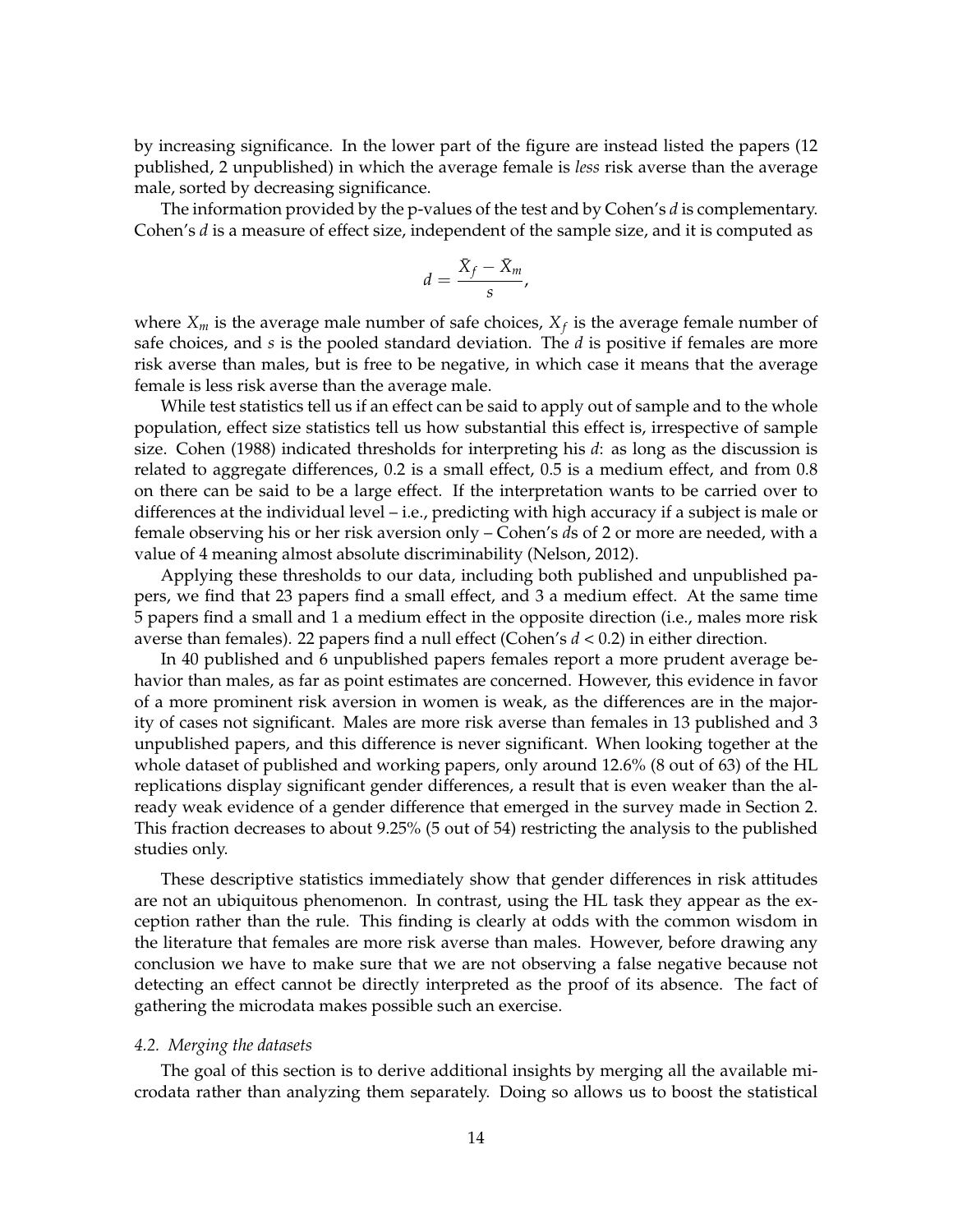| Article                                       | $N_m$     | $N_f$    | $safe_m$     | safe $_f$    | Mann-Whitney | Cohen's d                | detail          |
|-----------------------------------------------|-----------|----------|--------------|--------------|--------------|--------------------------|-----------------|
| Abdellaoui et al. (2011)                      | 21        | 15       | 4.90         | 5.20         | 0.66         | 0.15                     | full            |
| Andersen et al. (2008)                        | 117<br>65 | 122      | 5.89<br>6.25 | 5.83<br>6.71 | 0.62<br>0.55 | $-0.03$<br>0.26          | full            |
| Andersen et al. (2010)<br>Baker et al. (2008) | 25        | 24<br>11 | 5.28         | 5.63         | 0.56         | $\sim$                   | partial         |
| Barrera and Simpson (2012)                    | 32        | 66       | 5.31         | 5.44         | 0.80         | 0.08                     | summary<br>full |
| Bauernschuster et al. (2010)                  | 67        | 107      | 6.18         | 6.55         | 0.22         | 0.25                     | full            |
| Bellemare and Shearer (2010)                  | 60        | 24       | 4.18         | 4.92         | 0.06         | 0.34                     | full            |
| Brañas-Garza and Rustichini (2011)            | 53        | 92       | 4.49         | 4.67         | 0.65         | 0.07                     | full            |
| Carlsson et al. (2012)                        | 105       | 108      | 5.82         | 5.39         | 0.26         | $-0.17$                  | full            |
| Casari (2009)                                 | 40        | 38       | 5.35         | 5.82         | 0.30         | 0.34                     | full            |
| Chakravarty et al. (2011)                     | 32        | 5        | 6.31         | 6.60         | 0.72         | 0.17                     | full            |
| Chen et al. (2013)                            | 26        | 46       | 6.15         | 6.28         | 0.35         | 0.10                     | full            |
| Cobo-Reyes and Jimenez (2012)                 | 32        | 44       | 4.50         | 5.23         | 0.29         | 0.34                     | full            |
| Dave et al. (2010)                            | 353       | 449      | 6.13         | 6.60         | 0.00         | 0.25                     | full            |
| Deck et al. (2012)                            | 27        | 20       | 6.30         | 5.75         | 0.31         | $-0.31$                  | full            |
| Dickinson (2009)                              | 72        | 54       | 4.82         | 4.46         | 0.18         | $-0.23$                  | partial         |
| Drichoutis and Koundouri (2012)               | 20        | 37       | 4.45         | 5.32         | 0.28         | 0.31                     | full            |
| Duersch et al. (2012)                         | 104       | 96       | 4.38         | 5.28         | 0.00         | 0.58                     | partial         |
| Eckel and Wilson (2004)                       | 133       | 99       | 5.30         | 5.50         | 0.30         | $\sim$                   | summary         |
| Eckel and Wilson (2006)                       | 118       | 80       | 5.25         | 5.49         | 0.28         | 0.14                     | partial         |
| Ehmke et al. (2010)                           | 170       | 175      | 5.26         | 5.58         | no           | $\frac{1}{2}$            | summary         |
| Fiedler and Glöckner (2012)                   | 11        | 18       | 6.55         | 7.78         | 0.12         | 0.72                     | full            |
| Fiore et al. (2009)                           | 21        | 19       | 6.24         | 6.00         | 0.23         | $-0.16$                  | full            |
| Glöckner and Hilbig (2012)                    | 93        | 66       | 5.45         | 5.70         | 0.45         | 0.14                     | partial         |
| Glöckner and Pachur (2012)                    | 15        | 23       | 6.87         | 6.74         | 0.59         | $-0.08$                  | full            |
| Grijalva et al. (2011)                        | 43        | 34       | 4.42         | 5.09         | 0.24         | 0.35                     | partial         |
| Harrison et al. (2005)                        | 72        | 80       | 5.43         | 5.89         | 0.07         | 0.32                     | full            |
| Harrison et al. (2007)                        | 14        | 7        | 3.50         | 1.79         | 0.22         | $-0.61$                  | full            |
| Harrison et al. (2013)                        | 68        | 22       | 6.13         | 6.09         | 0.95         | $-0.02$                  | full            |
| Holt and Laury (2002)                         | 114       | 85       | 5.95         | 6.33         | 0.13         | 0.23                     | full            |
| Houser et al. (2010)                          | 123       | 71       | 6            | 6.21         | no           | $\sim$                   | summary         |
| Jacquemet et al. (2008)                       | 47        | 40       | 5.79         | 6.25         | 0.29         | 0.28                     | partial         |
| Jamison et al. (2008)                         | 55        | 75       | 5.55         | 6.20         | 0.01         | 0.44                     | full            |
| Lange et al. (2007a)                          | 68        | 53       | 5.34         | 5.83         | 0.09         | 0.30                     | partial         |
| Lange et al. (2007b)                          | 97        | 75       | 5.27         | 5.55         | 0.19         | 0.19                     | partial         |
| Levy-Garboua et al. (2012)                    | 29        | 25       | 6.07         | 5.68         | 0.36         | $-0.24$                  | full            |
| Lusk and Coble (2005)                         | 38        | 9        | 5.58         | 4.78         | 0.43         | $-0.44$                  | full            |
| Masclet et al. (2009)                         | 39        | 40       | 5.10         | 5.38         | 0.75         | 0.14                     | full            |
| Mueller and Schwieren (2012)                  | 55        | 61       | 5.29         | 5.43         | 0.93         | 0.09                     | full            |
| Nieken and Schmitz (2012)                     | 131       | 156      | 5.27         | 5.46         | 0.53         | 0.11                     | full            |
| Pogrebna et al. (2011)                        | 27        | 30       | 5.22         | 5.57         | 0.68         | 0.21                     | partial         |
| Ponti and Carbone (2009)                      | 21        | 12       | 5.33         | 5.75         | 0.82         | 0.16                     | full            |
| Rosaz (2012)                                  | 47        | 65       | 5.70         | 5.71         | 0.87         | 0.00                     | partial         |
| Rosaz and Villeval (2012)                     | 138       | 141      | 5.16         | 5.40         | 0.32         | 0.14                     | partial         |
| Ryvkin (2011)                                 | 21        | 21       | 5.86         | 5.76         | 1.00         | $-0.05$                  | full            |
| Schram and Sonnemans (2011)                   | 90        | 47       | 5.83         | 5.51         | 0.30         | $-0.22$                  | full            |
| Schunk (2009)                                 | 14        | 25       | 7.00         | 6.00         | 0.22         | $\overline{\phantom{0}}$ | summary         |
| Shafran (2010)                                | 31        | 33       | 4.55         | 5.15         | 0.16         | 0.40                     | full            |
| Slonim and Guillen (2010)                     | 74        | 42       | 5.09         | 5.74         | 0.07         | 0.38                     | full            |
| Sloof and van Praag (2010)                    | 39        | 47       | 5.08         | 5.45         | 0.19         | 0.28                     | full            |
| Szrek et al. (2012)                           | 80        | 118      | 5.15         | 5.86         | 0.03         | 0.34                     | full            |
| Viscusi et al. (2011)                         | 71        | 49       | 5.79         | 5.82         | no           | $\overline{\phantom{a}}$ | summary         |
| Wakolbinger and Haigner (2009)                | 71        | 60       | 5.27         | 5.73         | 0.05         | 0.27                     | full            |
| Yechiam and Hochman (2013)                    | 5         | 6        | 5.00         | 5.00         | 0.93         | 0.00                     | full            |
| Working papers                                |           |          |              |              |              |                          |                 |
| Crosetto and Filippin (2013b)                 | 30        | 38       | 6.13         | 6.05         | 0.70         | $-0.05$                  | full            |
| Deck et al. (2010)                            | 18        | 21       | 6.75         | 6.88         | 0.74         | $\overline{\phantom{a}}$ | summary         |
| Delnoij (2013)                                | 52        | 65       | 5.67         | 6.60         | 0.00         | 0.62                     | full            |
| He et al. (2011)                              | 100       | 100      | 4.48         | 5.25         | 0.05         | $\overline{\phantom{a}}$ | summary         |
| Kocher et al. (2011)                          | 97        | 49       | 5.40         | 5.84         | 0.03         | 0.28                     | full            |
| Kocher et al. (2013)                          | 157       | 126      | 5.62         | 5.95         | 0.07         | 0.21                     | partial         |
| Laury (2005)                                  | 17        | 9        | 5.88         | 5.77         | 0.87         | $\overline{\phantom{a}}$ | summary         |
| Niemeyer et al. (2013)                        | 13        | 5        | 5.31         | 6.00         | 0.84         | 0.33                     | full            |
| Schipper (2012)                               | 110       | 78       | 4.68         | 4.67         | 0.78         | $-0.01$                  | full            |

Table 6: Results by gender of the HL replications – consistent subjects only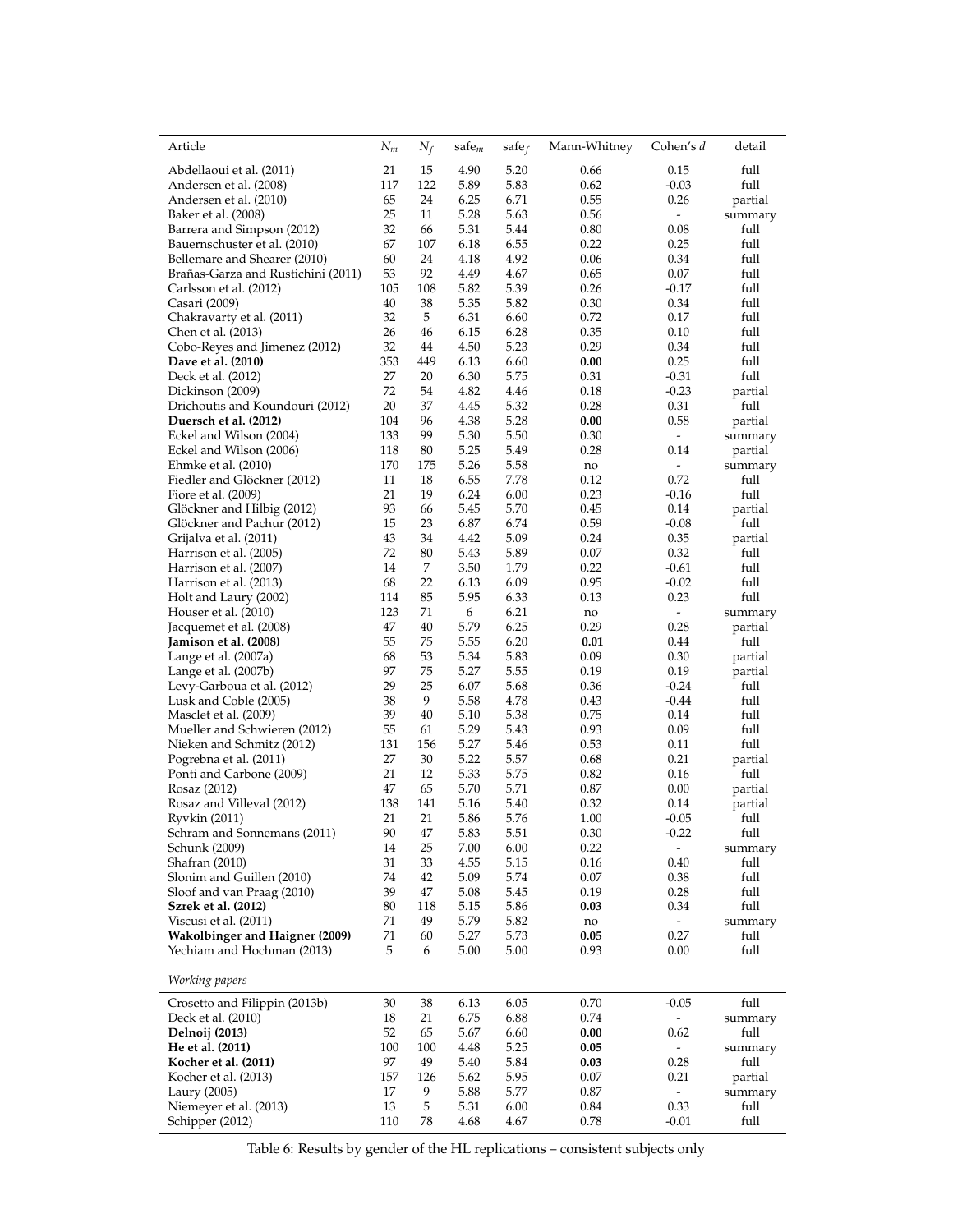

Figure 1: Gender gap in risk taking across HL replications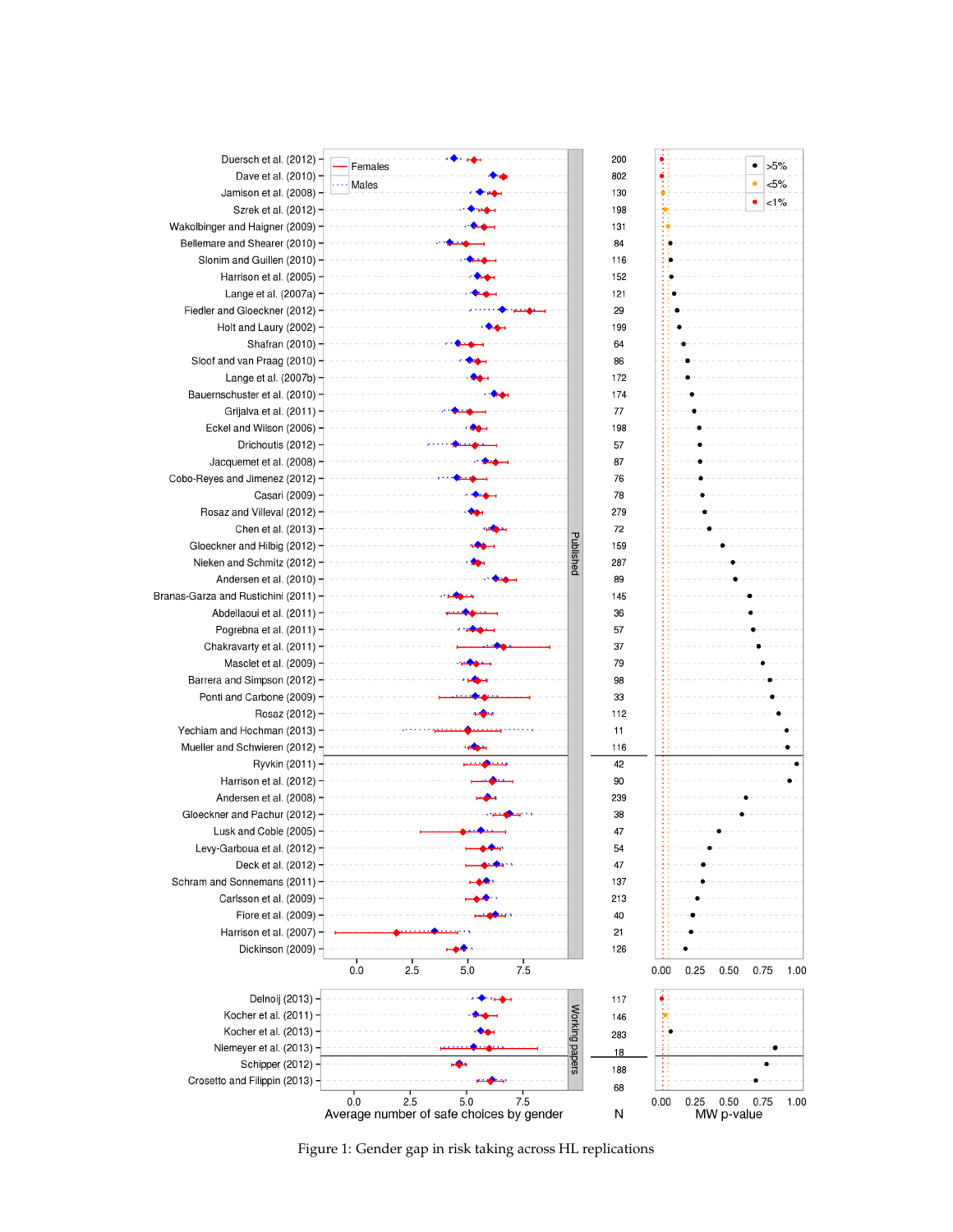power of our test, thereby almost eliminating the likelihood of observing a false negative. Even better, it makes possible to provide a precise quantitative estimate of the importance of gender differences using the HL task. Moreover, it gives the opportunity to identify the determinants of the number of safe choices over and above the role played by gender. Finally, the panel structure of the dataset grants the opportunity of controlling for any paper-specific characteristic, both observable and unobservable. A byproduct of this exercise is also to deliver a precise quantitative estimate of the main findings in the HL in general. However, before pursuing these goals we shed some light on a feature of the HL task, i.e. inconsistent choices. In this section we cannot rely upon the papers about which we only have descriptive statistics.

#### *4.2.1. Inconsistent observations*

One of the features of the HL task is that it generates a significant fraction of choices that cannot easily be interpreted. In particular, an expected utility maximizer should switch once (and only once) from Option A to Option B. It is commonly found instead that a fraction of subjects do not conform to this behavior, switching from Option B to Option A. This can be the consequence of going back and forth from Option A to B, or starting from B and then moving to A. In both cases, such a pattern is not consistent with the behavior of an expected utility maximizer and for this reason it is usually defined as inconsistent.

This is not the only way in which the behavior can contradict the predictions implied by the axioms of Expected Utility Theory. For instance, choosing Option A when the good outcome is sure violates monotonicity, and the same happens when choosing Option B in the versions of HL containing a row in which the bad outcome is certain.

Observing similar patterns does not necessarily imply a violation of the axioms underlying expected utility, as the subjects could simply be consistent with this model but at the same times making mistakes. We test what happens when accepting this view by estimating a structural model with a stochastic component (see Section 4.3 below).

In this Section our goal is to describe the pattern of inconsistent choices, trying also to shed some light on their determinants and consequences. Therefore, we exploit all the information we have concerning inconsistent choices, including also the 'partial' datasets.

The overall frequency of inconsistent choices has already been summarized in Table 4. In Table 7 we provide a more detailed picture showing a breakdown by gender and type of inconsistency. The Table displays the number of inconsistent choices, overall and by gender, out of the total number that can be potentially observed. For instance, multiple switching cannot be observed in papers in which a single switching decision is imposed by design. Always choosing the safer (riskier) lottery is a dominated action only if there is a choice in which the good outcome has probability one (zero).<sup>9</sup>

Multiple switching is the most common type of inconsistent behavior, observed about 14% of the times. Females are significantly more likely to be inconsistent (Fisher Exact test  $p < 0.001$ ) and this at first glance seems to aim at numeracy as a possible explanation. These differences survive also in a multivariate framework in which other possible determinants

<sup>&</sup>lt;sup>9</sup>We consider this to be the case when the probability of the good outcome is zero, but also for one paper in which the lowest probability of the good outcome is 1%. Strictly speaking this is not a direct violation of consistency but an expected utility maximizer should be characterized by an unbelievably high risk aversion coefficient to choose the safe lottery in this case.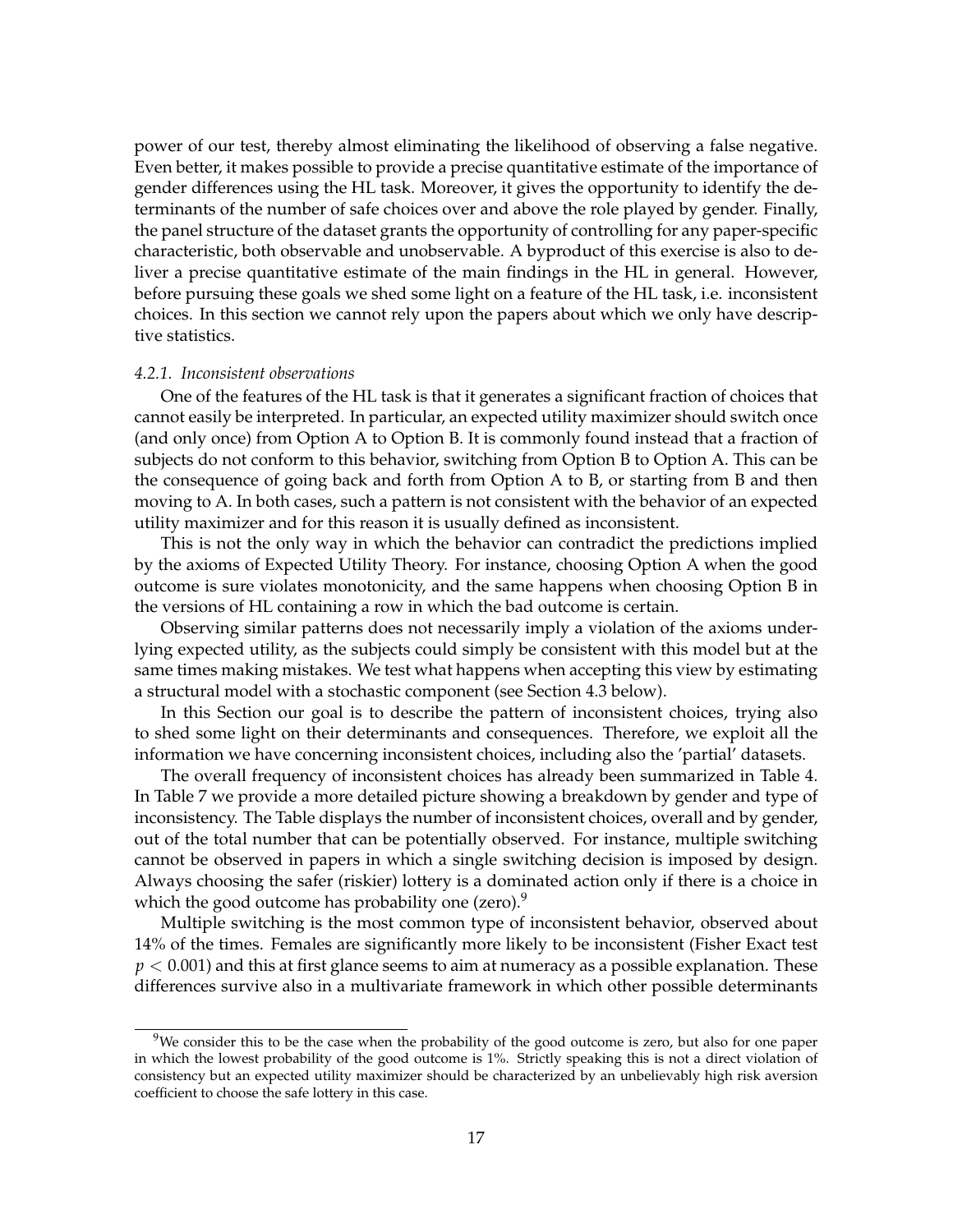|                       | Inconsistent choices |        |       | % of inconsistent subjects |       |  |  |
|-----------------------|----------------------|--------|-------|----------------------------|-------|--|--|
|                       | Number               | out of | Males | Females                    | Total |  |  |
| Switching from B to A | 973                  | 6962   | 12.1  | 15.8                       | 14.0  |  |  |
| Always Option A       | 100                  | 6334   | 1.8   | 1.3                        | 1.6   |  |  |
| Always Option B       | h                    | 383    | 14    | 17                         | 1.5   |  |  |
| Total                 | 1079                 | -      |       |                            |       |  |  |

Note. For each type if inconsistency the maximum number of observations (out of) has been computed separately, including only the studies in which each event can possibly happen.

Table 7: Summary statistics of inconsistent subjects by type and gender

are included. In particular, presenting the lotteries in random order dramatically increases the fraction of inconsistencies. The number of choices in the price list also significantly increases inconsistencies, although to a much lower extent, while the presence of monetary incentives significantly reduces them.

Inconsistent subjects make on average 5.15 safe choices, without significant gender differences (Mann Whitney test,  $p = 0.67$ ). This number is lower than that of consistent subjects (5.63), and significantly so (Mann Whitney test,  $p < 0.001$ ). At first glance this seems to suggest that inconsistent subjects tend to systematically bias downward the number of safe choices. However, a more careful interpretation suggests that inconsistent subjects simply tend to make choices that are closer to a random decision, which in the framework of the HL task coincides with choosing each option half of the times. This interpretation suggests that the positive correlation between risk aversion and IQ emphasized, among others, by Dohmen et al. (2010), could be an artifact of the format of the price list, as already argued by Andersson et al. (2013).

Dominated choices (choosing always safe or always risky when certain outcomes exist) are much less frequent. Gender in this case does not help explaining the results, and neither do the other determinants, with the exception of incentives that also reduce the likelihood of making a safe choice when the good outcome is certain.

#### *4.2.2. Estimate of gender differences and determinants of the number of safe choices*

In this Section we analyze the risk attitudes of consistent subjects only. Estimates including inconsistent subjects can be performed only for the papers for which we have 'full' data, as done via structural model estimation in Section 4.3. Besides greatly simplifying the estimated decision making process, this approach has the advantage of allowing us to analyze a larger sample of data. This is important, even on the face of very similar average choices (Table 8), since the higher variance in HL implementation details due to an extended sample helps to better identify the determinants of the choices.

Table 8 shows that on average males make a lower number of safe choices, while variance is similar. Thanks to the high number of observations gender differences turn out to be statistically significant (Mann Whitney test, *p* < 0.001) in both samples. The Cohen's *d* on the pooled sample is  $d = 0.163$ , a tiny 16% of a standard deviation, even below the threshold of 0.2 used to identify a small effect. To give an example of how small this is, consider that if we compared two random persons, and assuming normal distribution of risk preferences, we would have a 53% chance of being correct when saying that the more risk averse of the two is a woman, against a 50% rate if we just randomized our answer.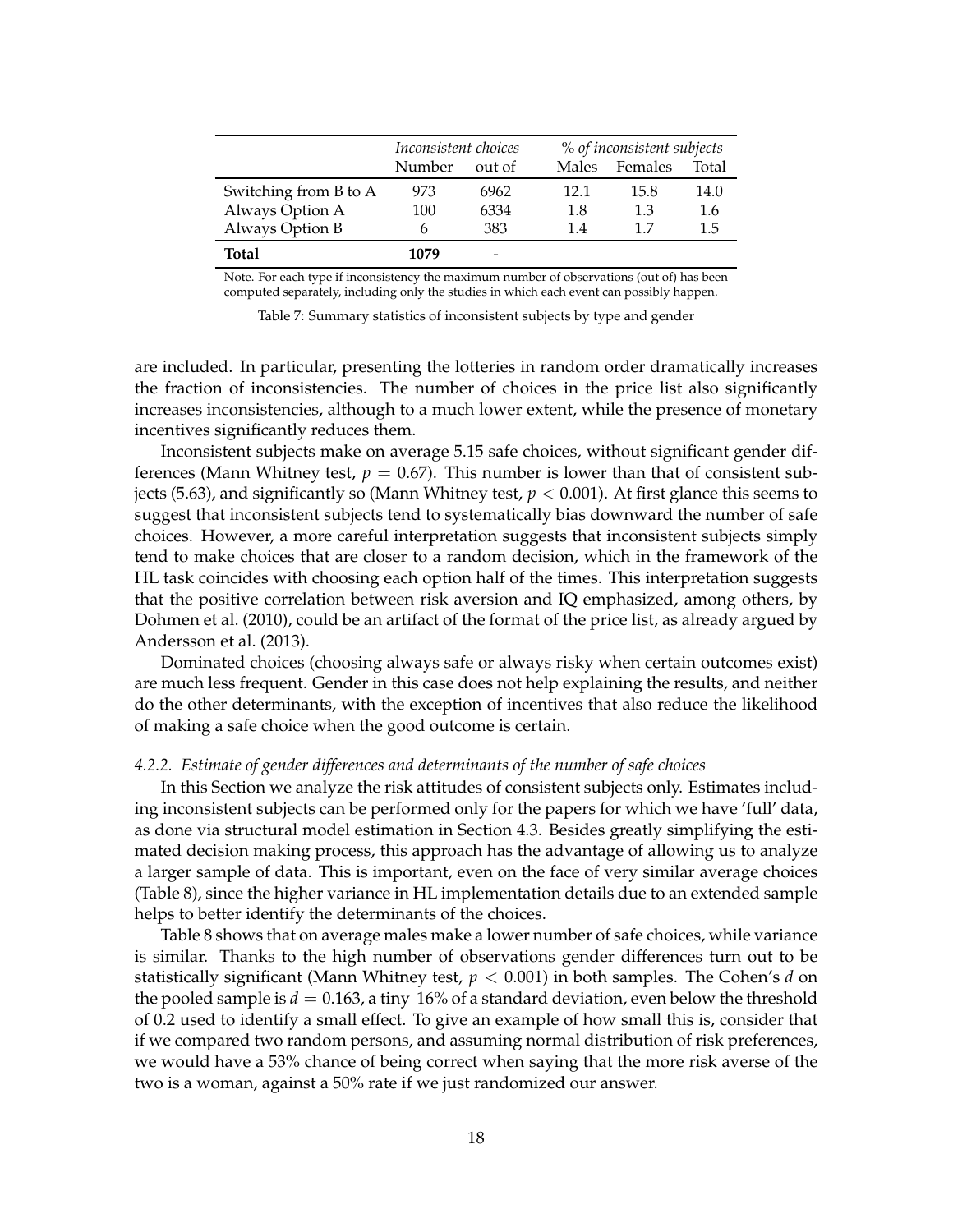|                             | Mean | St.Dev | N    |
|-----------------------------|------|--------|------|
| Whole sample                | 5.63 | 1.91   | 5935 |
| Males                       | 5.47 | 1.89   | 2998 |
| Females                     | 5.78 | 1.91   | 2937 |
| Microdata (detail = 'full') | 5.73 | 1.96   | 4324 |
| Males                       | 5.59 | 1.94   | 2119 |
| Females                     | 5.87 | 197    | 2205 |

Table 8: Summary statistics of safe choices, consistent subjects only

For the sake of comparison, we run a similar exercise using data for the Investment Game and for the Eckel and Grossman task. For the IG we use the Cohen's *d*s computed by Nelson (2013) for all the studies included in the survey paper by Charness and Gneezy (2012). For the EG task we use the data provided by the papers replicating the task, when available. In both cases we add the Cohen's *d* computed from our own data presented in Crosetto and Filippin (2013b). The average effect size coincides for the two elicitation methods and it is equal to  $d = 0.55$ , three and a half times the effect found in HL.<sup>10</sup> This effect is still not huge, but classifiable as a medium effect at the aggregate level.

The significant gender gap, hence, is found in the HL task only when considering a vast sample but it is still negligible in size, while in both the Investment Game and the EG task it is found even in small samples, and is three and a half times as large, on average.

The next step is to try to identify the determinants of the number of safe choices as reported in Table 9. At the same time we can verify whether the unconditional gender differences (0.31 safe choices, Column 1) are robust.

In Column 2 we present our preferred specification trying to emphasize the determinants of the number of safe choices among the controls available.<sup>11</sup> Gender differences barely change (0.3 safe choices) even when relevant factors are controlled for. For instance, we find that not surprisingly incentives matter. Subjects tend to behave in a more risk averse way when the incentives increase, although less so at the margin. We also find that the money illusion induced by inflating the experimental payoffs (given the same amount of money at stake) has no additional effect. In contrast, administering the lotteries in random order significantly increases the average number of safe choices on top of increasing the likelihood of observing an inconsistent behavior, although the evidence is based on four papers only.

<sup>&</sup>lt;sup>10</sup>In order to make the two measures comparable, we compute the Cohen's *d* for each paper in our dataset, and we then compare the mean and distribution of this measure with the mean and distribution of the papers for which we have enough data - 16 papers for the IG and 6 papers for the EG. The Cohen's *d* for HL, computed from our data, turns out to be  $d_{HL} = 0.13$ , significantly different from  $d_{IG} = 0.55$  (Mann-Whitney, p-value < 0.001) and  $d_{EG} = 0.55$  (Mann-Whitney, p-value = 0.003)

 $11$ There are different formats of the HL implemented, but the variation is not so high. Most of the paper are true replications of the HL task. For this reasons we have problems of collinearity when trying to include many controls at the same time. For instance, we do not have enough variance to meaningfully estimate the effect of the support of probability spanned by the HL list together with administering the lotteries in random order. Similarly, we cannot interact the features of the HL task with gender. There is no gender difference in the reaction to the amount of money at stake and in the random order of the lottery. Hence we do not include these interactions even if technically doable.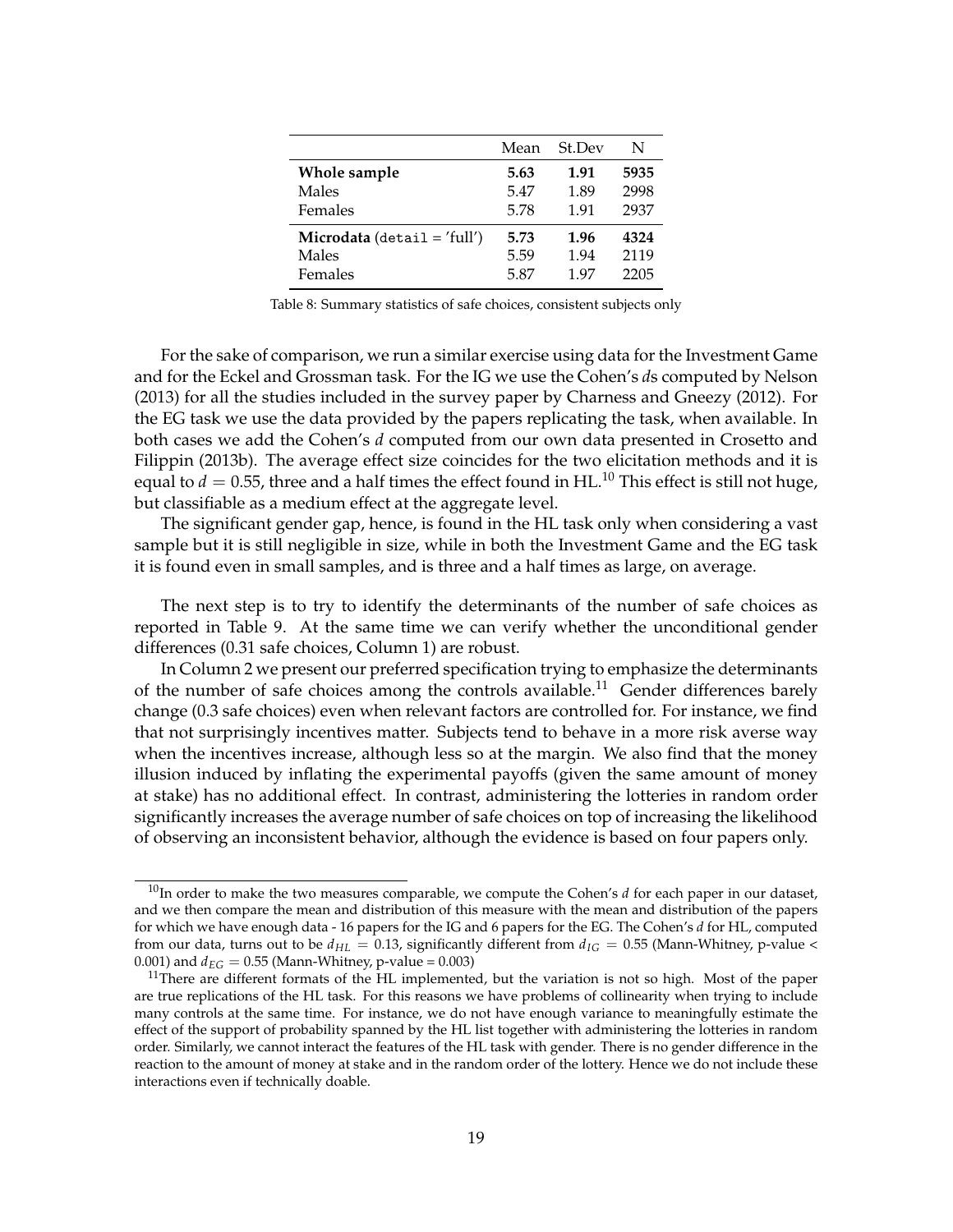|                             | Dep. var.: number of safe choices |             |             |         |  |  |  |
|-----------------------------|-----------------------------------|-------------|-------------|---------|--|--|--|
|                             | (1)                               | (2)         | (3)         | (4)     |  |  |  |
| female                      | $.311***$                         | $.315***$   | $.280***$   | .288*** |  |  |  |
| realmoney                   |                                   | $.013***$   | $.020***$   |         |  |  |  |
| realmoney <sup>2</sup> /100 |                                   | $-.0.04***$ | $-.0.07***$ |         |  |  |  |
| exchange/100                |                                   | .010        | $-.002$     |         |  |  |  |
| randomorder                 |                                   | $.361***$   | $.311***$   |         |  |  |  |
| fixed effects               | no                                | no          | no          | yes     |  |  |  |
| $R^2$                       | .007                              | .019        | .024        | .095    |  |  |  |
| N                           | 5935                              | 5935        | 4324        | 5935    |  |  |  |

Table 9: Determinants of the number of safe choices

In Column 3 we estimate the same specification but restricting the sample to the papers for which we have full detail. We perform this exercise for the sake of comparability with what shown in Section 4.3, where also inconsistent subjects are included in the analysis thanks to the availability of all their binary choices. Results barely change, and in particular the gender gap in the average number of safe choices is stable around 0.3.

The panel dimension of our dataset allows to control for any observable and unobservable characteristic common to each replication. Column 4 reports the results of a fixed effect specification. Females make on average 0.288 safe choices more than males, confirming by and large what found above.

The results of this section show that using the HL task the choices of males and females are not identical. However, they can be detected in a significant way only when the statistical power of the test is high enough because such differences are economically unimportant in terms of magnitude. This evidence is clearly different from what emerges for instance in the Investment Game or in the EG task, showing that the features of the risk elicitation mechanism affect the measured behavior over and above the effect of adding some noise. Along the gender dimension the influence of the features of the task is systematic, to the point that it affects the behavior at the aggregate level. The likelihood of observing gender differences is strikingly lower in the HL than in the EG and IG task. Hence, evidence based on those two tasks only cannot be regarded as sufficient to attribute the different observed behavior to actual differences in the underlying risk attitudes. The problem becomes then to disentangle the task *vs.* underlying preferences conundrum. We start in the next section trying to exploit all the information we have concerning the decision process, i.e., also including possible mistakes in a structural model that includes a stochastic component.

#### *4.3. Structural estimation with Maximum Likelihood*

To assess the effect of gender on choices while controlling for both a level of noise in decision making and the variations in the characteristics of the task we build a random utility structural model and estimate it through maximum likelihood. For this exercise we restrict our focus to published papers for which we have the 'full' microdata, and we can make use of both consistent and inconsistent subjects. This leaves us with 5237 subjects.

We build our estimation using the error specification of Holt and Laury (2002), and using the script provided by Harrison (2008). We assume that subjects are expected utility maximizers characterized by CRRA preferences  $U(x) = x^r$ , and that they can make an evaluation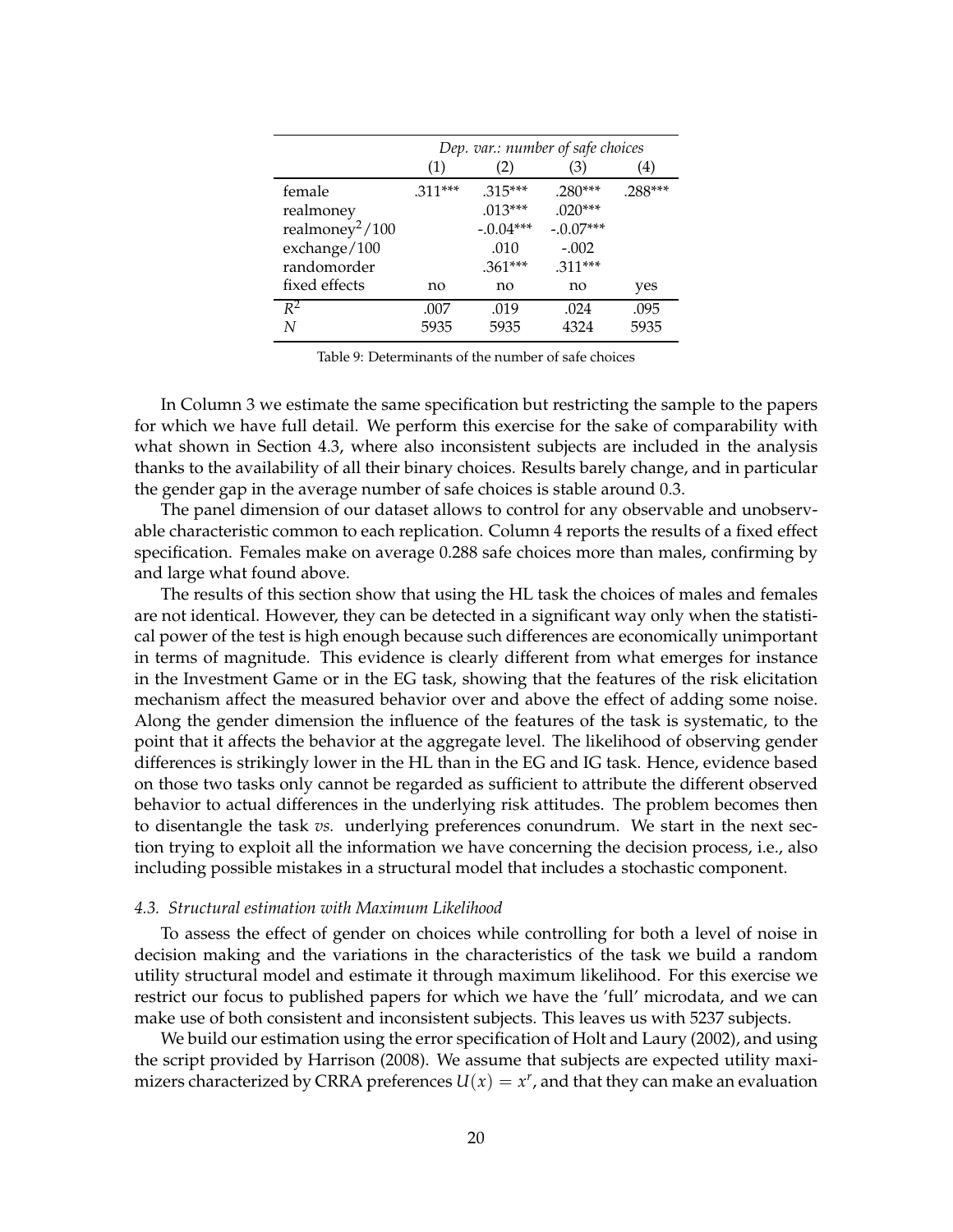error  $\mu$  when comparing the utility of the two lotteries. The probability of choosing the safe lottery is

$$
Prob(S) = \frac{EU_A^{\frac{1}{\mu}}}{EU_B^{\frac{1}{\mu}} + EU_A^{\frac{1}{\mu}}}, \text{ and } EU_i = \sum_j p_j(x_j)^r,
$$

in which  $A$  is the safe lottery,  $B$  the risky lottery,  $\mu$  is the noise parameter, and it is easily shown that the probability converges to  $\frac{1}{2}$  as  $\mu \to \infty$ , and, as  $\mu \to 0$ , to 1 if  $EU_A > EU_B$  and to 0 if  $EU_A < EU_B$ .

Given the above assumptions, we can write the log-Likelihood function as

 $LogLik = \begin{cases} \ln Prob(s) & \text{if choice is safe} \\ \ln 1 - Prob(s) & \text{if choice is risky} \end{cases}$ 

and then estimate separately for each paper and jointly over all the dataset a structural model of choice using maximum likelihood and clustering standard errors by subject.<sup>12</sup> We allow for heterogeneity by gender of both  $r$  and  $\mu$ , and we also control the effects on both parameters of the actual amounts at stake (realmoney), also allowing for a quadratic effect, of inflating the numbers on screen via an experimental exchange rate (exchange), and of a random order of the choices (randomorder). Results can be seen in Table 10.

|       | CRRA specification $u(x) = x^r$ |           |       |                |  |  |  |  |
|-------|---------------------------------|-----------|-------|----------------|--|--|--|--|
|       |                                 | Coeff.    |       | <i>St.Err.</i> |  |  |  |  |
| r     | constant                        | 0.640     | ***   | (0.0179)       |  |  |  |  |
|       | female                          | -0.0633   | $***$ | (0.0203)       |  |  |  |  |
|       | realmoney/100                   | $-0.457$  | ***   | (0.1028)       |  |  |  |  |
|       | realmoney <sup>2</sup> /100     | 0.00158   | ***   | (0.0003)       |  |  |  |  |
|       | randomorder                     | $-0.0950$ | *     | (0.0392)       |  |  |  |  |
|       | exchange/1000                   | 0.00348   |       | (0.0313)       |  |  |  |  |
| $\mu$ | constant                        | 0.229     | ***   | (0.0073)       |  |  |  |  |
|       | female                          | $-0.0135$ |       | (0.0085)       |  |  |  |  |
|       | realmoney/100                   | $-0.19$   | ***   | (0.0247)       |  |  |  |  |
|       | realmoney <sup>2</sup> /100     | 0.000658  | ***   | (0.0000)       |  |  |  |  |
|       | randomorder                     | 0.012     |       | (0.0160)       |  |  |  |  |
|       | exchange/1000                   | 0.00861   |       | (0.1160)       |  |  |  |  |
|       | N decisions                     |           |       | 52735          |  |  |  |  |
|       | $n$ subjects                    |           |       | 5237           |  |  |  |  |
|       | Log-likelihood                  |           |       | -23494.025     |  |  |  |  |
|       | Wald $\chi^2$ p-value           |           |       | 0.000          |  |  |  |  |

<sup>∗</sup> *p* < 0.05, ∗∗ *p* < 0.01, ∗∗∗ *p* < 0.001. *t* statistics in parentheses.

Table 10: Maximum Likelihood CRRA estimation,  $u(x) = x^r$ 

<sup>&</sup>lt;sup>12</sup>The estimate paper by paper gives very similar results to the ones detailed in Table 6 and is not reported.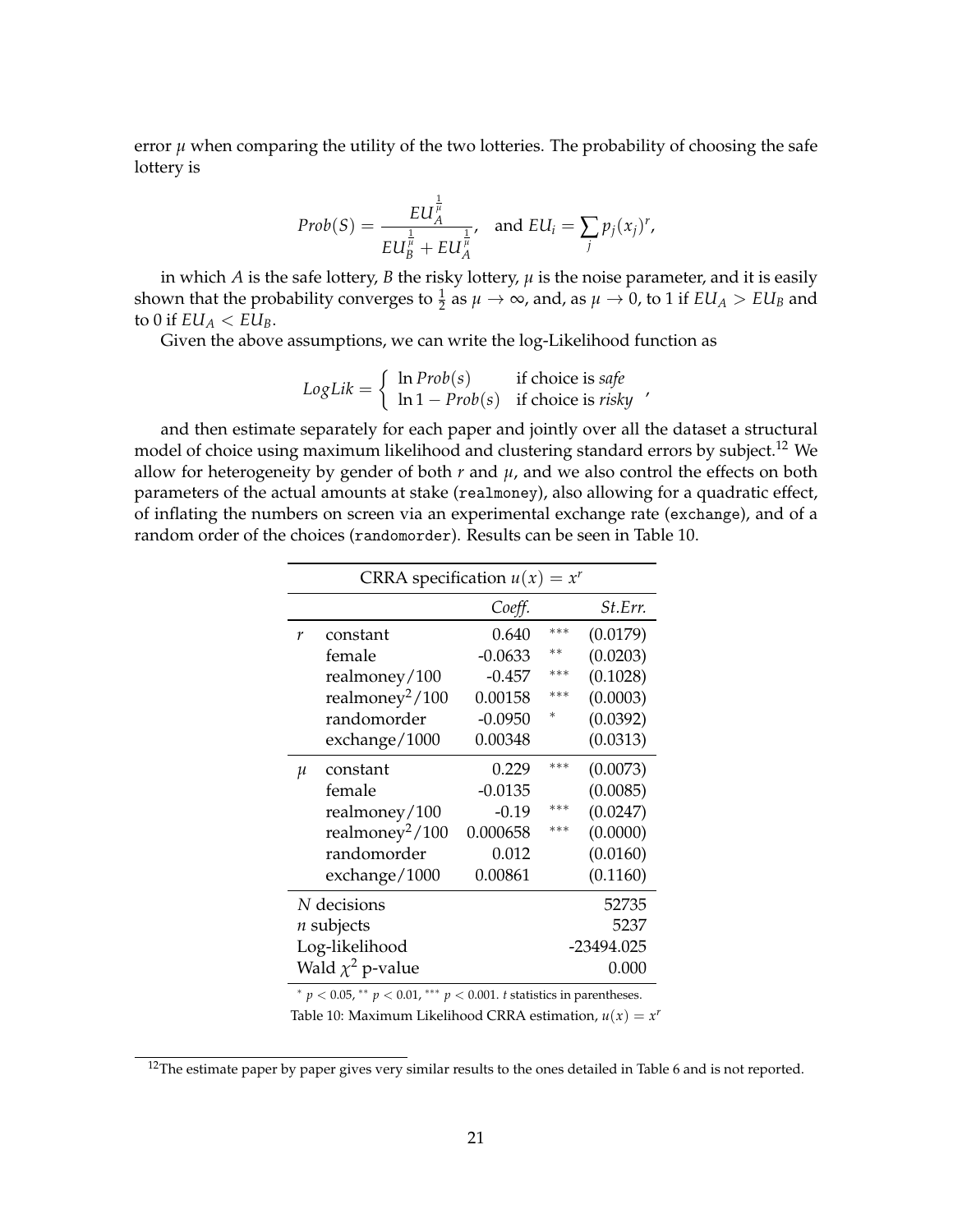The estimated risk parameter is  $r = 0.64$ , in line with the estimation in the original HL paper for the  $1\times$  treatment. For what concerns *r*, females show a significantly higher risk aversion and increasing the stakes significantly increases risk aversion, even though to a slightly decreasing rate. Presenting the lotteries in a random order has a significant effect, increasing risk aversion. Inflating numbers on screen by increasing the exchange rate between the experimental currency unit and dollars (or euros) does not affect the estimates. These results are in line with what found in the previous section using regression analysis.<sup>13</sup>

The average level of noise is  $\mu \sim 0.22$ , higher than what found in Dave et al. (2010).<sup>14</sup> Females display a similar  $\mu$  as males and this evidence rules out numeracy from the possible explanations of gender differences. In fact, HL is considered a relatively demanding task from the cognitive point of view. If numeracy played a role in explaining the results along a gender dimension, the lower understanding of the task should have been reflected by a significantly stronger role played by confusion and captured by *µ*. Interestingly, and according to intuition, increasing the stakes slightly reduces noise. On the other hand, displaying the lottery choices in random order has no significant effect, and similarly no effect has the experimental currency inflation.

#### **5. Gender differences and the characteristics of the task**

The analysis carried out above shows that the likelihood of observing gender differences differs systematically across elicitation methods. The question then becomes why this is the case and which characteristics of the tasks drive such a result.

To start with, it has been argued (Charness and Viceisza, 2011; Dave et al., 2010, among others) that HL is more difficult to understand than other methods. Hence, HL could elicit noisier signals making differences more difficult to be detected. The different gender pattern could then simply be driven by a lower precision in the estimates that characterizes the HL method. We can rule out this possibility comparing the signal to noise ratio (SNR) of the tasks. The SNR in our dataset of HL replications is equal to 3.34, higher than the average of the replications of the SNR of the Investment Game  $(2.06)$  and the EG task  $(2.41).$ <sup>15</sup> Similar evidence emerges comparing the SNRs obtained by Crosetto and Filippin (2013b) in a replication of the three tasks in a homogeneous subject pool (HL: 3.27; IG: 2.67; EG: 2.16).

Having excluded that the pattern of gender differences stems from a different precision in measuring risk attitudes, we move to a quick comparison of the methods described in Section 2 from a theoretical point of view. The goal is to identify the features that correlate systematically with the observed pattern.<sup>16</sup>

<sup>&</sup>lt;sup>13</sup>Coefficients have opposite sign in Table 9 and Table 10, because in one case the dependent variable is the number of safe choices, and in the other the risk aversion parameter. Given the utility function employed, a lower *r* implies more risk aversion.

 $14$ This is to be expected given the higher heterogeneity in terms of designs, list length, domains, stakes of our dataset.

<sup>&</sup>lt;sup>15</sup>We use data from Nelson (2013) for the Investment Game, and our computations for EG. Note that since we do not have the microdata of the replications of the Investment Game and of the EG task, we cannot compute the SNR of the pooled samples. However, the distribution of the SNR of the individual replications of both the IG and the EG tasks is significantly different than that of the HL replications according to a Mann-Whitney test (*p* < 0.001).

<sup>&</sup>lt;sup>16</sup>See Crosetto and Filippin (2013b) for a thorough comparison of some elicitation methods including those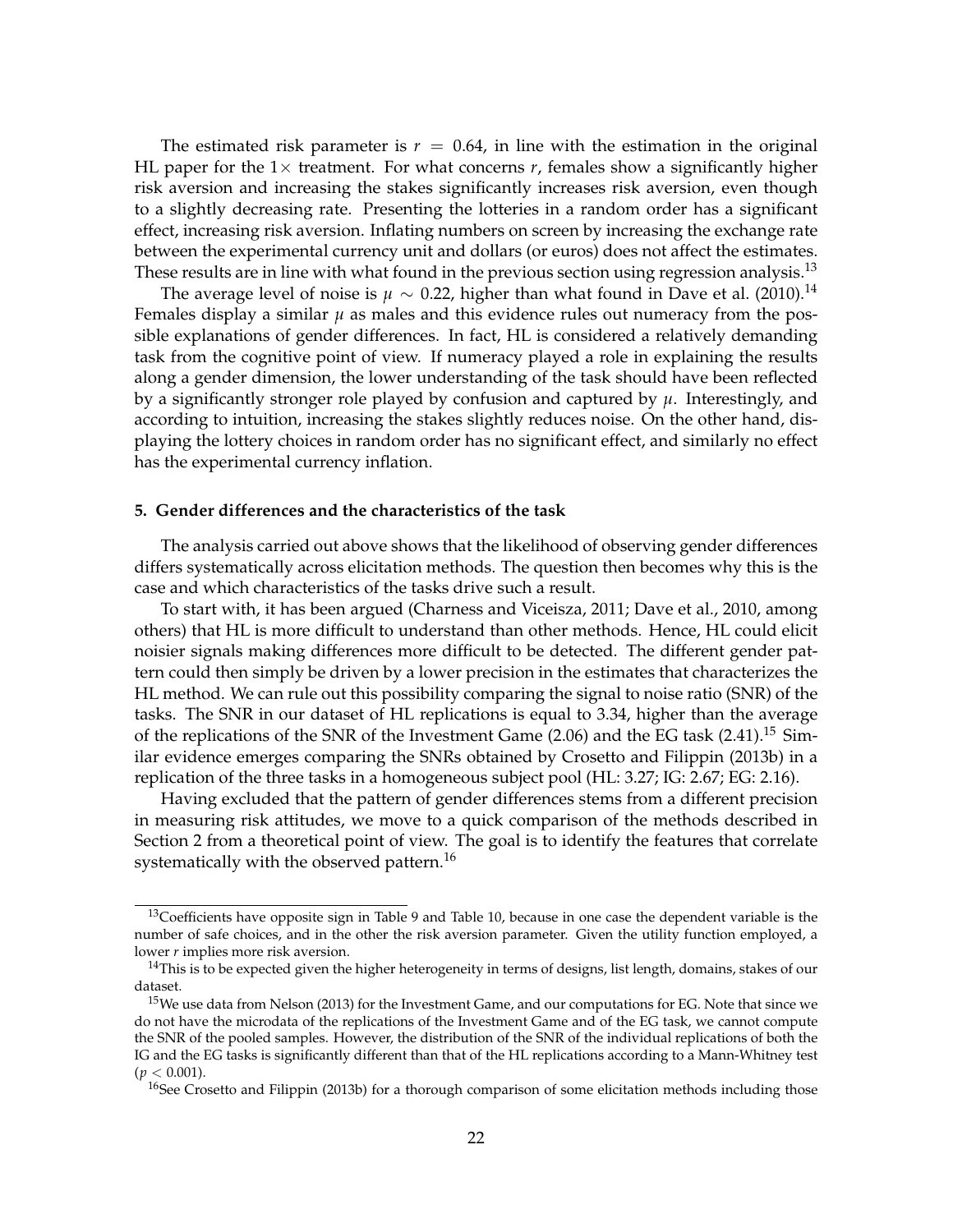Apart from the number of choices, the tasks differ along three main lines: a) the menu of lotteries being generated by changes in probabilities rather than outcomes; b) the truncation of the domain of risk preferences covered by the task; c) the availability of a safe option among the set of alternatives.

The Investment Game and the EG task are very similar as far as these theoretical characteristics are concerned. For instance, they both rely upon a change in the amount of money at stake in order to generate the opportunity set from which subjects choose their preferred lottery. Probabilities of the (good and bad) outcomes are instead kept fixed at 50%. Moreover, they are both characterized by a set of possible choices that allows to identify only different degrees of risk aversion. In fact, in the Investment Game risk-neutral as well as risk-loving subjects should invest their entire endowment because the expected return of the risky option is larger than one. In the EG task lottery 5 yields the highest expected value and is the preferred alternative of risk-neutral and risk-loving subjects alike. Finally, both elicitation methods include a risk free alternative. In the Investment Game subjects have the opportunity of securing the entire endowment by investing nothing, while the EG task includes a degenerate lottery with no uncertainty that is equivalent to a safe choice.

The HL task differs with respect to the Investment Game and the EG along all three dimensions. First, the variance across the set of lotteries is obtained modifying the probability distribution. In particular, the good outcome becomes more and more likely while the amounts at stake are kept constant. Second, HL measures preferences both in the risk averse and in the risk loving domain. Third, the choice set does not include a riskless alternative. The subject must incur some risks as the degenerate lottery in row number ten of the original HL is played out with 10% probability only. One could argue that the role of the riskless alternative might be played by the minimum amount of the safer lottery. In other words, by always choosing Option A (except maybe in row 10) the subject can be sure to earn 3.2 euro avoiding less favorable outcomes. Whether such an amount can be considered as a riskless alternative is disputable, but in any case it is definitely less focal than in the other two elicitation methods. In fact, it requires some elaboration by the subjects to be identified as it is not shown directly to them as a specific choice.<sup>17</sup> Moreover, its salience is likely to be diluted by the multiple choice dimension, which induces a comparison across risky alternatives across rows.

The joint presence of these three factors (safe option, truncation of the domain, change in probabilities *vs* change in amounts at stake with fixed 50% probability) clearly correlates with the likelihood of observing gender differences in risk preferences. The next step is to try to disentangle the role of each of these factors.

Our data allows us to exclude that gender differences depend on the domain of analysis. The observed pattern of the gender gap could be an artefact of the truncation of the opportunity set as long as female are more risk seeking in the risk loving domain, something that would be hidden by a task that scans only the risk aversion domain, thereby delivering biased estimates. Our dataset allows to directly test and exclude this possibility. In fact,

used in this paper.

<sup>&</sup>lt;sup>17</sup>We tried to estimate an endogenous reference point a la Koszegi and Rabin (2007). This turned out not to be possible due to identification problems, since several combinations of the reference point and the loss and risk aversion parameter could generate the same data.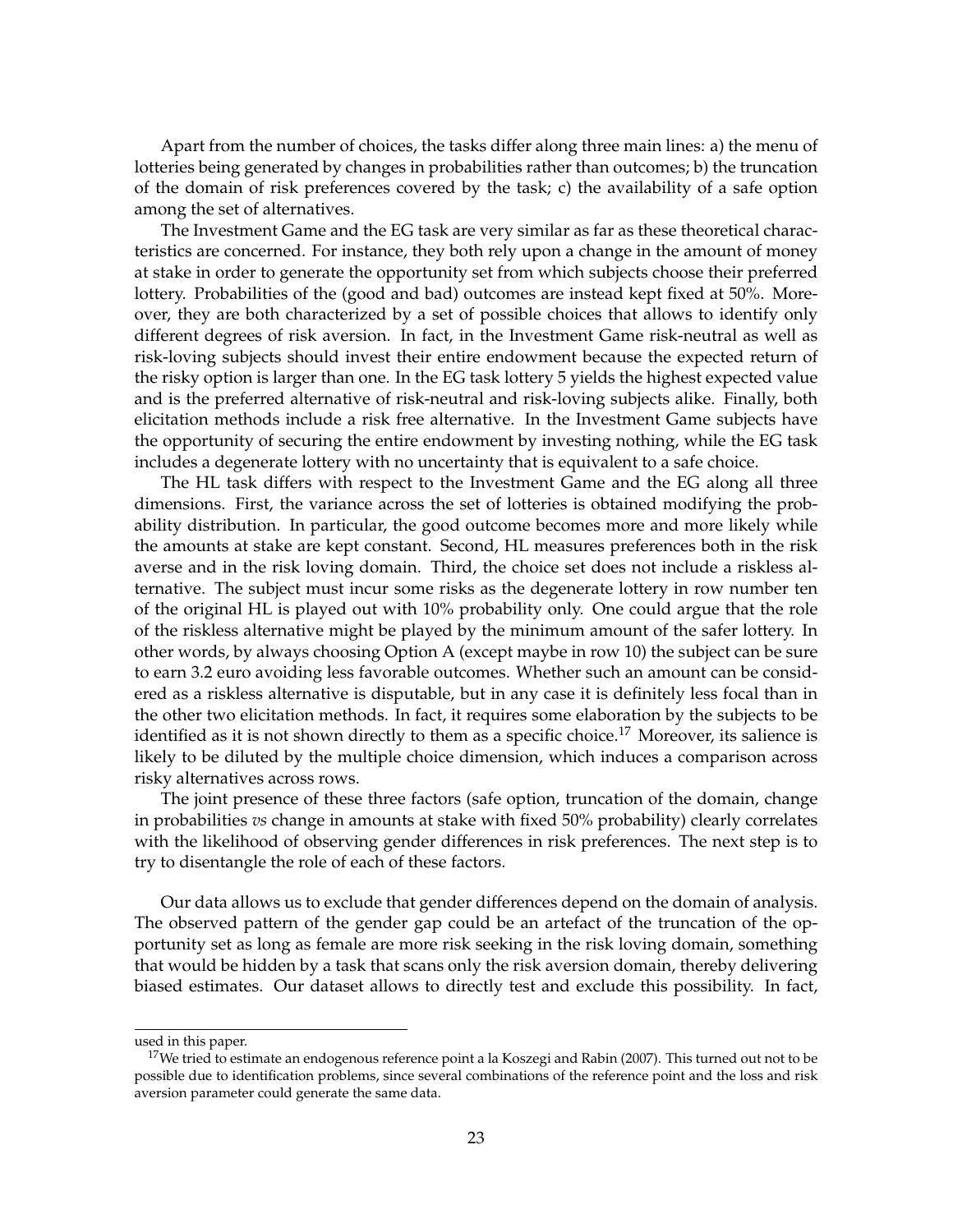in the HL females appear slightly more risk averse uniformly, i.e., also in the risk loving domain. Further evidence supporting this claim is provided by the Outcome Scale method, which implements a multiple price list of an increasing safe option against the same 50/50 lottery. The Outcome Scale method has hence two features in common with the EG task and the Investment Game, while, similarly to HL, it covers the entire domain of preferences. A gender gap is a recurrent finding also with the Outcome Scale method. For instance, this is found by Dohmen et al. (2011); Sapienza et al. (2009); Sutter et al. (2013), with Cohen's *d* in the range of ∼ 0.35, while no differences are reported by Dohmen et al. (2010); Masatlioglu et al. (2012). Gender differences are therefore triggered by the availability of a safe option within the set of alternatives and/or by the change in outcomes *vs* change in probabilities.

The availability of a safe option within the set of alternatives has already been shown to increase the likelihood of observing violations of expected utility theory (Andreoni and Sprenger, 2012; Camerer, 1992; Harless and Camerer, 1994; Starmer, 2000), and therefore a possibility is that the importance of certainty effects differs by gender. The literature offers the possibility of indirectly testing this explanation. In fact, some contributions use a slightly modified version of the HL task in which instead of facing two risky lotteries, subjects choose repeatedly between a safe amount and a risky lottery. We collected also the contributions that implemented this version of the HL task in order to investigate whether the presence of a safe option increases the magnitude of gender differences.

Table 11 replicates the analysis of Section 4.1 when a safe choice is available. Gender differences emerge more frequently when a safe option is available (in 20% rather than 9.5% of the papers). Of course, we do not dare interpreting such a slightly higher frequency as more than merely suggestive evidence in favor of this interpretation.

| Article                                  | $N_m$ | $N_f$ | safe $_m$ | safe $\epsilon$ | Mann-Whitney | Cohen's d | detail  |
|------------------------------------------|-------|-------|-----------|-----------------|--------------|-----------|---------|
| Burfurd et al. (2012)                    | 127   | 91    | 5.54      | 5.74            | 0.38         | 0.16      | full    |
| Cason et al. (2010)                      | 192   | 63    | 4.11      | 3.86            | 0.39         | $-0.22$   | partial |
| Cason et al. (2012a)                     | 181   | 113   | 4.21      | 4.43            | 0.08         | 0.21      | partial |
| Cason et al. (2012b)                     | 182   | 102   | 3.98      | 4.28            | 0.11         | 0.27      | partial |
| Evans et al. (2009)                      | 76    | 42    | 5.88      | 5.83            | 0.91         | $-0.03$   | full    |
| Gangadharan and Nemes (2009)             | 29    | 19    | 5.17      | 5.58            | 0.28         | 0.25      | full    |
| McIntosh et al. (2007)                   | 32    | 22    | 4.47      | 4.41            | 0.98         | $-0.04$   | full    |
| Price and Sheremeta (2011)               | 60    | 27    | 3.98      | 4.17            | 0.36         | 0.17      | partial |
| Samak (2013)                             | 32    | 13    | 4.36      | 5.00            | 0.07         | 0.61      | full    |
| Schildberg-Hörisch and Strassmair (2012) | 196   | 120   | 4.92      | 5.44            | 0.00         |           | summary |
| Sheremeta (2010b)                        | 101   | 39    | 4.05      | 4.05            | 0.63         | $-0.00$   | partial |
| Sheremeta and Zhang (2010)               | 71    | 34    | 4.19      | 4.19            | 1.00         | 0.00      | partial |
| Sheremeta (2010a)                        | 129   | 73    | 3.98      | 4.38            | 0.00         | 0.37      | partial |
| Sheremeta (2011)                         | 174   | 64    | 4.28      | 4.48            | 0.11         | 0.19      | partial |
| Zhang and Casari (2012)                  | 73    | 27    | 4.49      | 5.04            | 0.03         | 0.43      | full    |

Table 11: Results by gender of the HL replications

Another exercise that can be performed to test this conjecture is to include these studies in a regression together with those analyzed in the previous sections, and to see whether the interaction between gender and the availability of a safe option is positively and significantly correlated with the number of safe choices. Unfortunately, such an exercise cannot be considered a meaningful and direct tests of this conjecture for several reasons. First, the variance in the sample comes mainly from differences *across* rather than *within* the two subsamples, hence being confounded with the availability of a safe option itself. In fact, the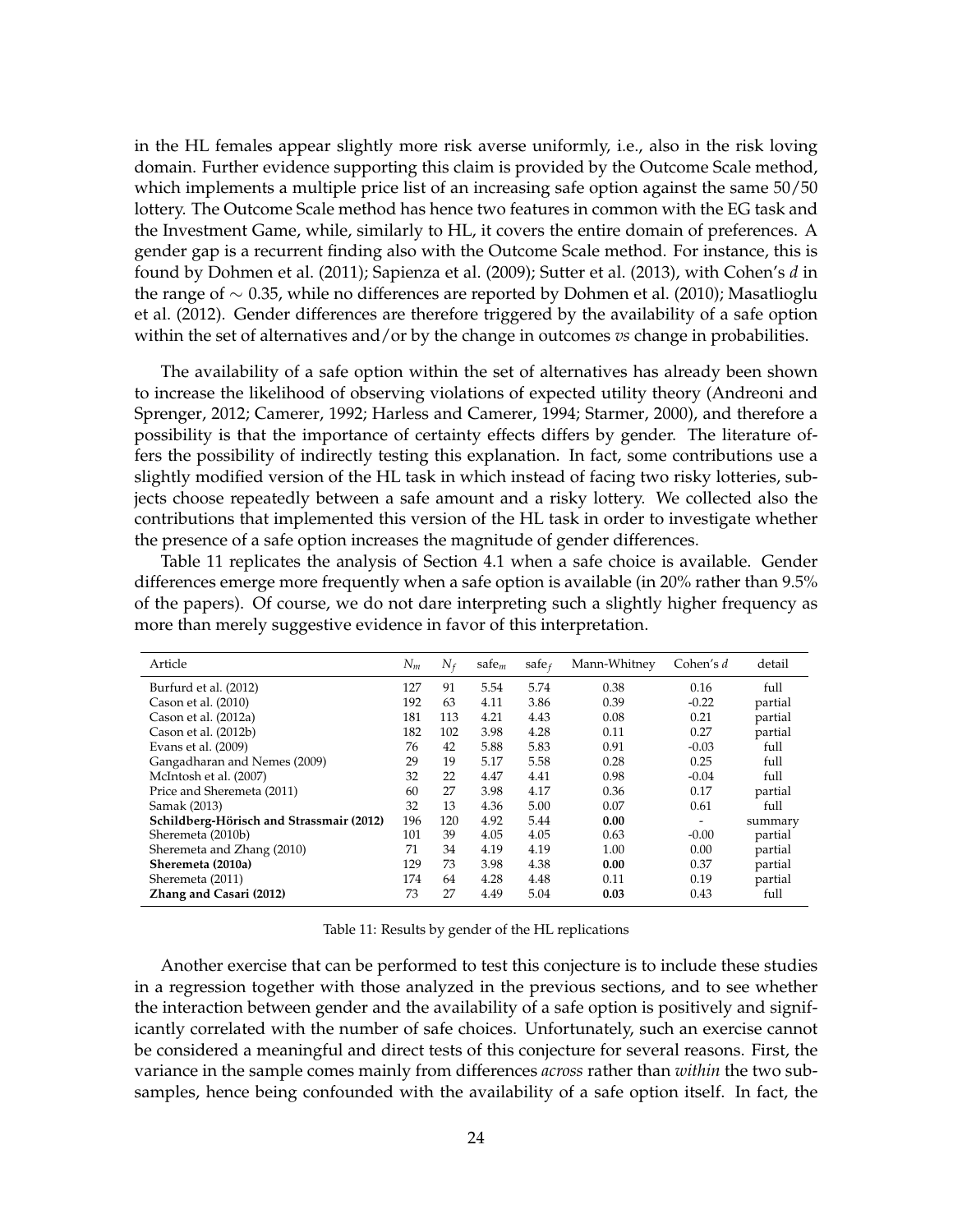design of the task in most of the safe-choice experiments comes from the same group of authors and it is not directly comparable with the classic HL. The number of options is higher (15) and limited to the range of probability  $[0.3 - 1]$  of the good outcome to occur. Second and foremost, in the safe-choice experiments the fixed amount is usually lower than the expected value of the 50% − 50% risky lottery, and it is kept constant across all the choices and is therefore different from the expected value of the corresponding Option A in the classic HL. Hence, this evidence cannot be regarded as conclusive. A proper test of this conjecture by means of a controlled experiment is left for future research. In any case, results of a similar regression do not detect significant differences associated to the availability of a safe alternative.

The literature does not offer many papers that allow us to tell apart the effects on gender differences of the safe option and of the change in outcomes rather than in probabilities. A study by Bruner (2009) tests two different HL tables, one with changing stakes and one with changing probabilities, but unfortunately no information on gender is available. Another recent paper (Andersson et al., 2013) employs an Outcome Scale method without a safe option, effectively replicating a HL method with changing probabilities, but finds significant gender differences in one of the two experiments of the study, and not in the other. On the other hand, other tasks combine varying probability and varying outcomes with the absence of a safe option, as is the case of the Bomb Risk Elicitation Task (Crosetto and Filippin, 2013a), in which no gender difference appears.

Summing up, the results in the literature seem to indicate that when a safe option is available in the choice set, and when the tasks employ 50/50 lotteries and change the amounts at stake to generate variation in the expected values, then gender differences in risk preferences are usually found. The data we collected and the evidence present in the literature do not allow us, though, to disentangle which of the two characteristics of the task is crucial for the emergence of gender differences. The absence of both (HL, Bomb task) seem to lead to a similar behavior of males and females. More research and the development of *ad hoc* tests in a controlled environment are needed to shed more light on the issue.

#### **6. Discussion and conclusions**

In the economics literature there is a wide agreement that females are more risk averse than males. In this paper we reconsider this issue, complementing the existing literatures with several findings.

A thorough survey of the literature concerning several elicitation methods offers indeed mixed results. In particular, we focus on the most widely used risk elicitation task (Holt and Laury, 2002), the results of which have never been thoroughly analyzed along a gender perspective. We find that using this task results sharply differ from the consensus, with significant gender differences being the exception rather than the rule.

The HL task is usually employed as a companion task in experiments focusing on other topics. Hence, the number of papers directly reporting gender results is small relative to the number of replications. We decided to move beyond a simple meta-analysis based on a survey of the published results, to carry out a systematic investigation by gathering the largest possible set of microdata. Our dataset contains 54 published studies, an amount that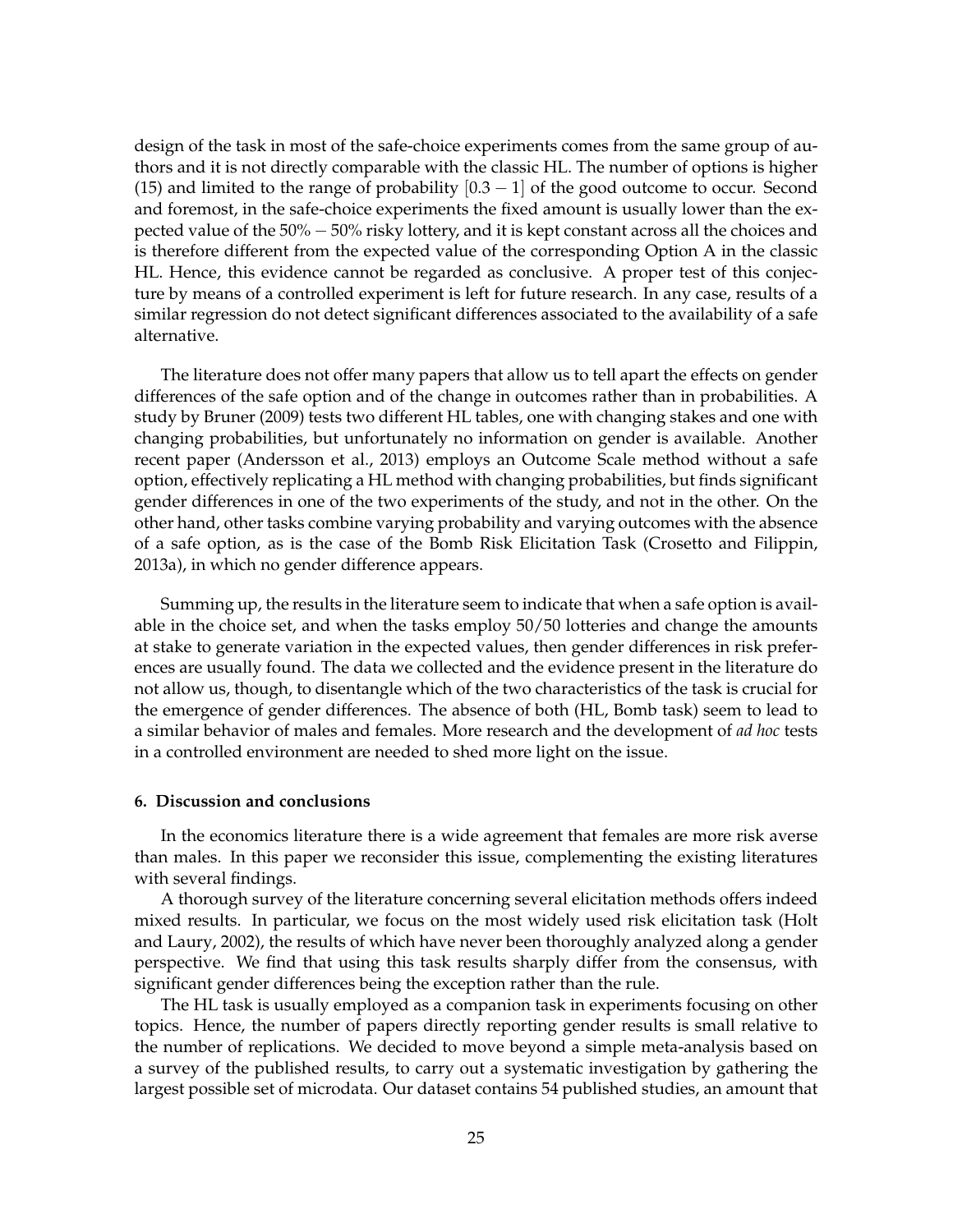is way larger than the number of papers included in previous surveys of risk and gender and covering more than half of all the HL replications. Using the HL task gender differences are the exception rather than the rule, as they appear only in less than ten percent of published papers, while they are a regular finding with other elicitation methods. This striking difference is not due to a different average numerosity of the sample, and we can also exclude that it is an artefact of a greater complexity of the HL task.

The possibility of merging the microdata allows us to reach several goals. First, we can provide a reliable estimate of the typical results obtained with the HL task. The average unconditional choice corresponds to an Arrow-Pratt coefficient of risk aversion equal to  $\rho = 0.24$ . Concerning the determinants of the behavior we find that incentives increase risk aversion in a significant and concave way. Inconsistent choices are a quite recurrent phenomenon, characterizing 14% of the subjects. We also find that females are more likely to display an inconsistent behavior than males, but the choices of inconsistent subjects do not differ by gender. Second, we shed light on the pattern of inconsistent choices estimating a random utility structural model with maximum likelihood. This procedure provides evidence against numeracy as a possible explanation of the gender pattern. Third and foremost, merging the replications allows us to boost the statistical power when testing the existence of gender differences, virtually eliminating the possibility of facing a false negative. Doing so, significant differences are indeed detected, but their magnitude is economically unimportant, at about a sixth of a standard deviation. Note that this magnitude is three times lower than what found for instance in the Gneezy and Potters (1997) Investment Game or in the Eckel and Grossman (2002) lottery choice task. While heterogeneity in measured risk preferences has already been observed in the literature along many dimensions, the striking fact that we show is that strong differences exist even across incentivized tasks that consist essentially of one ingredient only: choices among lotteries.

The striking difference between our results and the stated view in the literature shows that the likelihood of observing gender differences crucially depends on the features of the task used to elicit risk preferences. This is an interesting result *per se* because it proves that gender differences in risk attitudes cannot be treated as a fact and need to be reconsidered. At the same time, if the measured risk preferences depend on the elicitation tasks, it is natural to ask why this is the case and which task is the one getting closer to the *true* value of risk preferences.

The paper starts to provide an answer to this question by drawing a first map of the features of the different tasks that might trigger such a different behavior. We can rule out that the observed gender pattern is due to the different support of preferences investigated by the risk elicitation methods. The characteristics that correlate with the emergence of gender differences are instead a) the availability of a safe option among the set of alternatives and b) manipulating the expected value of the lotteries changing the outcomes at stake while keeping their probability fixed at 50%. The first determinant is likely to trigger certainty effects, and it is known in the literature that safe options increase the likelihood of observing violation of the predictions of Expected Utility Theory. The second factor prevents misperceptions of probabilities from playing a role. Unfortunately, available data do not allow us to disentangle the two effects in order to identify the ultimate cause of gender differences, something that requires the design of controlled experiments.

We believe that this paper provides a leap forward in the understanding of decision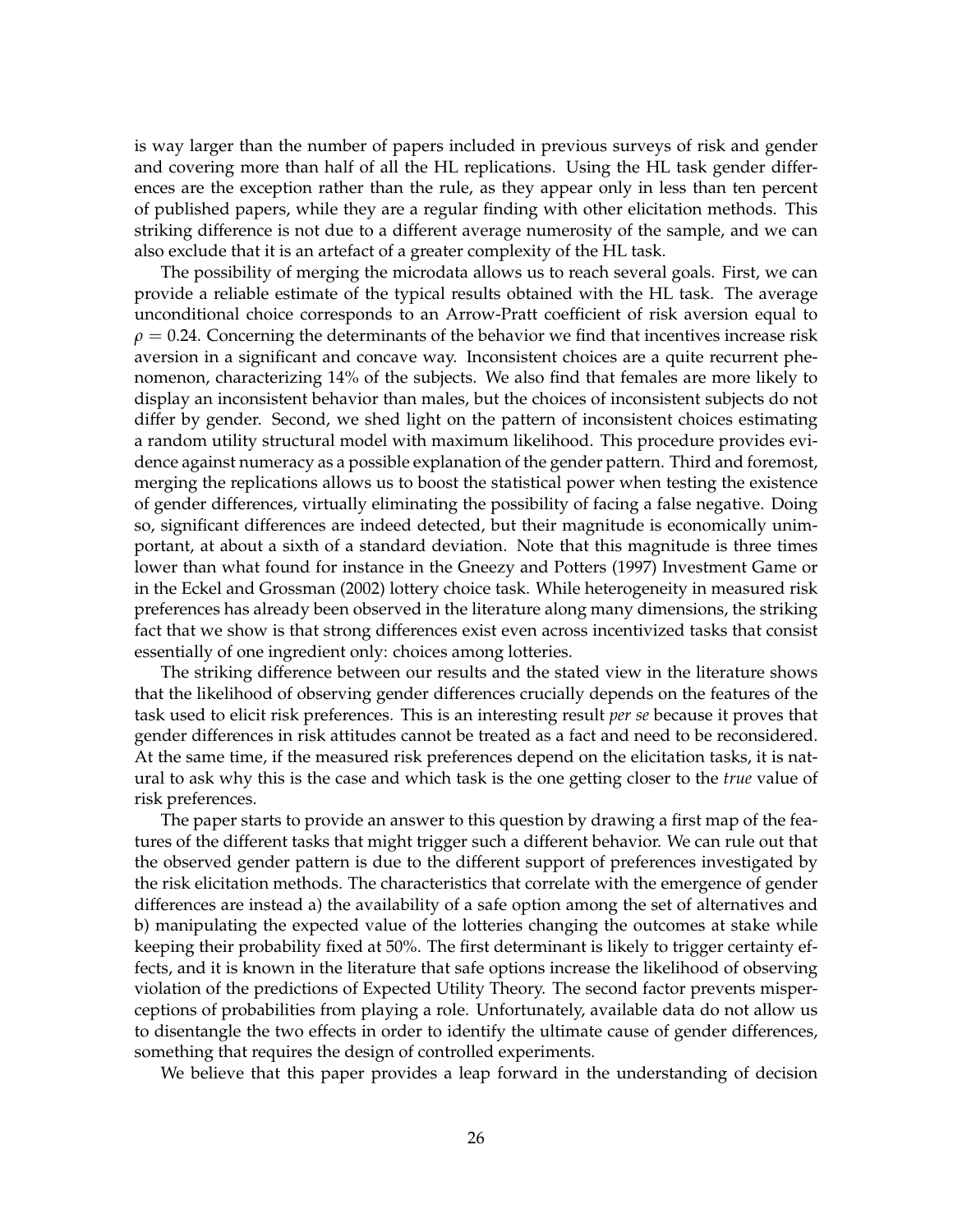under risk along a gender perspective, by bringing new evidence to the debate and by providing a map of which characteristics of the task might trigger a different gender behavior. However, further research is needed to properly explain when and in which sense males are more risk tolerant than females and what is the theoretical framework more suitable to represent this fact.

#### **References**

- Abdellaoui, M., Driouchi, A., L'Haridon, O., 2011. Risk aversion elicitation: reconciling tractability and bias minimization. Theory and Decision 71, 63–80.
- Agnew, J. R., Anderson, L. R., Gerlach, J. R., Szykman, L. R., 2008. Who chooses annuities? an experimental investigation of the role of gender, framing, and defaults. The American Economic Review 98 (2), pp. 418–422.
- Andersen, S., Harrison, G., Lau, M., Rutström, E., 2006. Elicitation using multiple price list formats. Experimental Economics 9, 383–405.

Andersen, S., Harrison, G. W., Lau, M. I., Rutström, E. E., 2008. Eliciting Risk and Time Preferences. Econometrica (3), 583–618.

Andersen, S., Harrison, G. W., Lau, M. I., Rutström, E. E., 2010. Preference heterogeneity in experiments: Comparing the field and laboratory. Journal of Economic Behavior & Organization 73 (2), 209 – 224.

Anderson, L., Freeborn, B., 2010. Varying the intensity of competition in a multiple prize rent seeking experiment. Public Choice 143, 237–254.

Andersson, O., Tyran, J.-R., Wengström, E., Holm, H. J., Apr. 2013. Risk aversion relates to cognitive ability: Fact or fiction? Working Papers 2013:9, Lund University, Department of Economics.

Andreoni, J., Sprenger, C., 2012. Risk preferences are not time preferences. American Economic Review 102 (7), 3357–76.

Arya, S., Eckel, C., Wichman, C., 2012. Anatomy of the credit score. Journal of Economic Behavior & Organization forthcoming.

- Baker, R. J., Laury, S. K., Williams, A. W., 2008. Comparing small-group and individual behavior in lottery-choice experiments. Southern Economic Journal 75 (2), 367–382.
- Ball, S., Eckel, C., Heracleous, M., 2010. Risk aversion and physical prowess: Prediction, choice and bias. Journal of Risk and Uncertainty 41 (3), 167–193.
- Barrera, D., Simpson, B., 2012. Much ado about deception: Consequences of deceiving research participants in the social sciences. Sociological Methods & Research 41 (3), 383–413.
- Bauernschuster, S., Duersch, P., Oechssler, J., Vadovic, R., 2010. Mandatory sick pay provision: A labor market experiment. Journal of Public Economics 94 (11-12), 870 – 877.
- Bellemare, C., Krause, M., Kroger, S., Zhang, C., June 2005. Myopic loss aversion: Information feedback vs. investment flexibility. Economics Letters 87 (3), 319–324.
- Bellemare, C., Shearer, B., 2010. Sorting, incentives and risk preferences: Evidence from a field experiment. Economics Letters 108 (3), 345 – 348.
- Binswanger, H. P., 1981. Attitudes Toward Risk: Theoretical Implications of an Experiment in Rural India. The Economic Journal 91 (364), pp. 867–890.
- Brañas-Garza, P., Rustichini, A., 2011. Organizing Effects of Testosterone and Economic Behavior: Not Just Risk Taking. PLoS ONE 6 (12), e29842.
- Bruner, D., December 2009. Changing the probability versus changing the reward. Experimental Economics 12 (4), 367–385.
- Burfurd, I., Gangadharan, L., Nemes, V., 2012. Stars and standards: Energy efficiency in rental markets. Journal of Environmental Economics and Management 64 (2), 153 – 168.
- Byrnes, J. P., Miller, D. C., Schafer, W. D., 1999. Gender differences in risk taking: A meta-analysis. Psychological bulletin 125 (3), 367.
- Camerer, C. F., 1992. Recent tests of generalizations of expected utility theory. In: Edwards, W. (Ed.), Utility Theories: Measurements and Applications. Studies in Risk and Uncertainty. Kluwer Academic Publishers, Boston, MA, pp. 207–251.
- Carlsson, F., He, H., Martinsson, P., Qin, P., Sutter, M., 2012. Household decision making in rural china: Using experiments to estimate the influences of spouses. Journal of Economic Behavior & Organization 84 (2), 525–536.
- Casari, M., 2009. Pre-commitment and flexibility in a time decision experiment. Journal of Risk and Uncertainty 38, 117–141.
- Cason, T. N., Masters, W. A., Sheremeta, R. M., October 2010. Entry into winner-take-all and proportional-prize contests: An experimental study. Journal of Public Economics 94 (9-10), 604–611.
- Cason, T. N., Savikhin, A. C., Sheremeta, R. M., 2012a. Behavioral spillovers in coordination games. European Economic Review 56 (2), 233 – 245.
- Cason, T. N., Sheremeta, R. M., Zhang, J., 2012b. Communication and efficiency in competitive coordination games. Games and Economic Behavior 76 (1), 26 – 43.
- Chakravarty, S., Harrison, G. W., Haruvy, E. E., Rutström, E. E., 2011. Are you risk averse over other people's money? Southern Economic Journal 77 (4), 901 – 913.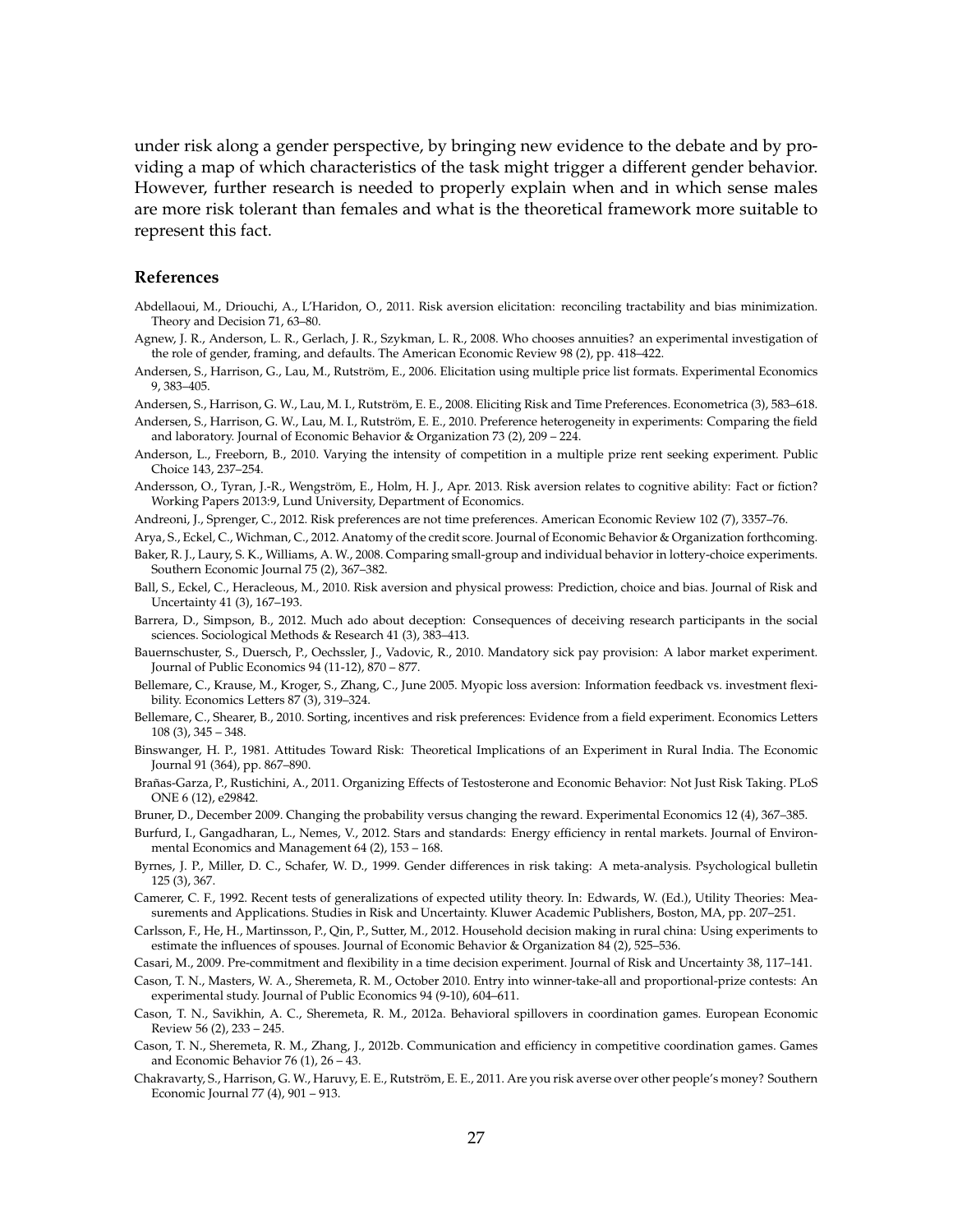Charness, G., Genicot, G., 2009. Informal Risk Sharing in an Infinite-Horizon Experiment. Economic Journal 119 (537), 796–825. Charness, G., Gneezy, U., 2004. Gender, Framing, and Investment. Tech. rep.

- Charness, G., Gneezy, U., 2010. Portfolio Choice And Risk Attitudes: An Experiment. Economic Inquiry 48 (1), 133–146.
- Charness, G., Gneezy, U., 2012. Strong Evidence for Gender Differences in Risk Taking. Journal of Economic Behavior & Organization 83 (1), 50–58.
- Charness, G., Viceisza, A., 2011. Comprehension and risk elicitation in the field: Evidence from rural Senegal. IFPRI discussion papers 1135, International Food Policy Research Institute (IFPRI).
- Chen, Y., Katuščák, P., Ozdenoren, E., 2013. Why Can't a Woman Bid More Like a Man? Games and Economic Behaviour 77 (1), 181–213.
- Cleave, B. L., Nikiforakis, N., Slonim, R., 2010. Is There Selection Bias in Laboratory Experiments? Department of Economics - Working Papers Series 1106, The University of Melbourne.
- Cobo-Reyes, R., Jimenez, N., 2012. The dark side of friendship: 'envy'. Experimental Economics 15, 547–570.

Cohen, J., 1988. Statistical Power Analysis for the Behavioral Sciences. L. Erlbaum Associates.

- Crosetto, P., Filippin, A., August 2013a. The 'bomb' risk elicitation task. Journal of Risk and Uncertainty 47 (1), 31–65.
- Crosetto, P., Filippin, A., Feb. 2013b. A theoretical and experimental appraisal of five risk elicitation methods. Jena Economic Research Papers 2013-009, Friedrich-Schiller-University Jena, Max-Planck-Institute of Economics.
- Crosetto, P., Filippin, A., Heider, J., 2013. A Study of Outcome Reporting Bias Using Gender Differences in Risk Attitudes. CESifo Working Paper Series 4466.
- Croson, R., Gneezy, U., June 2009. Gender Differences in Preferences. Journal of Economic Literature 47 (2), 448–74.
- Dave, C., Eckel, C., Johnson, C., Rojas, C., 2010. Eliciting risk preferences: When is simple better? Journal of Risk and Uncertainty 41 (3), 219–243.
- Deck, C., Lee, J., Reyes, J., 2010. Personality and the Consistency of Risk Taking Behavior: Experimental Evidence. Working Papers 10-17, Chapman University, Economic Science Institute.
- Deck, C., Lee, J., Reyes, J., Rosen, C., 2012. Risk-taking behavior: An experimental analysis of individuals and dyads. Southern Economic Journal 79 (2), 277–299.
- Delnoij, J., 2013. To bid or to buy? heterogeneous bidders' preferences over auction mechanisms, unpublished, presented at IMEBE conference.
- Dickinson, D., 2009. The effects of beliefs versus risk attitude on bargaining outcomes. Theory and Decision 66, 69–101.
- Dohmen, T., Falk, A., September 2011. Performance pay and multidimensional sorting: Productivity, preferences, and gender. American Economic Review 101 (2), 556–90.
- Dohmen, T., Falk, A., Huffman, D., Sunde, U., June 2010. Are risk aversion and impatience related to cognitive ability? American Economic Review 100 (3), 1238–60.
- Dohmen, T., Falk, A., Huffman, D., Sunde, U., Schupp, J., Wagner, G. G., 2011. Individual Risk Attitudes: Measurement, Determinants, And Behavioral Consequences. Journal of the European Economic Association 9 (3), 522–550.
- Dreber, A., Hoffman, M., 2007. 2D:4D and Risk Aversion: Evidence that the Gender Gap in Preferences is Partly Biological. mimeo.
- Dreber, A., Rand, D. G., Wernerfelt, N., Garcia, J. R., Lum, J. K., Zeckhauser, R., 2010. Dopamine and Risk Choices in Different Domains: Findings among Serious Tournament Bridge Players. Working Paper Series rwp10-034, Harvard University, John F. Kennedy School of Government.
- Drichoutis, A. C., Koundouri, P., 2012. Estimating risk attitudes in conventional and artefactual lab experiments: The importance of the underlying assumptions. Economics - The Open-Access, Open-Assessment E-Journal 6 (38), 1–15.
- Duersch, P., Oechssler, J., Vadovic, R., 2012. Sick pay provision in experimental labor markets. European Economic Review  $56(1)$ ,  $1 - 19$ .
- Eckel, C., Wilson, R., 2006. Internet cautions: Experimental games with internet partners. Experimental Economics 9, 53–66.
- Eckel, C. C., El-Gamal, M. A., Wilson, R. K., 2009. Risk loving after the storm: A Bayesian-Network study of Hurricane Katrina evacuees. Journal of Economic Behavior & Organization 69 (2), 110–124.
- Eckel, C. C., Grossman, P. J., 2002. Sex differences and statistical stereotyping in attitudes toward financial risk. Evolution and Human Behavior 23 (4), 281–295.
- Eckel, C. C., Grossman, P. J., 2008a. Chapter 113 men, women and risk aversion: Experimental evidence 1, 1061 1073.
- Eckel, C. C., Grossman, P. J., 2008b. Forecasting risk attitudes: An experimental study using actual and forecast gamble choices. Journal of Economic Behavior & Organization 68 (1), 1–17.
- Eckel, C. C., Grossman, P. J., 2008c. Men, Women and Risk Aversion: Experimental Evidence. Vol. 1 of Handbook of Experimental Economics Results. Elsevier, Ch. 113, pp. 1061–1073.
- Eckel, C. C., Grossman, P. J., Johnson, C. A., De Oliveira, A., Rojas, C., Wilson, R. K., 2011. On the Development of Risk Preferences: Experimental Evidence. Working Paper Series 2008-5, CBEES.
- Eckel, C. C., Wilson, R. K., 2004. Is trust a risky decision? Journal of Economic Behavior & Organization 55 (4), 447 465.
- Ehmke, M., Lusk, J., Tyner, W., 2010. Multidimensional tests for economic behavior differences across cultures. The Journal of Socio-Economics 39 (1), 37 – 45.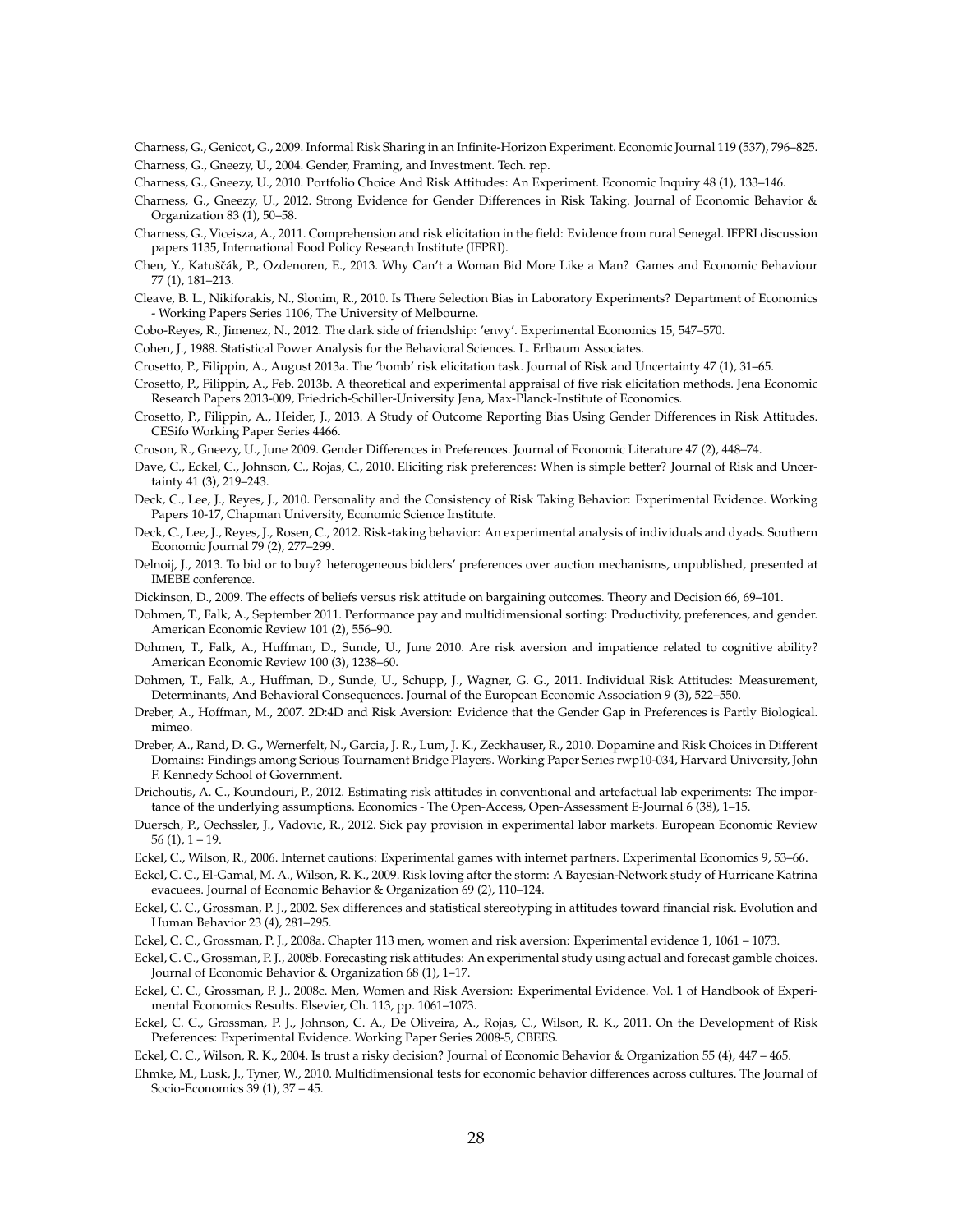- Eriksen, K. W., Kvaløy, O., Olsen, T. E., 2011. Tournaments with prize-setting agents\*. The Scandinavian Journal of Economics 113 (3), 729–753.
- Ertac, S., Gurdal, M. Y., 2012. Deciding to Decide: Gender, Leadership and Risk-Taking in Groups. Journal of Economic Behavior & Organization 83 (1), 24–30.
- Evans, M. F., Vossler, C. A., Flores, N. E., 2009. Hybrid allocation mechanisms for publicly provided goods. Journal of Public Economics 93 (1-2), 311 – 325.
- Falk, A., Huffman, D., Sunde, U., 2006. Self-confidence and search. Discussion paper, IZA Forschungsinstitut zur Zukunft der Arbeit – Institute for the Study of Labor.
- Fellner, G., Sutter, M., 2009. Causes, Consequences, and Cures of Myopic Loss Aversion An Experimental Investigation. Economic Journal 119 (537), 900–916.
- Fiedler, S., Glöckner, A., 2012. The dynamics of decision making in risky choice: An eye-tracking analysis. Frontiers in Psychology 3 (335).
- Fiore, S. M., Harrison, G. W., Hughes, C. E., Rutström, E. E., 2009. Virtual experiments and environmental policy. Journal of Environmental Economics and Management 57 (1), 65 – 86.
- Gangadharan, L., Nemes, V., 2009. Experimental analysis of risk and uncertainty in provisioning private and public goods. Economic Inquiry 47 (1), 146–164.
- Glöckner, A., Hilbig, B., 2012. Risk is relative: Risk aversion yields cooperation rather than defection in cooperation-friendly environments. Psychonomic Bulletin & Review 19 (3), 546–553.
- Glöckner, A., Pachur, T., 2012. Cognitive models of risky choice: Parameter stability and predictive accuracy of prospect theory. Cognition.
- Gneezy, U., Leonard, K. L., List, J. A., 2009. Gender Differences in Competition: Evidence from a Matrilineal and a Patriarchal Society. Econometrica 77 (5), 1637–64.
- Gneezy, U., Potters, J., 1997. An Experiment on Risk Taking and Evaluation Periods. The Quarterly Journal of Economics 112 (2), 631–45.
- Gong, B., Yang, C.-L., 2012. Gender differences in risk attitudes: Field experiments on the matrilineal Mosuo and the patriarchal Yi. Journal of Economic Behavior & Organization 83 (1), 59–65.
- Grijalva, T., Berrens, R. P., Shaw, W. D., 2011. Species preservation versus development: An experimental investigation under uncertainty. Ecological Economics 70 (5), 995 – 1005.
- Grossman, P. J., Eckel, C. C., 2009. Loving the Longshot: Risk Taking with Skewed Gambles. Economics Seminar Series 10, St. Cloud State University.
- Haigh, M. S., List, J. A., 2005. Do Professional Traders Exhibit Myopic Loss Aversion? An Experimental Analysis. Journal of Finance 60 (1), 523–534.
- Harless, D. W., Camerer, C. F., 1994. The predictive utility of generalized expected utility theories. Econometrica 62 (6), 1251– 89.
- Harrison, G. W., 2008. Maximum likelihood estimation of utility functions using Stata. University of Central Florida, Working Paper, 06–12.
- Harrison, G. W., Johnson, E., McInnes, M. M., Rutström, E. E., June 2005. Risk Aversion and Incentive Effects: Comment. American Economic Review 95 (3), 897–901.
- Harrison, G. W., Lau, M. I., Rutstrà um, E. E., Tarazona-Gàşmez, M., 2013. Preferences over social risk. Oxford Economic Papers 65 (1), 25–46.
- Harrison, G. W., List, J. A., Towe, C., 2007. Naturally Occurring Preferences and Exogenous Laboratory Experiments: A Case Study of Risk Aversion. Econometrica 75 (2), 433–458.
- Harrison, G. W., Swarthout, J. T., 2012. The Independence Axiom and the Bipolar Behaviorist. Experimental Economics Center Working Paper Series 2012-01, Experimental Economics Center, Andrew Young School of Policy Studies, Georgia State University.
- He, H., Martinsson, P., Sutter, M., 2011. Group Decision Making Under Risk: An Experiment with Student Couples. Working Papers 2011-27, Faculty of Economics and Statistics, University of Innsbruck.
- Holt, C., Laury, S., 2002. Risk aversion and incentive effects. American Economic Review 92 (5), 1644–1655.
- Houser, D., Schunk, D., Winter, J., 2010. Distinguishing trust from risk: An anatomy of the investment game. Journal of Economic Behavior & Organization 74 (1-2), 72 – 81.
- Jacquemet, N., Rullière, J.-L., Vialle, I., 2008. Monitoring optimistic agents. Journal of Economic Psychology 29 (5), 698 714.
- Jamison, J., Karlan, D., Schechter, L., 2008. To deceive or not to deceive: The effect of deception on behavior in future laboratory experiments. Journal of Economic Behavior & Organization 68 (3-4), 477 – 488.
- Kocher, M. G., Pahlke, J., Trautmann, S. T., 2011. Tempus Fugit: Time Pressure in Risky Decisions. Discussion Papers in Economics 12221, University of Munich, Department of Economics.
- Kocher, M. G., Pogrebna, G., Sutter, M., 2013. Other-regarding preferences and management styles. Journal of Economic Behavior & Organization 88 (0), 109 – 132.
- Koszegi, B., Rabin, M., 2007. Reference-dependent risk attitudes. American Economic Review 97 (4), 1047–1073.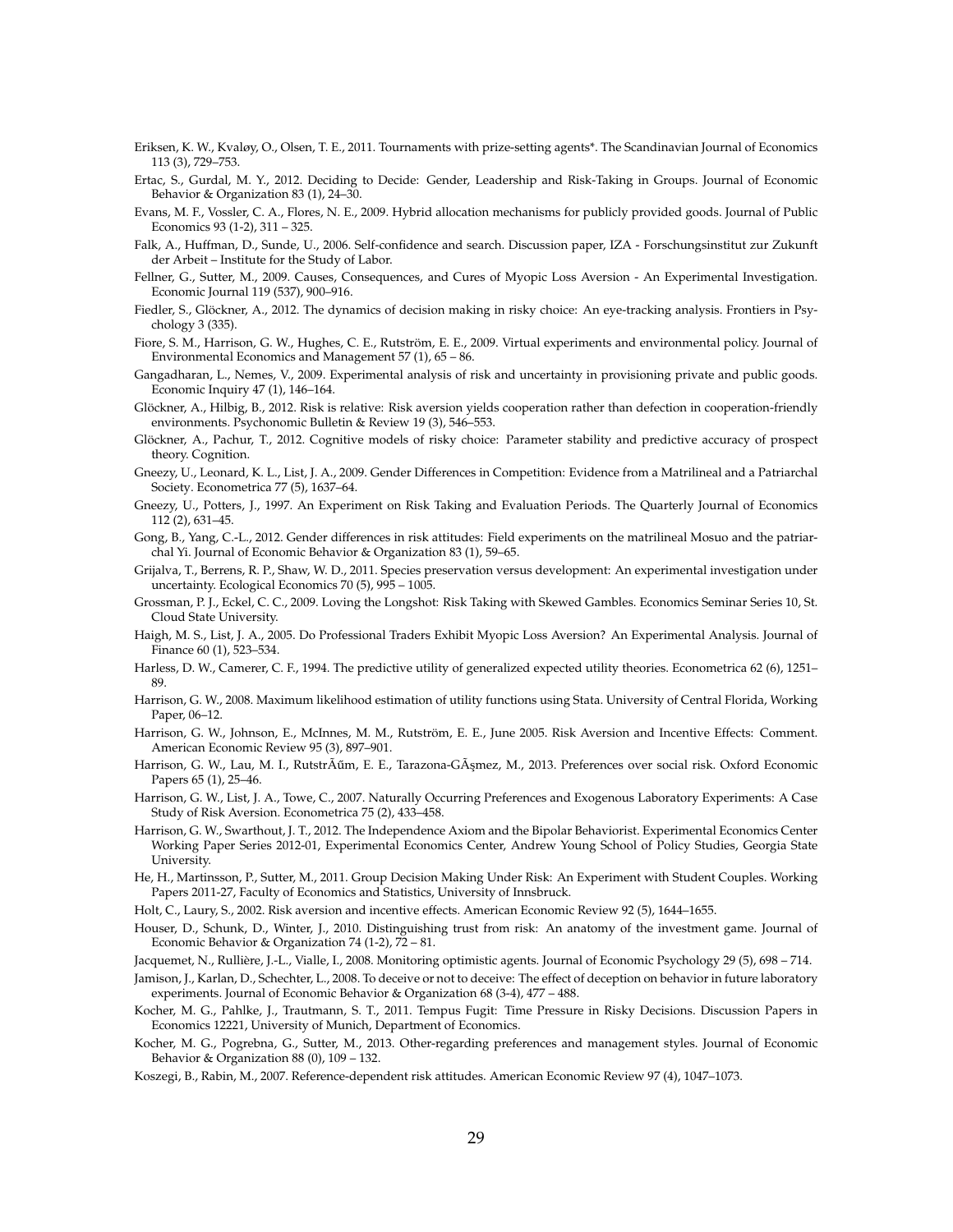- Lange, A., List, J. A., Price, M. K., 2007a. A fundraising mechanism inspired by historical tontines: Theory and experimental evidence. Journal of Public Economics 91 (9), 1750 – 1782.
- Lange, A., List, J. A., Price, M. K., 2007b. Using lotteries to finance public goods: Theory and experimental evidence\*. International Economic Review 48 (3), 901–927.

Langer, T., Weber, M., 2004. Does Binding or Feedback Influence Myopic Loss Aversion? An Experimental Analysis. mimeo.

- Laury, S. K., 2005. Pay one or pay all: Random selection of one choice for payment. Research paper series, Andrew Young School of Policy Studies.
- Levy-Garboua, L., Maafi, H., Masclet, D., Terracol, A., 2012. Risk aversion and framing effects. Experimental Economics 15, 128–144.
- Lusk, J. L., Coble, K. H., 2005. Risk perceptions, risk preference, and acceptance of risky food. American Journal of Agricultural Economics 87 (2), 393–405.
- Masatlioglu, Y., Taylor, S., Uler, N., 2012. Behavioral mechanism design: evidence from the modified first-price auctions. Review of Economic Design 16, 159–173.
- Masclet, D., Colombier, N., Denant-Boemont, L., Lohéac, Y., 2009. Group and individual risk preferences: A lottery-choice experiment with self-employed and salaried workers. Journal of Economic Behavior & Organization 70 (3), 470 – 484.
- McIntosh, C. R., Shogren, J. F., Dohlman, E., 2007. Supply response to countercyclical payments and base acre updating under uncertainty: An experimental study. American Journal of Agricultural Economics 89 (4), 1046–1057.
- Menon, M., Perali, F., 2009. Eliciting risk and time preferences in field experiments: Are they related to cognitive and noncognitive outcomes? are circumstances important? Rivista Internazionale di Scienze Sociali 117 (3), 593–630.
- Mueller, J., Schwieren, C., 2012. Can personality explain what is underlying women's unwillingness to compete? Journal of Economic Psychology 33 (3), 448 – 460.
- Nelson, J., Sep. 2012. Are women really more risk-averse than men? INET Research Notes 12, Institute for New Economic Thinking (INET).
- Nelson, J. A., Nov. 2013. Not-so-strong evidence for gender differences in risk taking. Working Papers 19, University of Massachusetts Boston, Economics Department.
- Nieken, P., Schmitz, P. W., 2012. Repeated moral hazard and contracts with memory: A laboratory experiment. Games and Economic Behavior 75 (2), 1000 – 1008.
- Niemeyer, C., Reiss, J. P., Sadrieh, A., 2013. Reducing risk in experimental games and individual choice. Tech. rep., Karlsruhe Institute of Technology.
- Pogrebna, G., Krantz, D., Schade, C., Keser, C., 2011. Words versus actions as a means to influence cooperation in social dilemma situations. Theory and Decision 71, 473–502.
- Ponti, G., Carbone, E., 2009. Positional learning with noise. Research in Economics 63 (4), 225 241.
- Price, C. R., Sheremeta, R. M., 2011. Endowment effects in contests. Economics Letters 111 (3), 217 219.
- Rosaz, J., 2012. Biased information and effort. Economic Inquiry 50 (2), 484–501.
- Rosaz, J., Villeval, M. C., 2012. Lies and biased evaluation: A real-effort experiment. Journal of Economic Behavior & Organization 84 (2), 537 – 549.
- Ryvkin, D., 2011. Fatigue in dynamic tournaments. Journal of Economics & Management Strategy 20 (4), 1011–1041.
- Samak, A. C. S., 2013. An experimental study of reputation with heterogeneous goods. Decision Support Systems 54 (2), 1134 – 1149.
- Sapienza, P., Zingales, L., Maestripieri, D., 2009. Gender differences in financial risk aversion and career choices are affected by testosterone. Proceedings of the National Academy of Sciences.
- Schildberg-Hörisch, H., Strassmair, C., 2012. An experimental test of the deterrence hypothesis. Journal of Law, Economics, and Organization 28 (3), 447–459.
- Schipper, B. C., 2012. Sex Hormones and Choice under Risk. Working Papers 2012-07, University of California at Davis, Department of Economics.
- Schram, A., Sonnemans, J., 2011. How individuals choose health insurance: An experimental analysis. European Economic Review 55 (6), 799 – 819.
- Schubert, R., Brown, M., Gysler, M., Brachinger, H., 1999. Financial decision-making: are women really more risk-averse? The American Economic Review 89 (2), 381–385.
- Schunk, D., 2009. Behavioral heterogeneity in dynamic search situations: Theory and experimental evidence. Journal of Economic Dynamics and Control 33 (9), 1719 – 1738.
- Shafran, A. P., 2010. Interdependent security experiments. Economics Bulletin Vol. 30 no.3, 1950–1962.
- Sheremeta, R. M., 2010a. Expenditures and information disclosure in two-stage political contests. Journal of Conflict Resolution 54 (5), 771–798.
- Sheremeta, R. M., 2010b. Experimental comparison of multi-stage and one-stage contests. Games and Economic Behavior 68 (2), 731 – 747.
- Sheremeta, R. M., 2011. Contest design: An experimental investigation. Economic Inquiry 49 (2), 573–590.
- Sheremeta, R. M., Zhang, J., 2010. Can groups solve the problem of over-bidding in contests? Social Choice and Welfare 35,